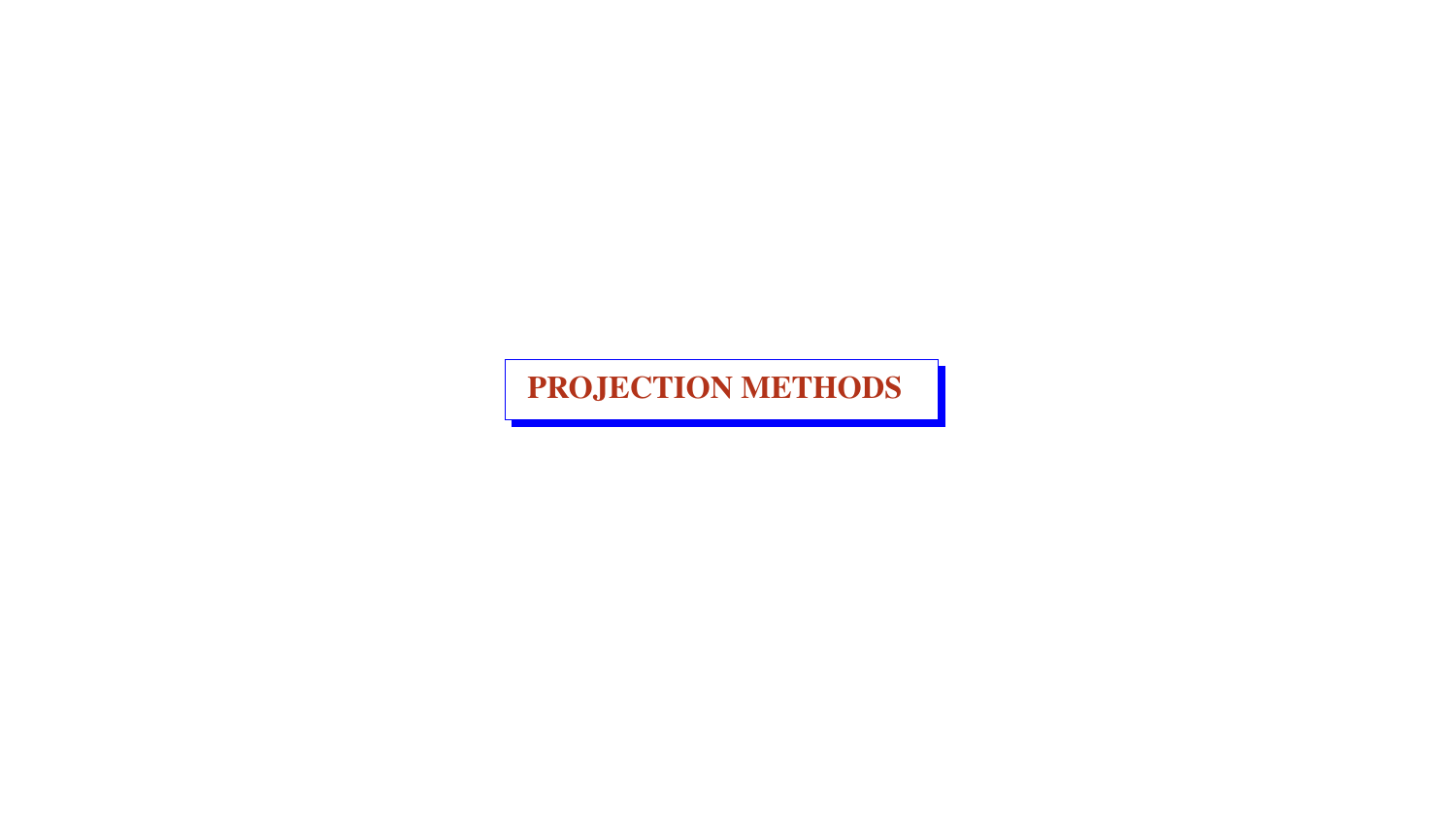➤ The main idea of projection methods is to extract an approximate solution from a subspace.

 $\blacktriangleright$  We define a subspace of approximants of dimension m and a set of m conditions to extract the solution

➤ These conditions are typically expressed by orthogonality constraints.

➤ This defines one basic step which is repeated until convergence (alternatively the dimension of the subspace is increased until convergence).

Example: | Each relaxation step in Gauss-Seidel can be viewed as a projection step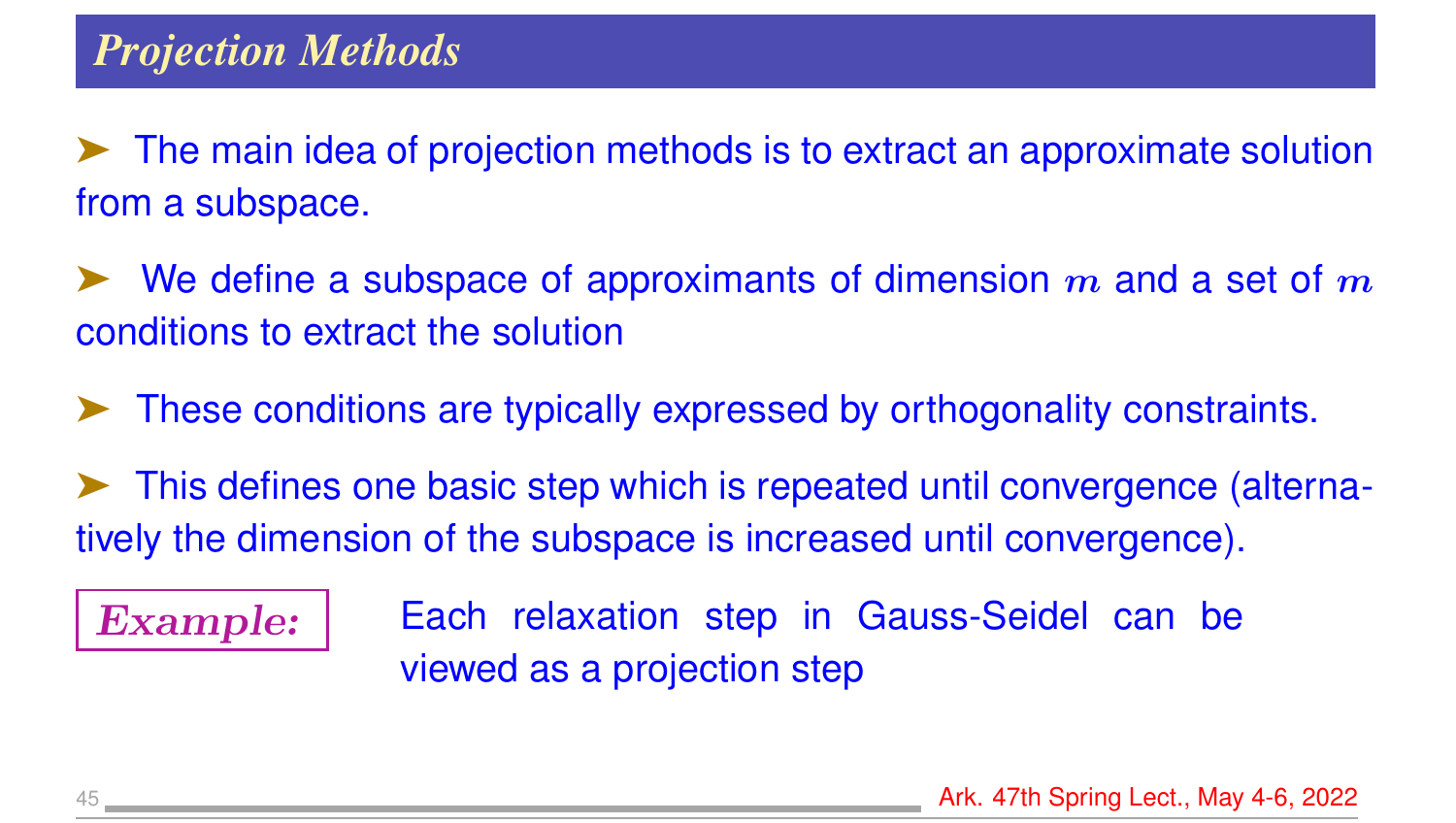# *Background on projectors*

➤ A projector is a linear operator that is idempotent:

**A few properties:**

• P is a projector iff  $I - P$  is a projector

- $x \in \text{Ran}(P)$  iff  $x = Px$  iff  $x \in \text{Null}(I P)$
- This means that :  $\text{Ran}(P) = \text{Null}(I P)$ .

• Any  $x \in \mathbb{R}^n$  can be written (uniquely) as  $x = x_1 + x_2$ ,  $x_1 = Px \in \text{Ran}(P)$   $x_2 = (I - P)x \in \text{Null}(P)$  - So:

 $\mathbb{R}^n = \text{Ran}(P) \oplus \text{Null}(P)$ 

$$
P^2=P
$$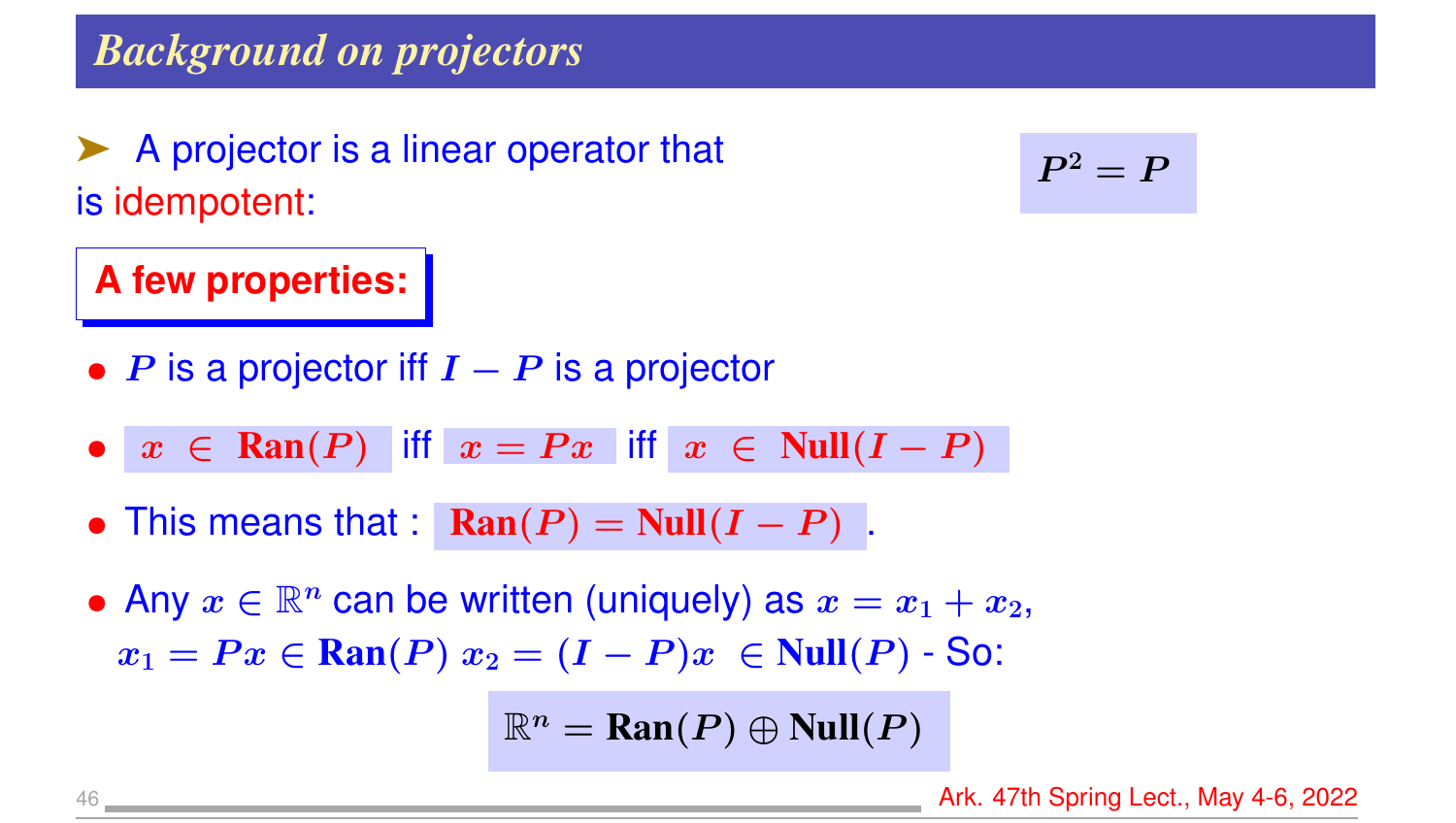# *Background on projectors (Continued)*

Decomposition  $\mathbb{R}^n = K \oplus S$  defines a (unique) projector P:

- From  $x = x_1 + x_2$ , set  $Px = x_1$ .
- For this  $P: Ran(P) = K$  and  $Null(P) = S$ .
- Note:  $dim(K) = m$ ,  $dim(S) = n m$ .
- $\blacktriangleright$  Pb: express mapping  $x \to u = Px$  in terms of K, S
- $\triangleright$  Note  $u \in K$ ,  $x u \in S$
- Express 2nd part with m constraints: let  $L = S^{\perp}$ , then

$$
u=Px \text{ iff } \Big\{\substack{u\in K \\ x-u\perp L}
$$

Projection onto  $K$  and orthogonally to  $L$ 

47 Ark. 47th Spring Lect., May 4-6, 2022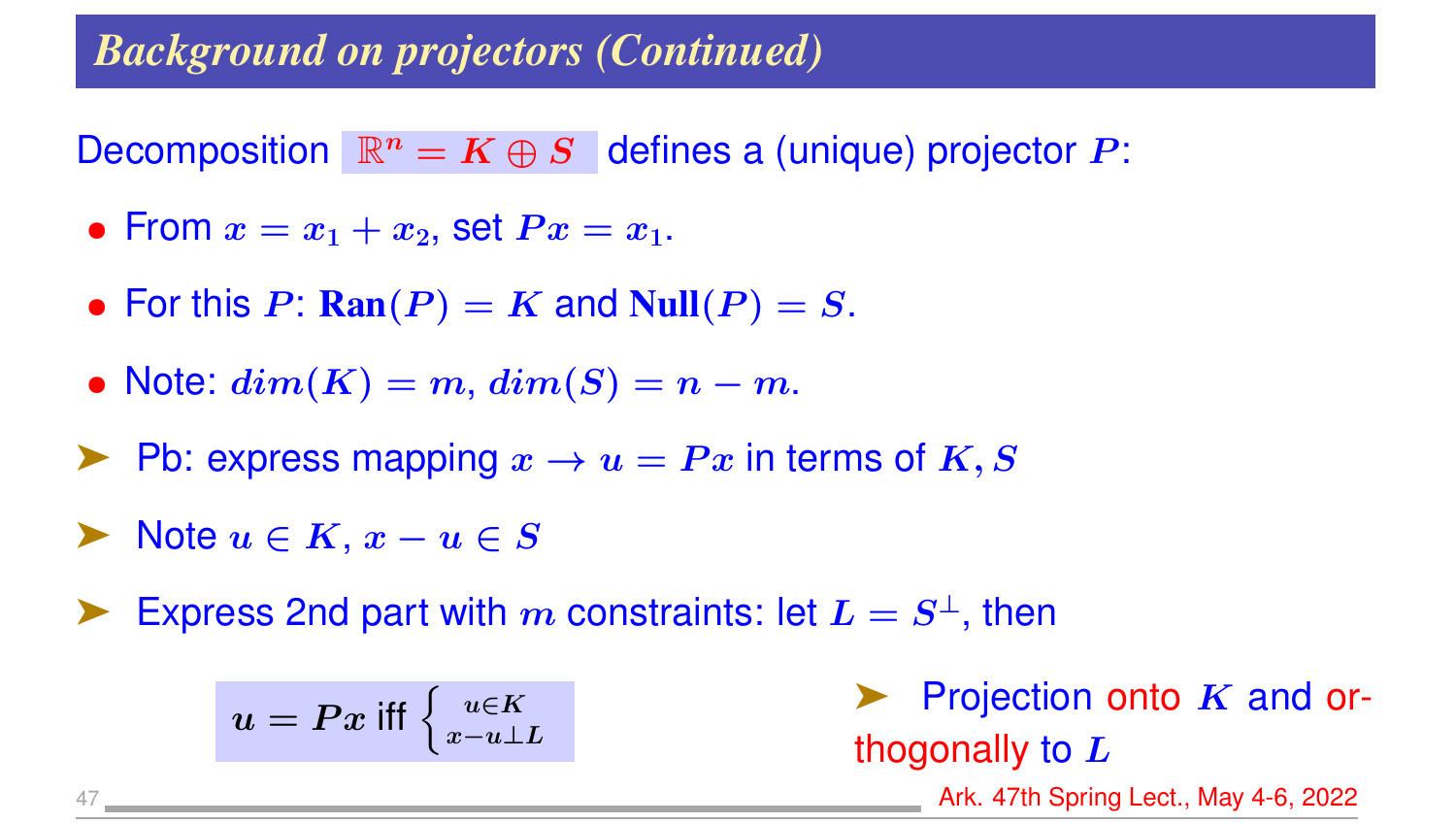

- $\blacktriangleright$  Illustration: P projects onto K and orthogonally to L
- $\blacktriangleright$  When  $L = K$  projector is orthogonal.
- $\triangleright$  Note:  $Px = 0$  iff  $x \perp L$ .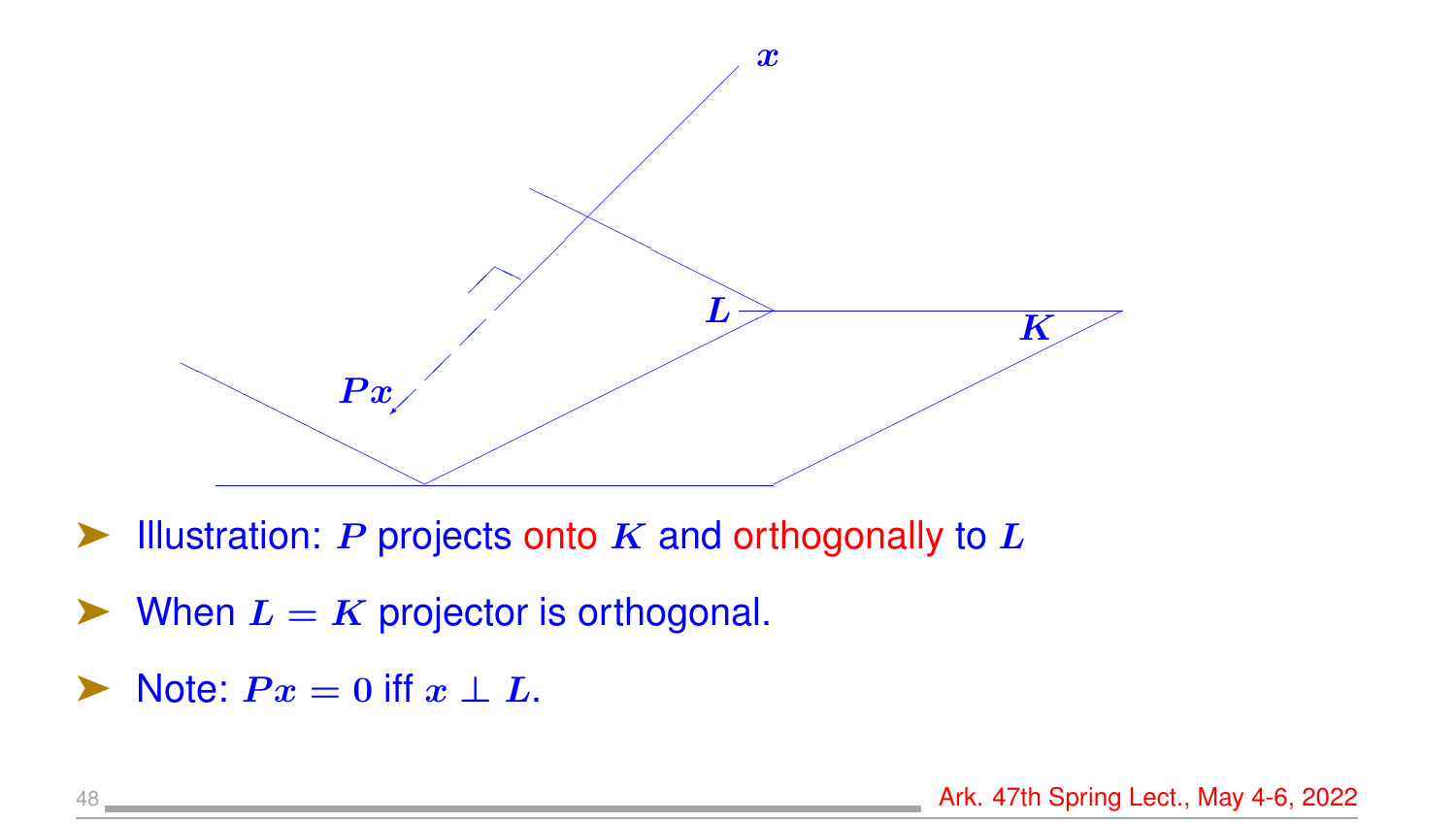### *Projection methods for linear systems*

- **Initial Problem:**  $\boldsymbol{b} A\boldsymbol{x} = 0$
- Given two subspaces K and L of  $\mathbb{R}^N$  of dimension  $m$ , define ...



- m degrees of freedom  $(K)$  + m constraints  $(L)$   $\rightarrow$
- ➤ To solve: A small linear system ('projected problem')
- Basic projection step. Typically a sequence of such steps are applied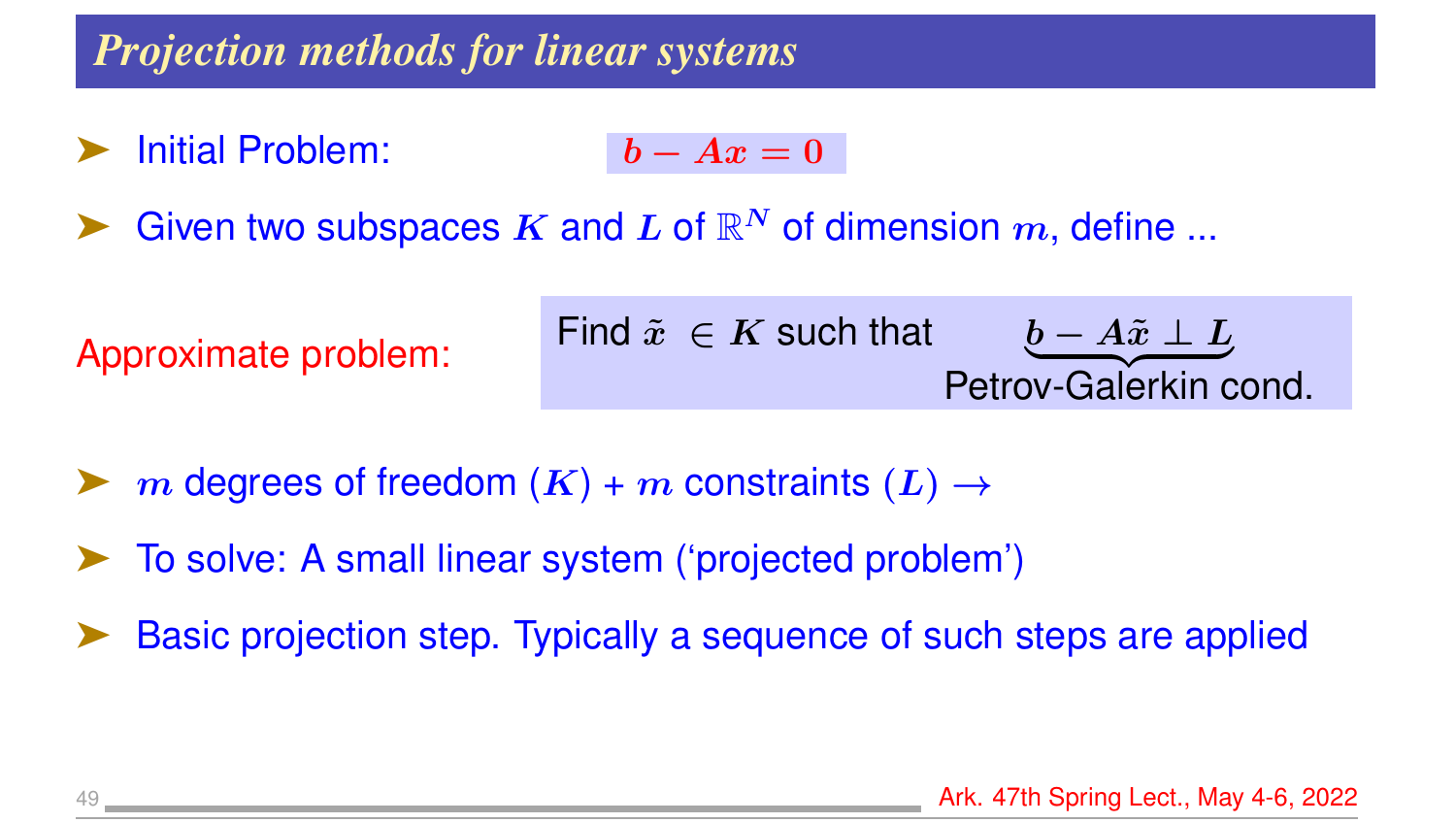$\blacktriangleright$  With a nonzero initial guess  $x_0$ , approximate problem is

Find  $\tilde{x} \in x_0 + K$  such that  $b - A\tilde{x} \perp L$ 

Write  $\tilde{x} = x_0 + \delta$  and  $r_0 = b - Ax_0$ .  $\rightarrow$  system for  $\delta$ :

Find  $\delta \in K$  such that  $r_0 - A\delta \perp L$ 

✍ Formulate Gauss-Seidel as a projection method -

✍ Generalize Gauss-Seidel by defining subspaces consisting of 'blocks' of coordinates  $\text{span}\{e_i, e_{i+1}, ..., e_{i+p}\}$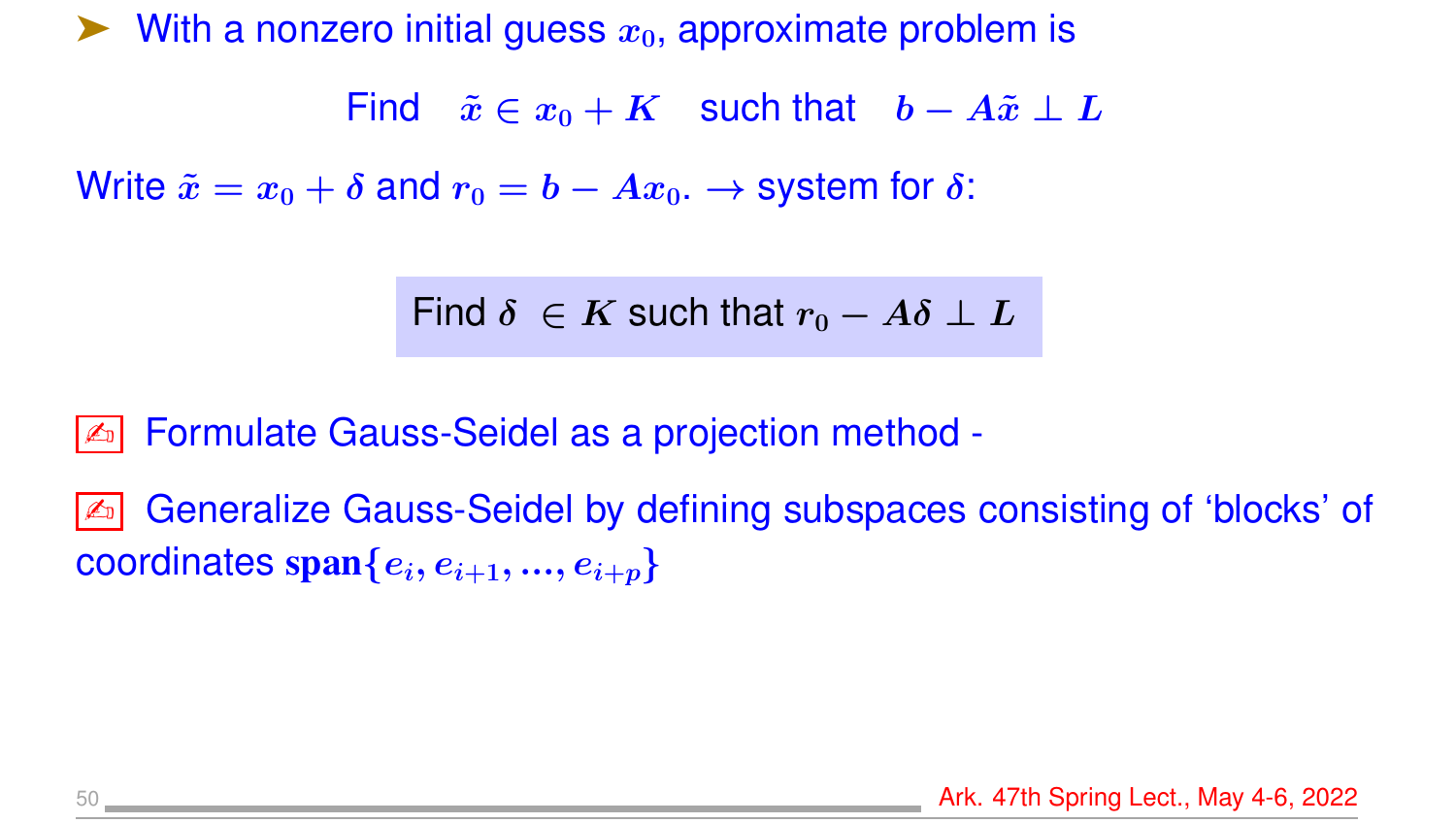# *Matrix representation:*

Let

 $\bullet$   $\boldsymbol{V} = \left[\boldsymbol{v}_1, \dots, \boldsymbol{v}_m \right]$  a basis of  $\boldsymbol{K}$  &  $\bullet$   $\boldsymbol{W} = [\boldsymbol{w}_1, \dots, \boldsymbol{w}_m]$  a basis of  $\boldsymbol{L}$ 

Write approximate solution as  $\tilde{x} = x_0 + \delta \equiv x_0 + Vy$  where  $y \in \mathbb{R}^m$ . Then Petrov-Galerkin condition yields:

$$
\boldsymbol{W}^T(\boldsymbol{r}_0 - \boldsymbol{A} \boldsymbol{V} \boldsymbol{y}) = 0
$$

Therefore,

$$
\tilde{x}=x_0+V[W^TAV]^{-1}W^T r_0
$$

Remark: In practice  $W^TAV$  is known from algorithm and has a simple structure [tridiagonal, Hessenberg,..]

51 Ark. 47th Spring Lect., May 4-6, 2022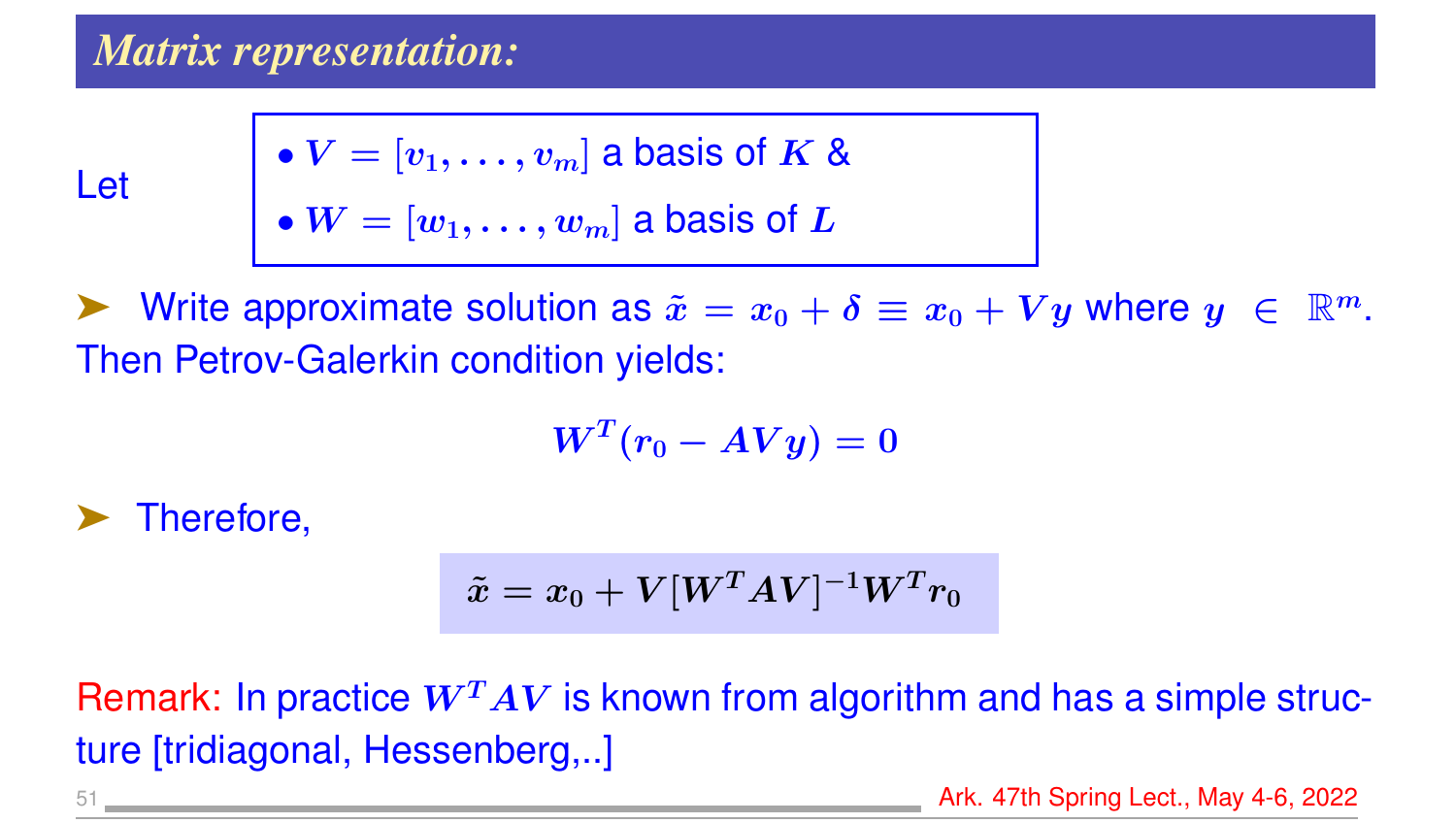#### *Prototype Projection Method*

#### Until Convergence Do:

1. Select a pair of subspaces  $K$ , and  $L$ ; 2. Choose bases:  $V = [v_1, \ldots, v_m]$  for K and  $W = [w_1, \ldots, w_m]$  for L.

3. Compute :

$$
r \leftarrow b - Ax,
$$
  
\n
$$
y \leftarrow (W^T A V)^{-1} W^T r,
$$
  
\n
$$
x \leftarrow x + Vy.
$$

52 Ark. 47th Spring Lect., May 4-6, 2022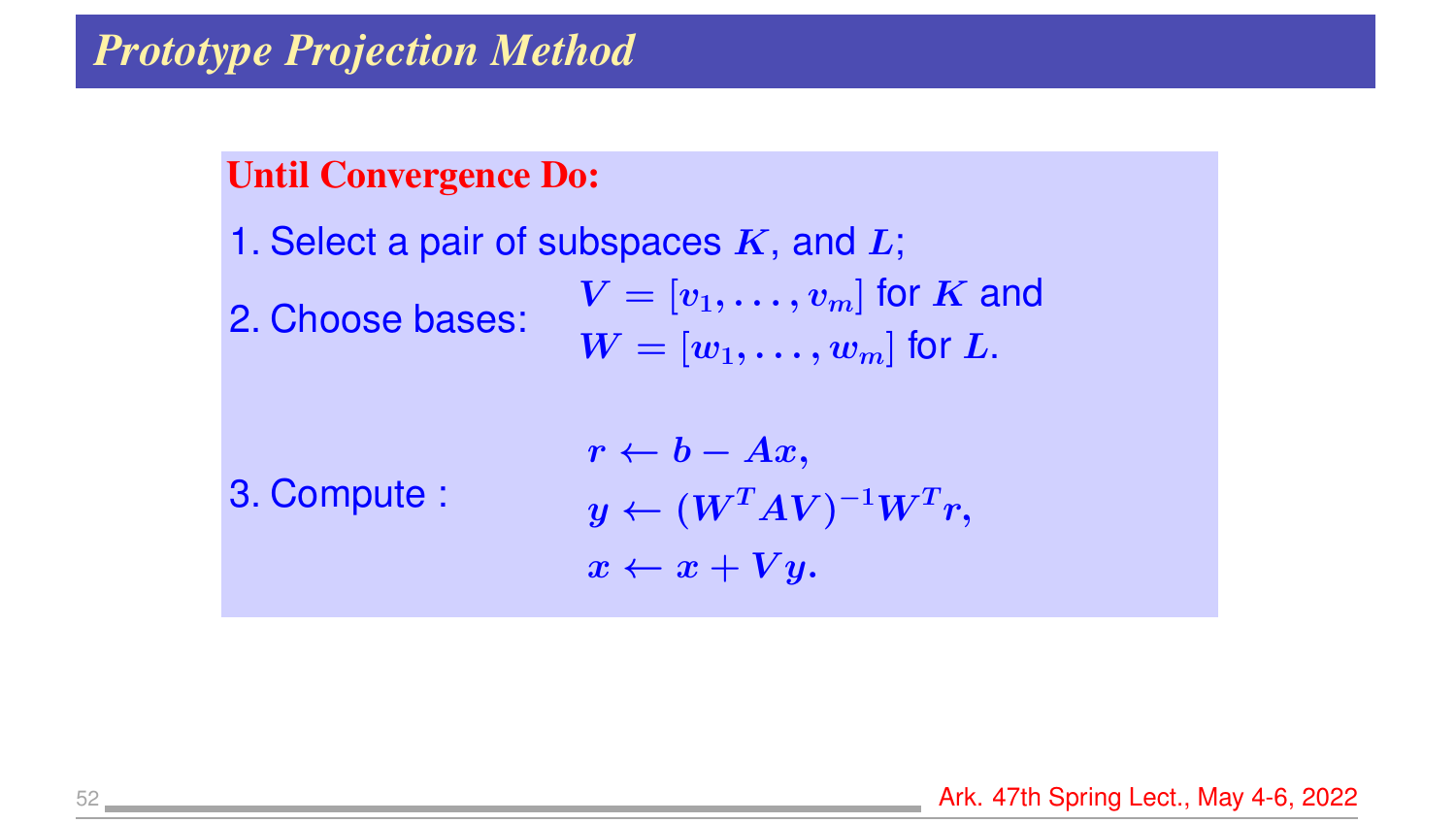### *Projection methods: Operator form representation*

 $\blacktriangleright$  Let  $\Pi$  = the orthogonal projector onto  $K$  and  $Q$  the (oblique) projector onto K and orthogonally to L.



Assumption: no vector of K is  $\perp$  to L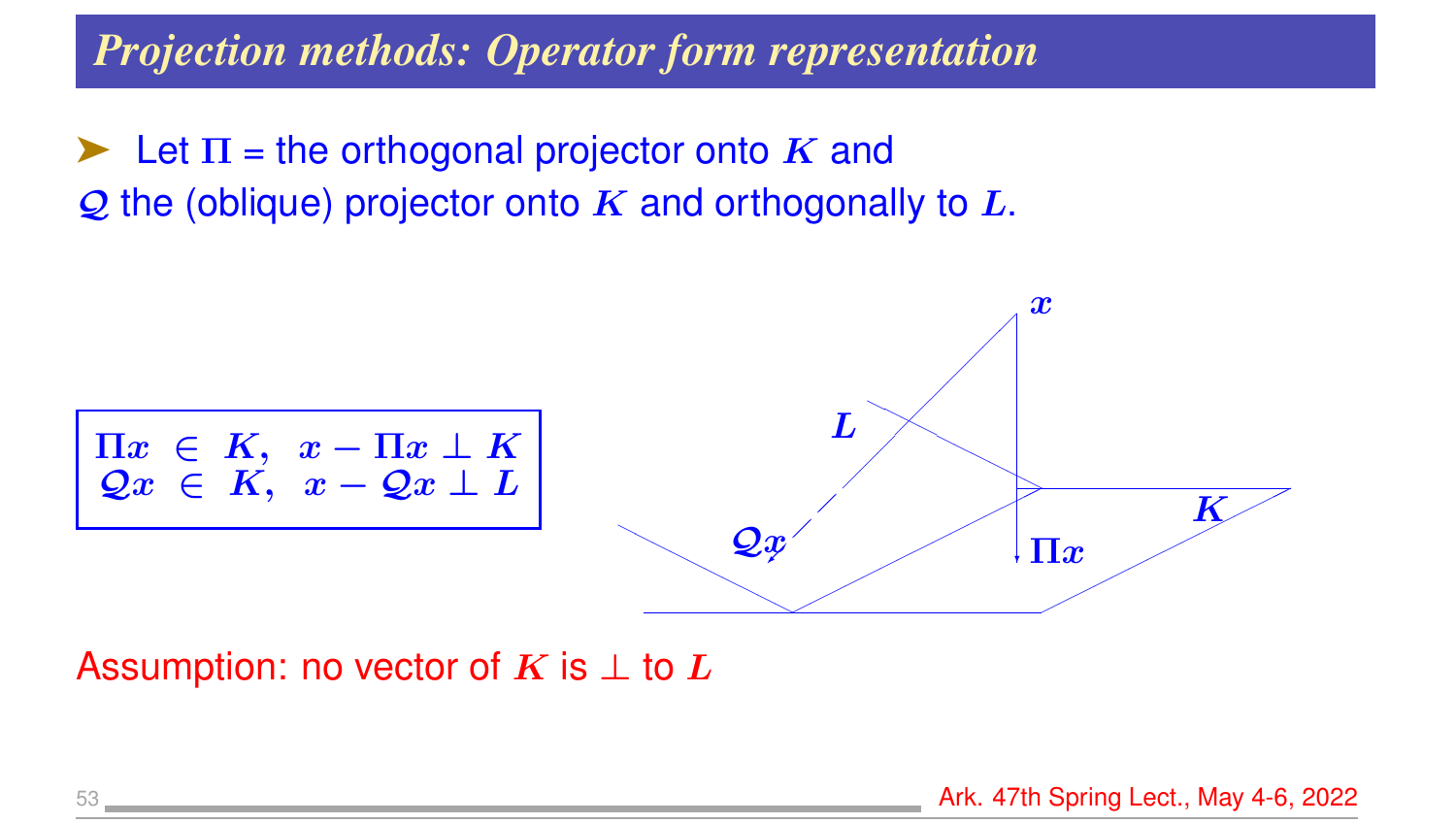In the case  $x_0 = 0$ , approximate problem amounts to solving

$$
\mathcal{Q}(b-Ax)=0,~~x~~\in K
$$

or in operator form (solution is  $\Pi x$ )

$$
\mathcal{Q}(b - A \Pi x) = 0
$$

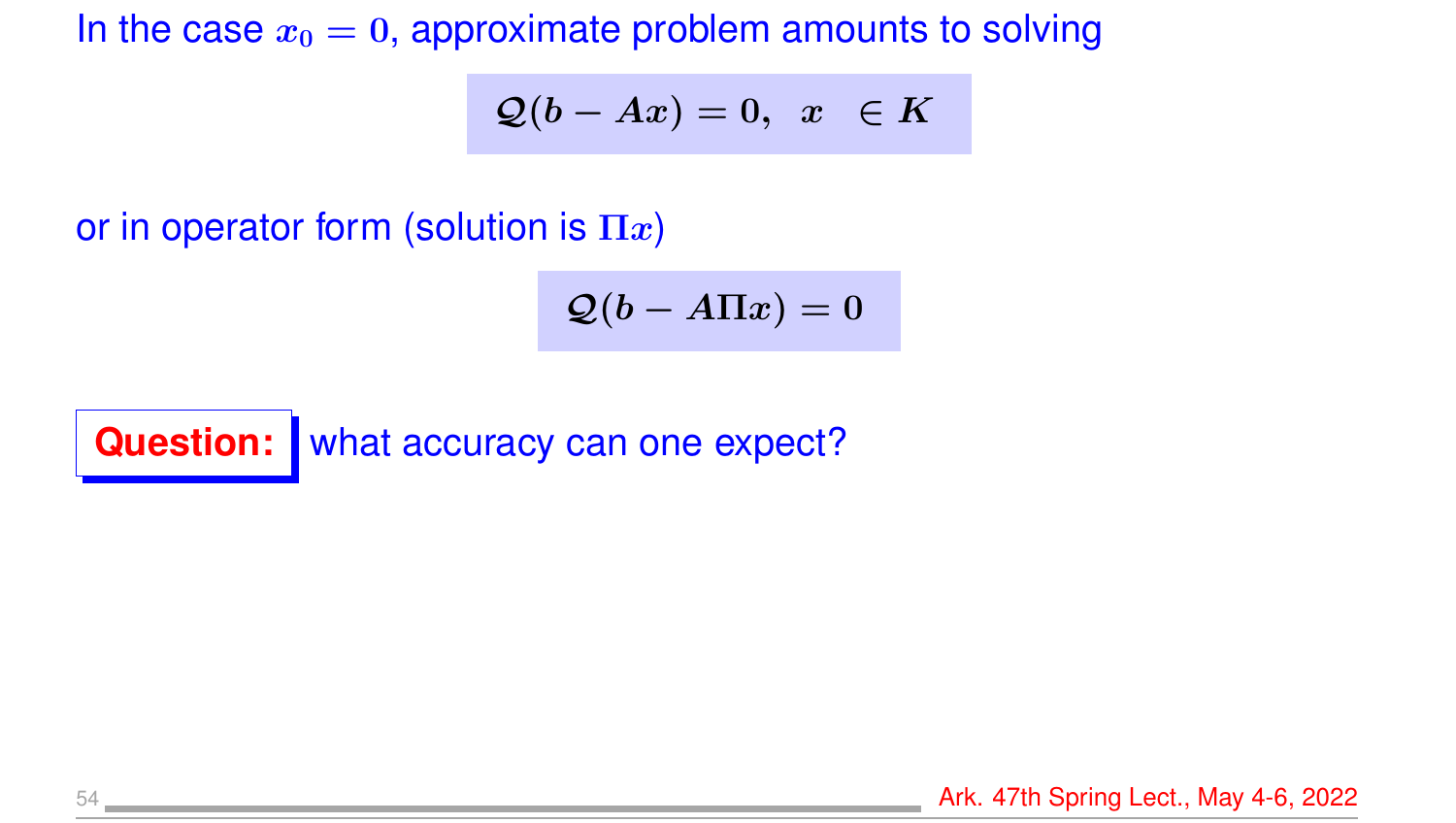$\blacktriangleright$  Let  $x^*$  be the exact solution. Then

1) We cannot get better accuracy than  $\|(I - \Pi)x^*\|_2$ , i.e.,

$$
\|\tilde{x} - x^*\|_2 \geq \|(I - \Pi) x^*\|_2
$$

2) The residual of the exact solution for the approximate problem satisfies:

$$
\|b - {\mathcal Q} A \Pi x^*\|_2 \leq \|{\mathcal Q} A (I-\Pi)\|_2 \|(I-\Pi) x^*\|_2
$$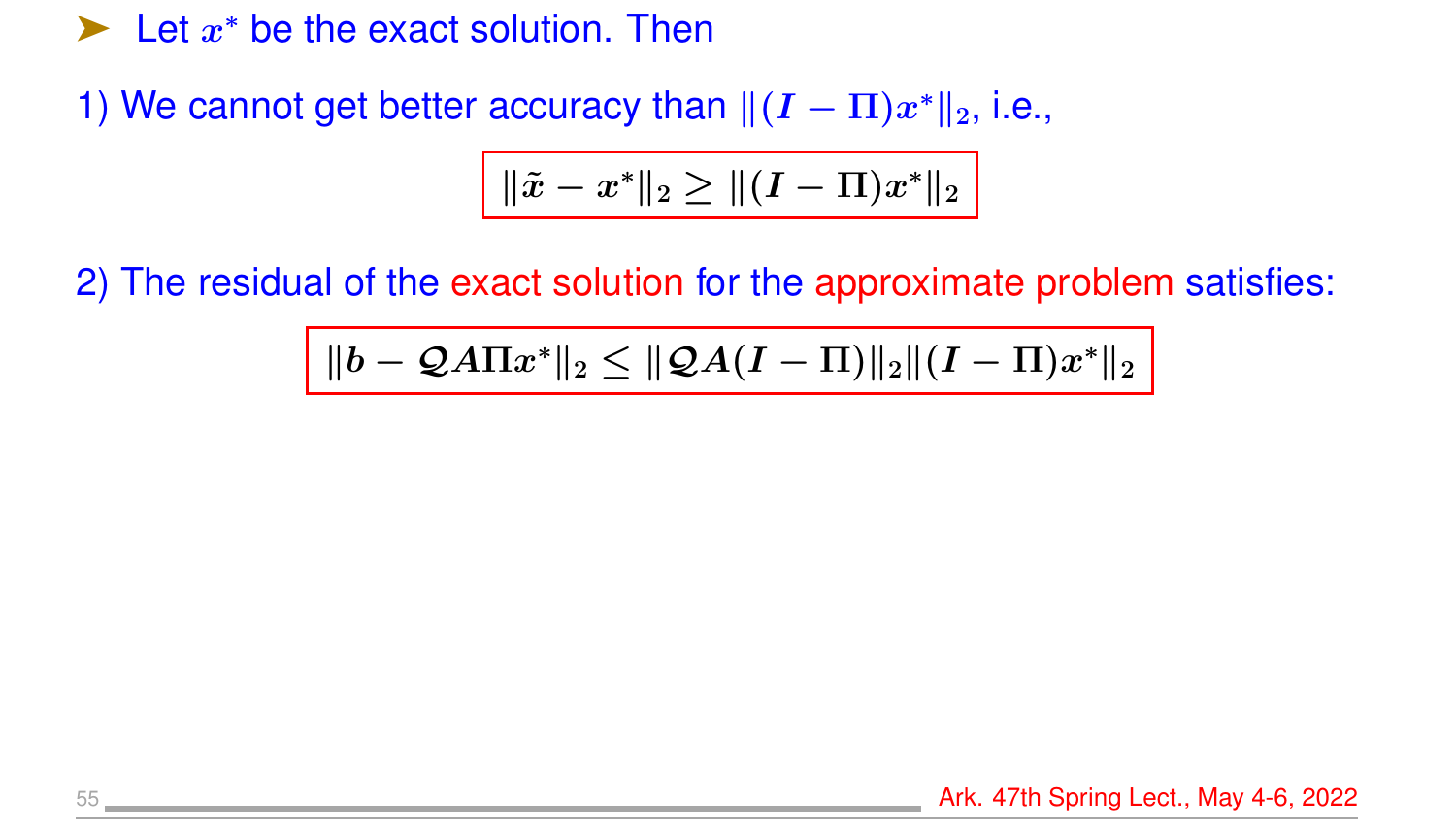# *Two Important Particular Cases.*

**1.**  $L = K$ 

- ► When A is SPD then  $||x^* \tilde{x}||_A = \min_{z \in K} ||x^* z||_A$ .
- Class of Galerkin or Orthogonal projection methods
- Important member of this class: Conjugate Gradient (CG) method

**2.**  $L = AK$  .

In this case  $||b - A\tilde{x}||_2 = \min_{z \in K} ||b - Az||_2$ 

➤ Class of Minimal Residual Methods: CR, GCR, ORTHOMIN, GMRES, CGNR, ...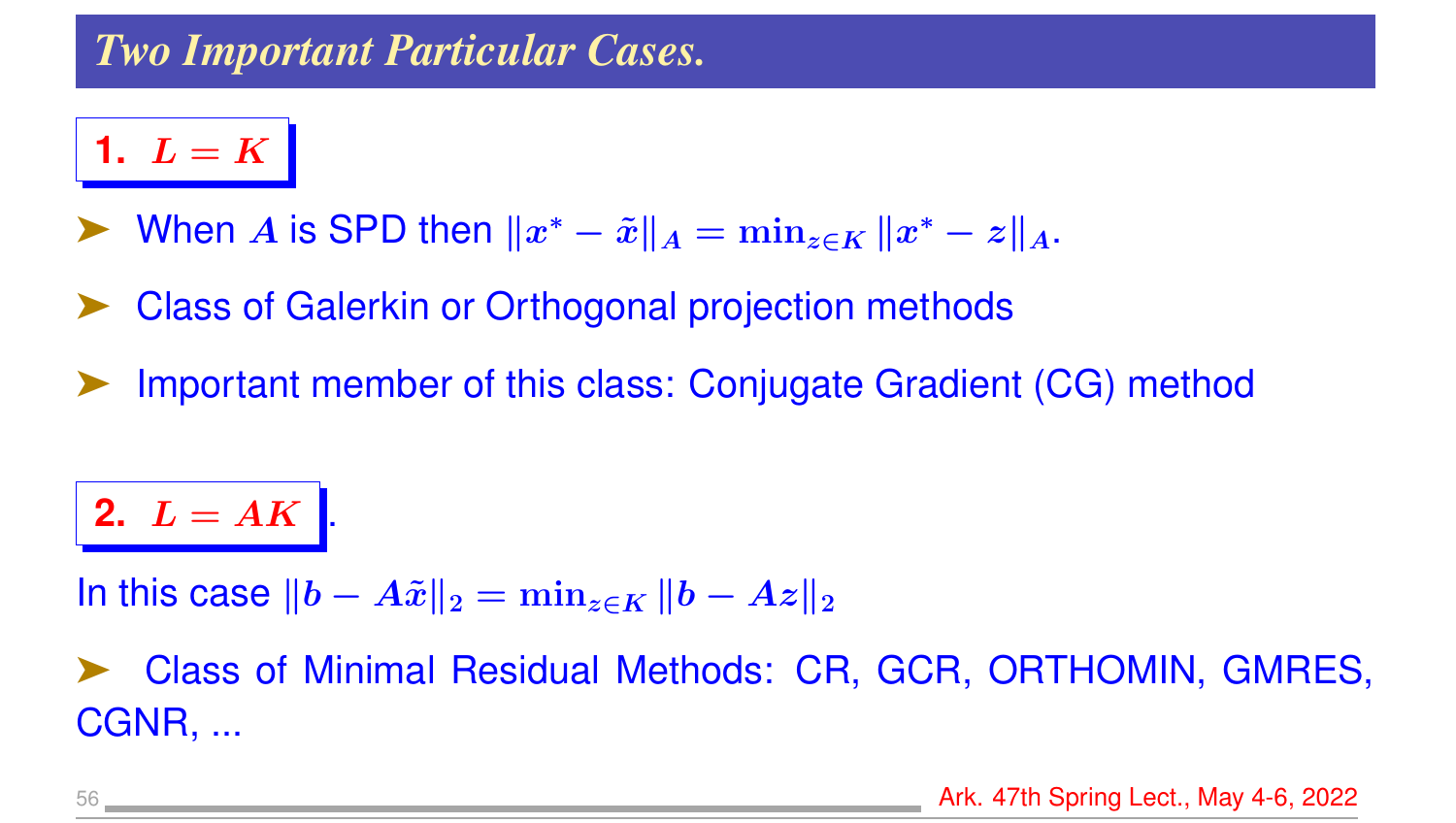# *One-dimensional projection processes*

$$
K=span\{d\}\newline \text{and} \newline L=span\{e\}
$$

#### Then  $\tilde{x} = x + \alpha d$ . Condition  $r - A\delta \perp e$  yields

$$
\boxed{\alpha = \frac{(r,e)}{(Ad,e)}}
$$

- ➤ Three popular choices:
- (1) Steepest descent
- (2) Minimal residual iteration
- (3) Residual norm steepest descent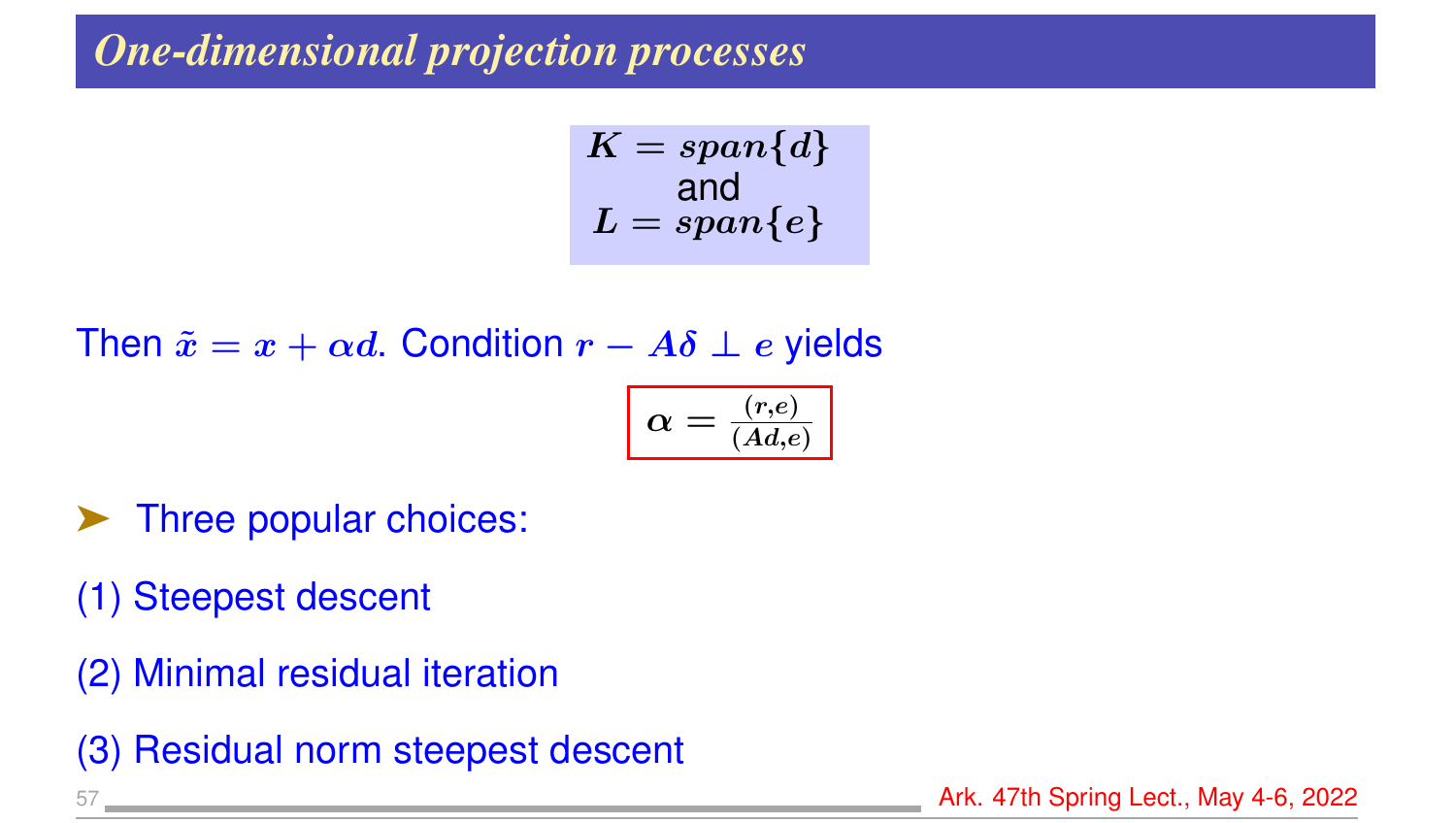#### **1. Steepest descent.**

A is SPD. Take at each step  $d = r$  and  $e = r$ .

$$
\text{Iteration:} \begin{array}{|l|l|}\n r \leftarrow & b - Ax, \\
 \alpha \leftarrow & (r, r) / (Ar, r) \\
 x \leftarrow & x + \alpha r\n \end{array}
$$

► Each step minimizes  $f(x) = ||x - x^*||_A^2 = (A(x - x^*), (x - x^*))$  in direction  $-\nabla f$ .

Convergence guaranteed if A is SPD.

As is formulated, the above algorithm requires 2 'matvecs' per step. Reformulate it so only one is needed.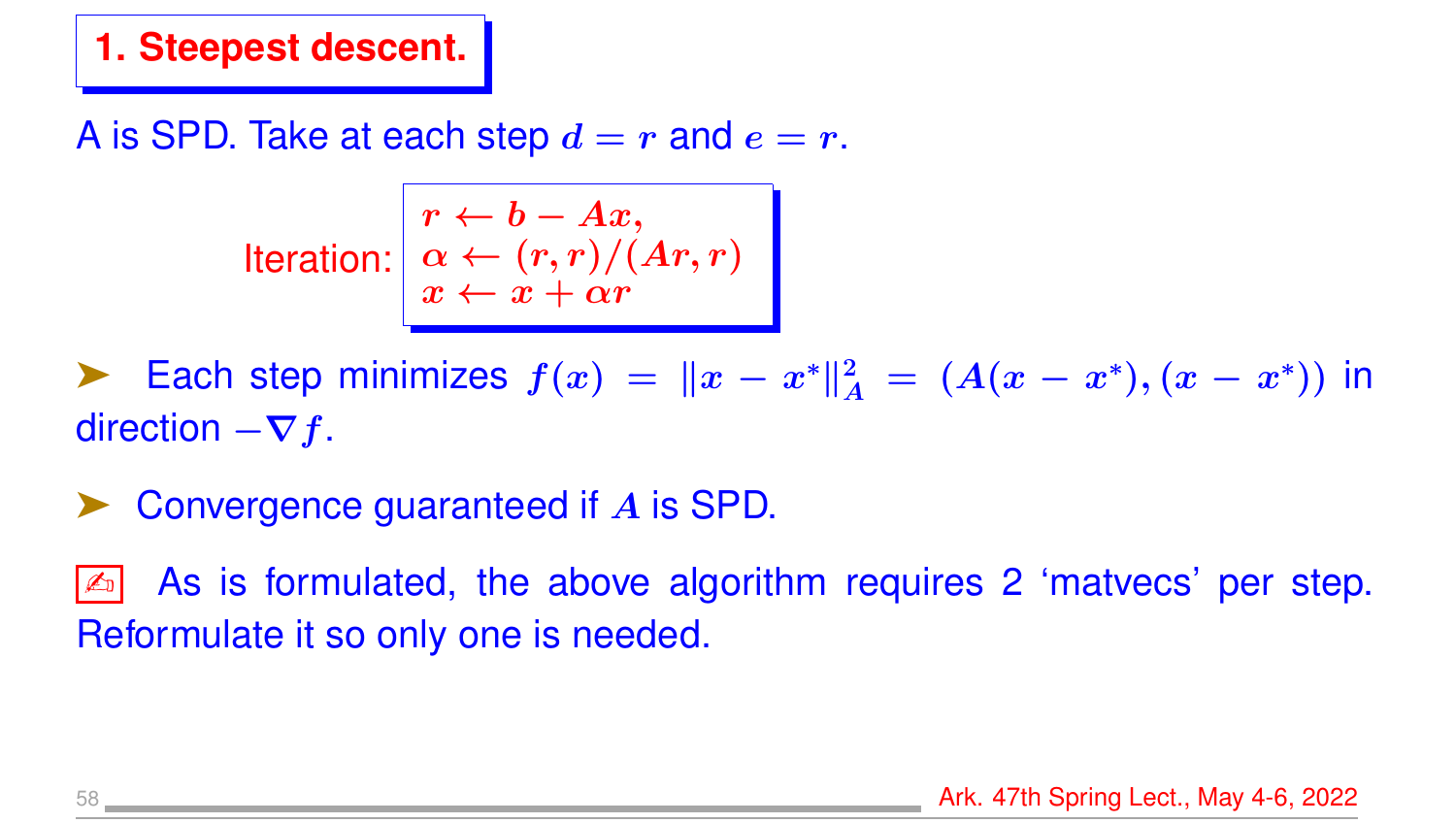*Convergence* based on the Kantorovitch inequality: Let B be an SPD matrix,  $\lambda_{max}$ ,  $\lambda_{min}$  its largest and smallest eigenvalues. Then,

$$
\frac{(Bx,x)(B^{-1}x,x)}{(x,x)^2}\leq \frac{(\lambda_{max}+\lambda_{min})^2}{4|\lambda_{max}\lambda_{min}},\quad \forall x\ \neq\ 0.
$$

➤ This helps establish the convergence result

Let A an SPD matrix. Then, the A-norms of the error vectors  $d_k = x_* - x_k$ generated by steepest descent satisfy:

$$
\|d_{k+1}\|_A\leq \frac{\lambda_{max}-\lambda_{min}}{\lambda_{max}+\lambda_{min}}\|d_k\|_A
$$

Algorithm converges for any initial guess  $x_0$ .

59 **Ark. 47th Spring Lect., May 4-6, 2022 Ark. 47th Spring Lect., May 4-6, 2022**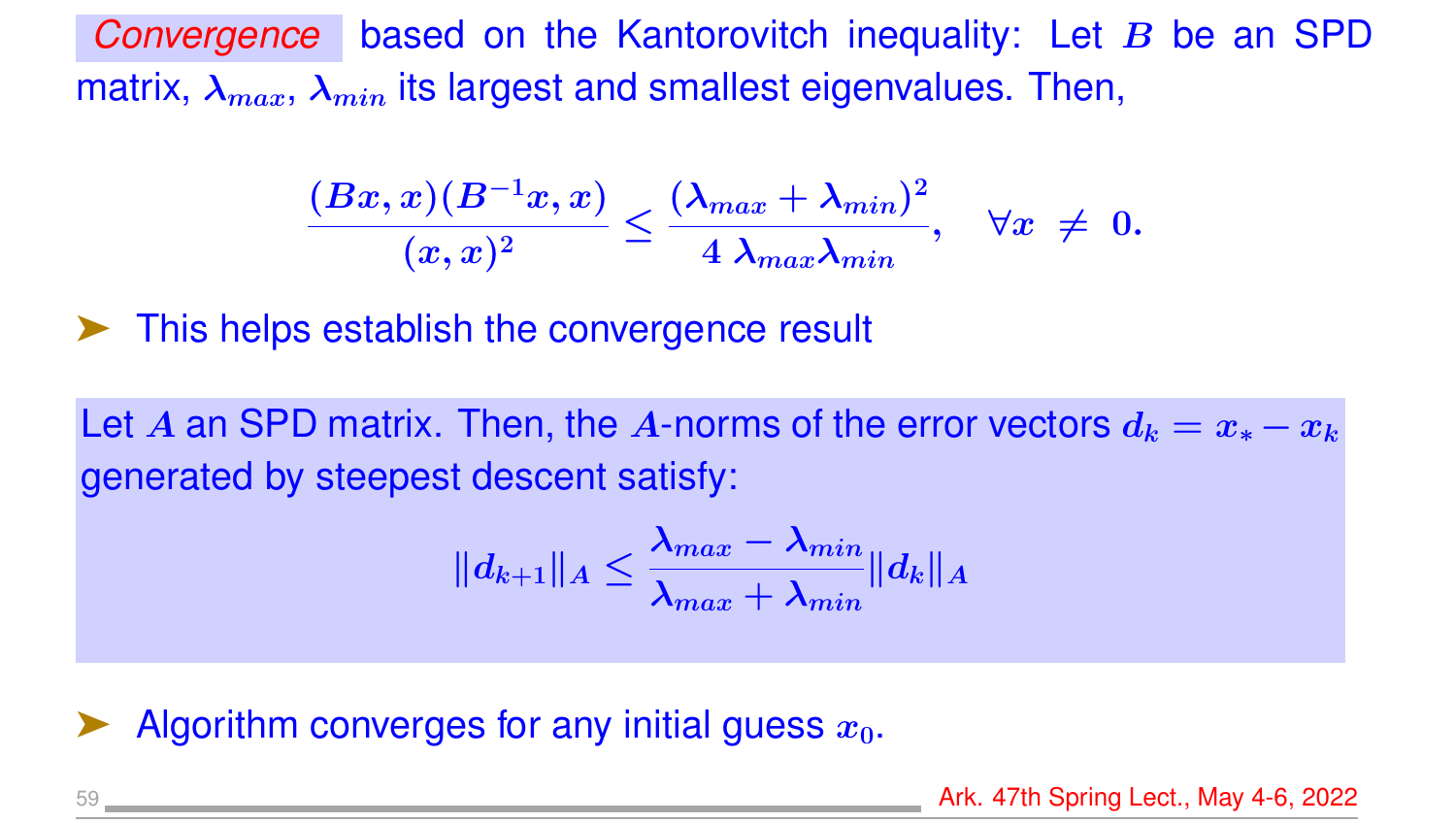*Proof:* Observe  $||d_{k+1}||_A^2 = (Ad_{k+1}, d_{k+1}) = (r_{k+1}, d_{k+1})$ 

by substitution,

$$
\|d_{k+1}\|_A^2=(r_{k+1},d_k-\alpha_k r_k)
$$

▶ By construction  $r_{k+1} \perp r_k$  so we get  $||d_{k+1}||_A^2 = (r_{k+1}, d_k)$ . Now:

$$
\begin{aligned} \| d_{k+1} \|^2_A &= (r_k - \alpha_k A r_k, d_k) \\ &= (r_k, A^{-1} r_k) - \alpha_k (r_k, r_k) \\ &= \| d_k \|^2_A \left( 1 - \frac{(r_k, r_k)}{(r_k, Ar_k)} \, \times \, \frac{(r_k, r_k)}{(r_k, A^{-1} r_k)} \right). \end{aligned}
$$

Result follows by applying the Kantorovich inequality.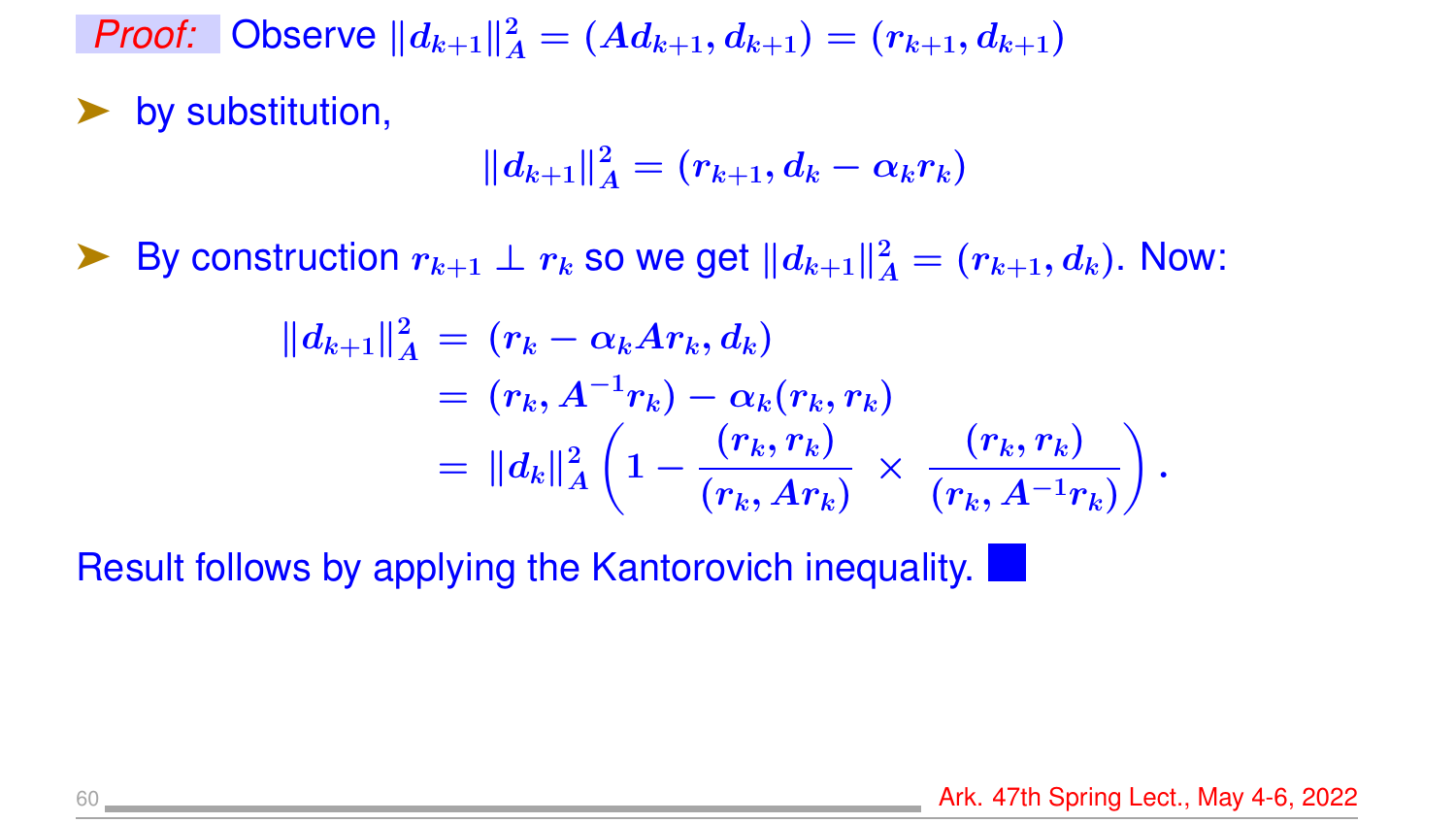#### **2. Minimal residual iteration.**

A positive definite  $(A + A^T$  is SPD). Take at each step  $d = r$  and  $e = Ar$ .

$$
\text{Iteration:} \begin{array}{l} r \leftarrow b - Ax, \\ \alpha \leftarrow (Ar, r)/(Ar, Ar) \\ x \leftarrow x + \alpha r \end{array}
$$

- ► Each step minimizes  $f(x) = ||b Ax||_2^2$  $\frac{2}{2}$  in direction  $r.$
- ▶ Converges under the condition that  $A + A^T$  is SPD.
- As is formulated, the above algorithm would require 2 'matvecs' at each step. Reformulate it so that only one matvec is required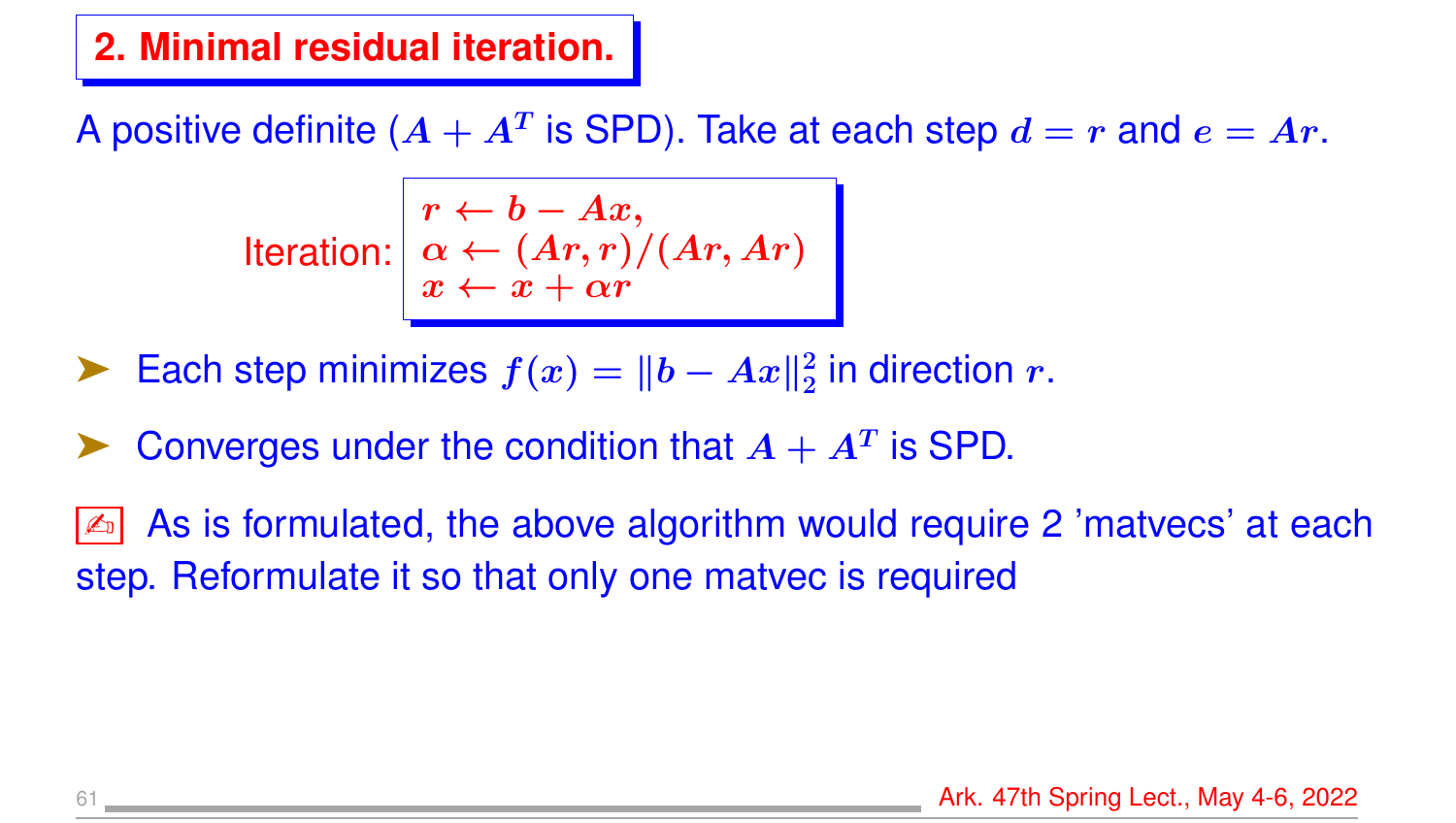

Let A be a real positive definite matrix, and let

$$
\mu = \lambda_{min}(A+A^T)/2, \quad \sigma = \|A\|_2.
$$

Then the residual vectors generated by the Min. Res. Algorithm satisfy:

$$
\|r_{k+1}\|_2 \leq \left(1-\frac{\mu^2}{\sigma^2}\right)^{1/2}\|r_k\|_2
$$

**EXECUTE:** In this case Min. Res. converges for any initial guess  $x_0$ .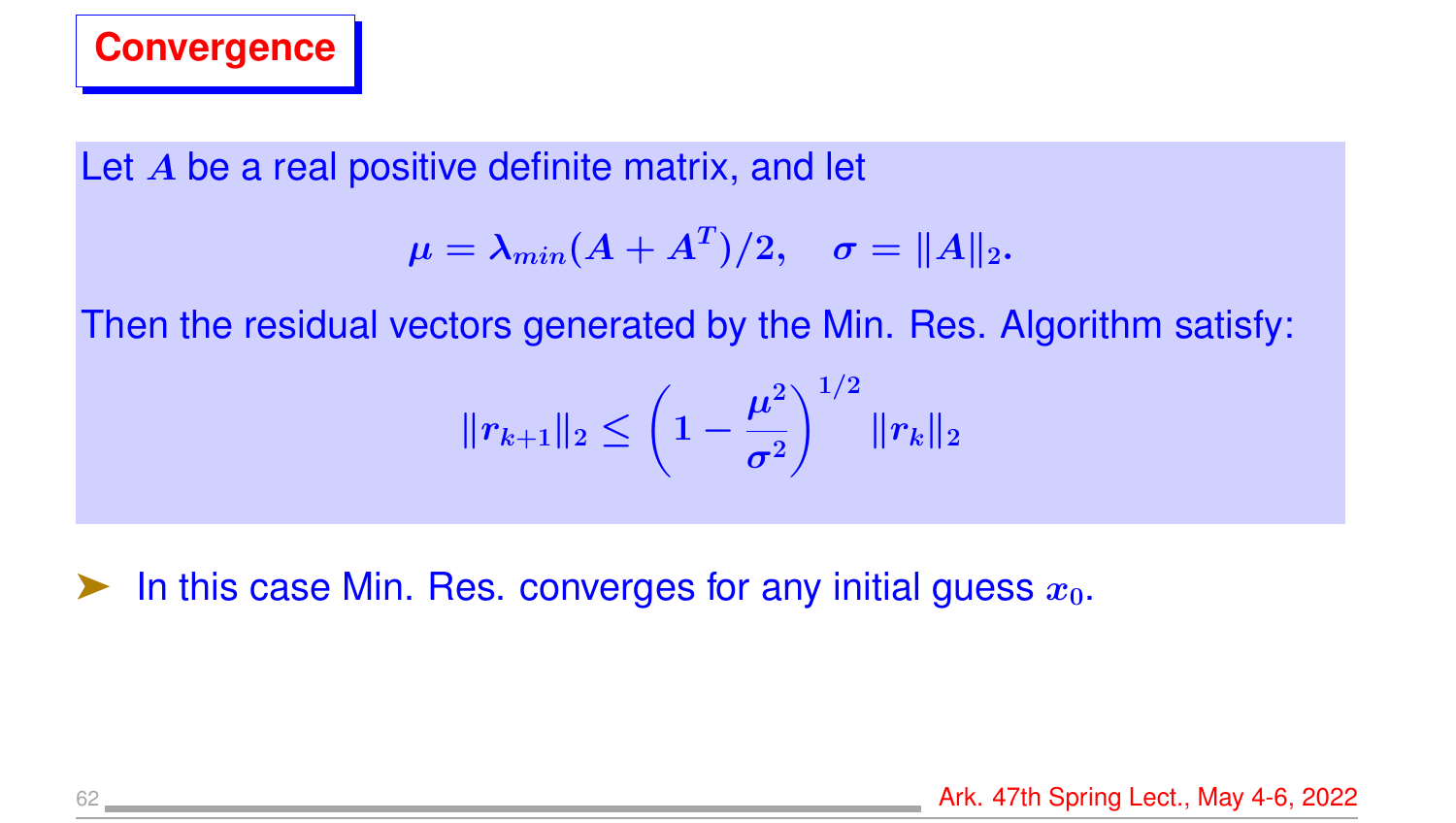*Proof:* Similar to steepest descent. Start with

$$
\begin{aligned}\|r_{k+1}\|_2^2 &= \ (r_{k+1}, r_k - \alpha_k A r_k) \\
&= \ (r_{k+1}, r_k) - \alpha_k (r_{k+1}, A r_k).\end{aligned}
$$

By construction,  $r_{k+1} = r_k - \alpha_k Ar_k$  is  $\perp Ar_k$ , so:  $||r_{k+1}||_2^2 = (r_{k+1}, r_k) = (r_k - \alpha_k A r_k, r_k)$ . Then:

$$
||r_{k+1}||_2^2 = (r_k, r_k) - \alpha_k(Ar_k, r_k)
$$
  
=  $||r_k||_2^2 \left(1 - \frac{(Ar_k, r_k)}{(r_k, r_k)} \frac{(Ar_k, r_k)}{(Ar_k, Ar_k)}\right)$   
=  $||r_k||_2^2 \left(1 - \frac{(Ar_k, r_k)^2}{(r_k, r_k)^2} \frac{||r_k||_2^2}{||Ar_k||_2^2}\right).$ 

Result follows from the inequalities  $(Ax, x)/(x, x) \ge \mu > 0$  and  $||Ar_k||_2 \le$  $\Vert A\Vert_2$   $\Vert r_k\Vert_2$ .

63 **Ark. 47th Spring Lect., May 4-6, 2022**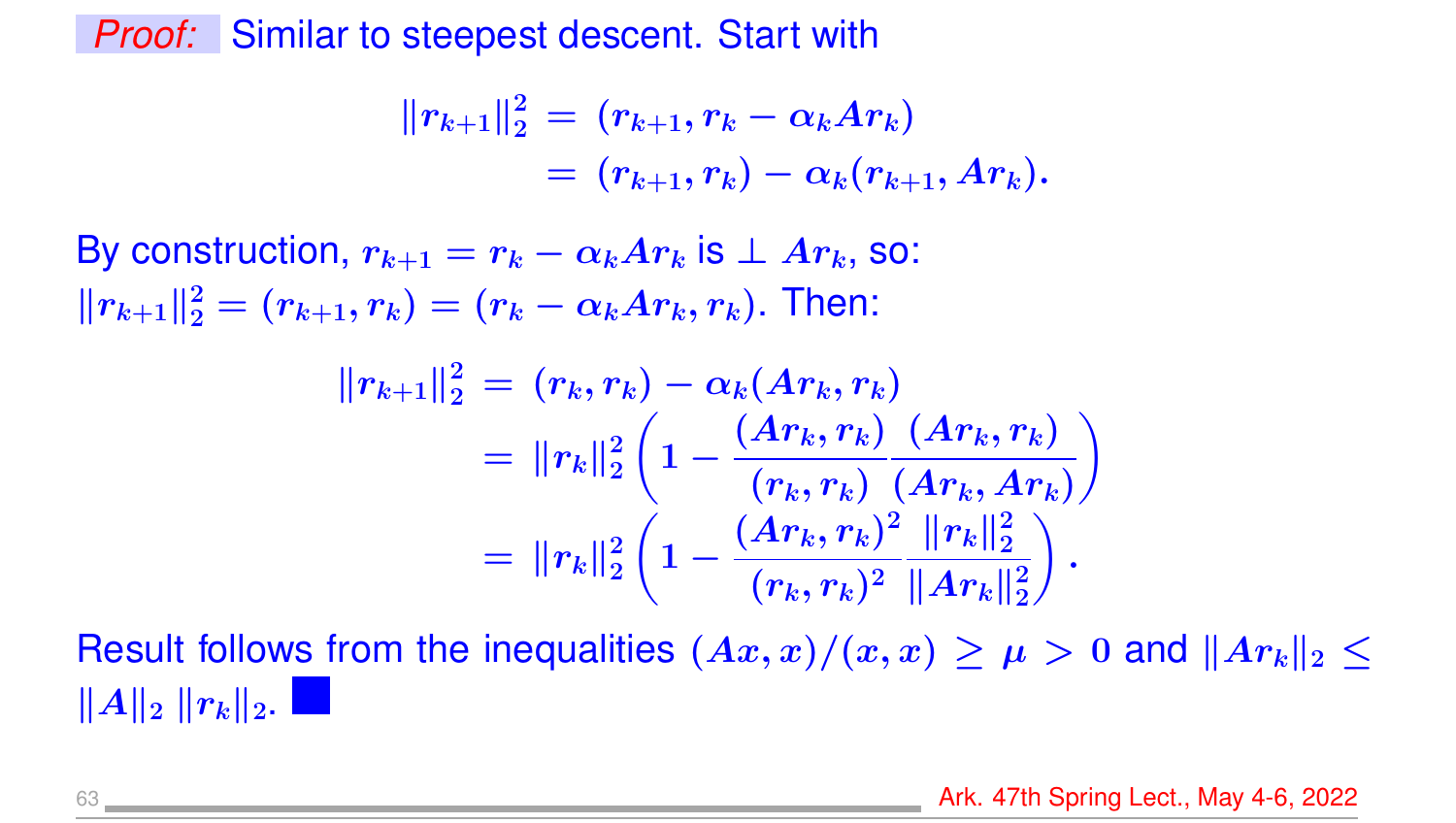#### **3. Residual norm steepest descent.**

A is arbitrary (nonsingular). Take at each step  $d = A<sup>T</sup>r$  and  $e = Ad$ .

$$
\text{Iteration:} \begin{vmatrix} r \leftarrow b - Ax, d = A^T r \\ \alpha \leftarrow ||d||_2^2 / ||Ad||_2^2 \\ x \leftarrow x + \alpha d \end{vmatrix}
$$

► Each step minimizes  $f(x) = ||b - Ax||_2^2$  $\frac{2}{2}$  in direction  $-\bm{\nabla}f.$ 

Important Note: equivalent to usual steepest descent applied to normal equations  $A^T A x = A^T b$ .

Converges under the condition that A is nonsingular.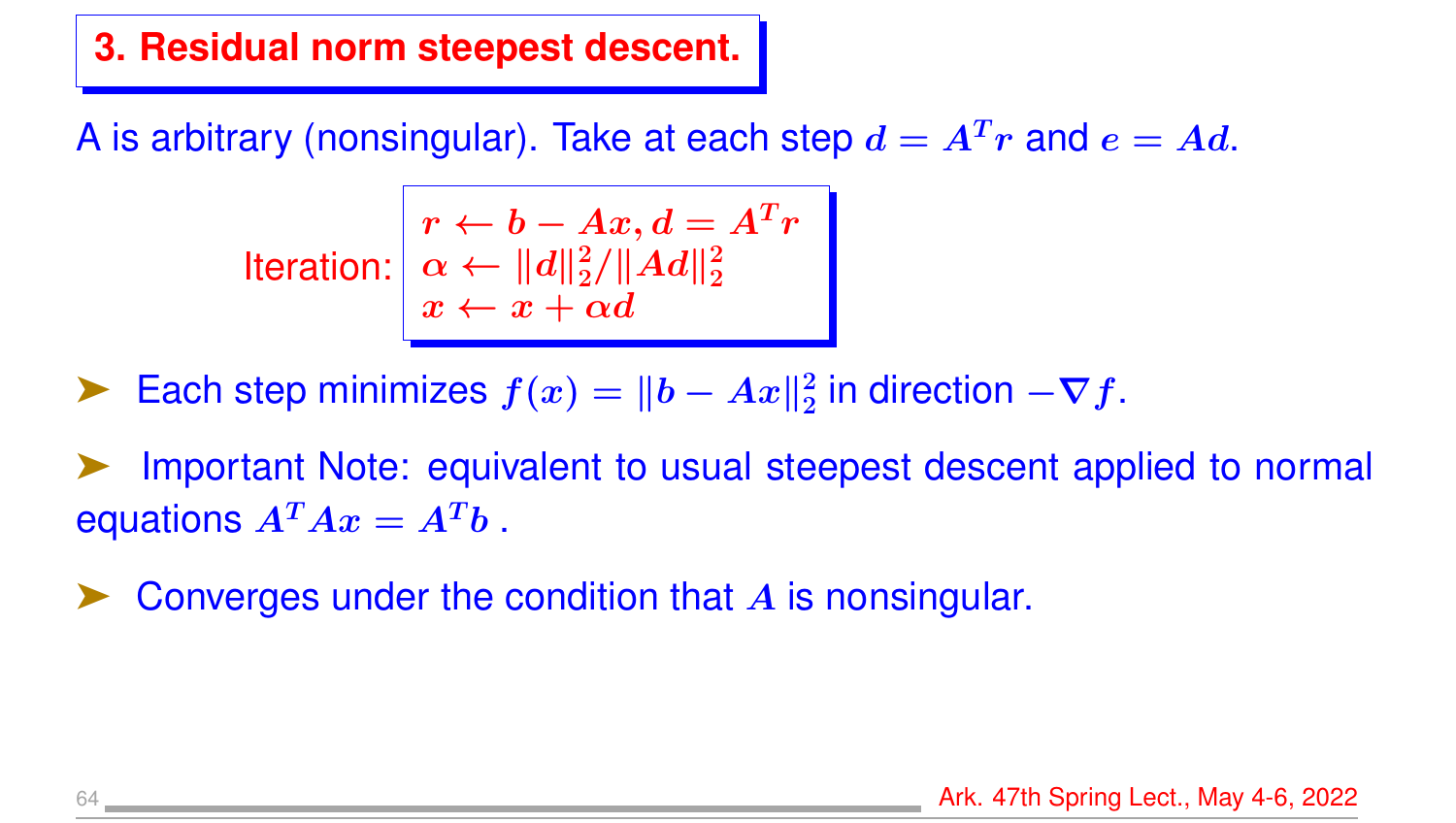KRYLOV SUBSPACE METHODS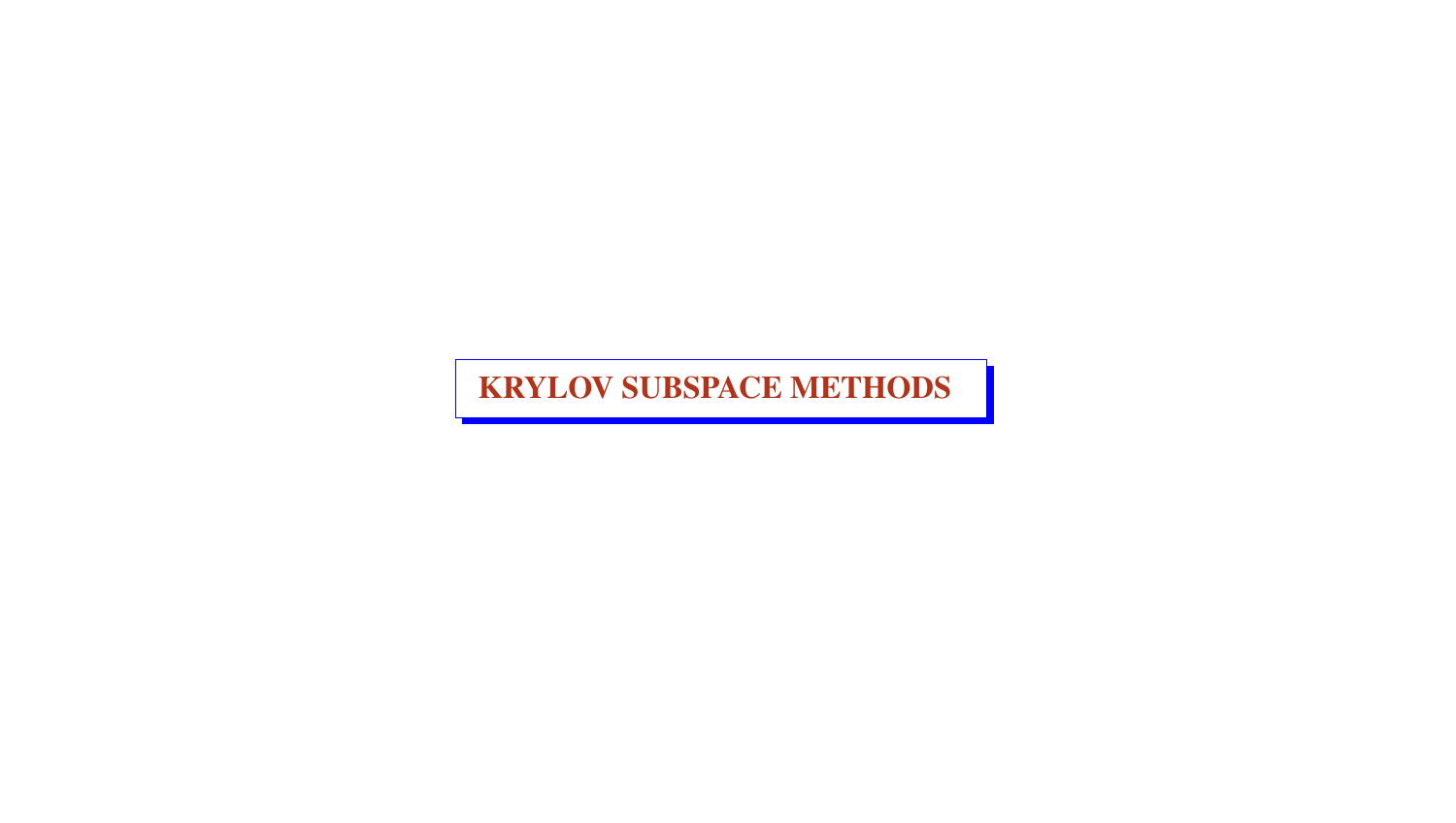### *Motivation*

One-dimensional projection techniques:

$$
x_{new} = x + \alpha d
$$

where  $d = a$  certain direction.

- $\alpha$  is defined to optimize a certain function.
- Equivalently: determine  $\alpha$  by an orthogonality constraint

In MR:

Example

$$
x(\alpha) = x + \alpha d
$$
, with  $d = b - Ax$ .  
\n
$$
\min_{\alpha} ||b - Ax(\alpha)||_2
$$
 reached iff  $b - Ax(\alpha) \perp r$ 

➤ One-dimensional projection methods are greedy methods. They are 'short-sighted'.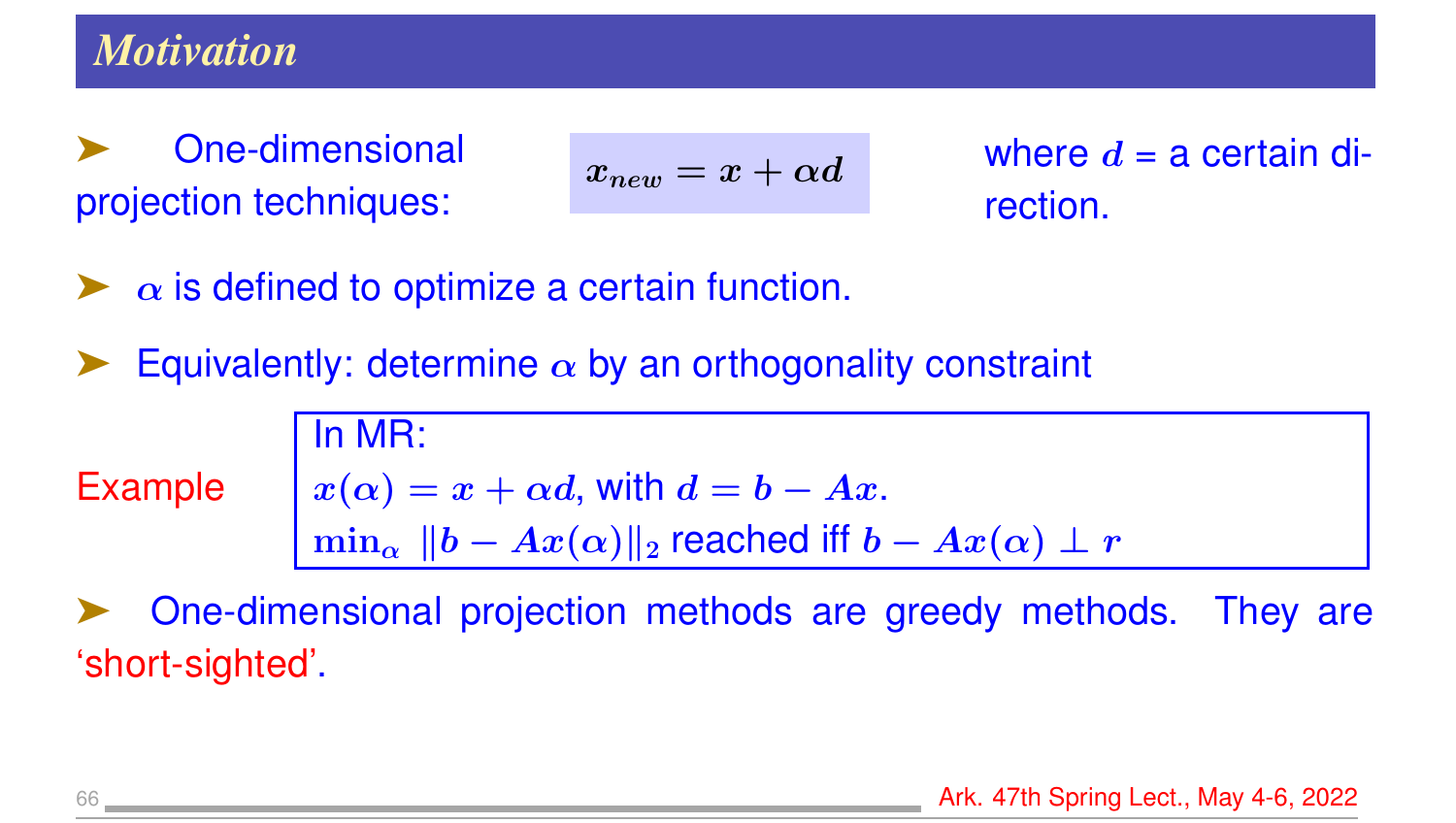

Recall in Steepest Descent: New direction of search  $\tilde{r}$  is  $\perp$  to old direction of search r.

$$
\begin{array}{c}\n r \leftarrow b - Ax, \\
 \alpha \leftarrow (r,r)/(Ar,r) \\
 x \leftarrow x + \alpha r\n\end{array}
$$



*Question:* can we do better by combining successive iterates?

▶ Yes: Krylov subspace methods..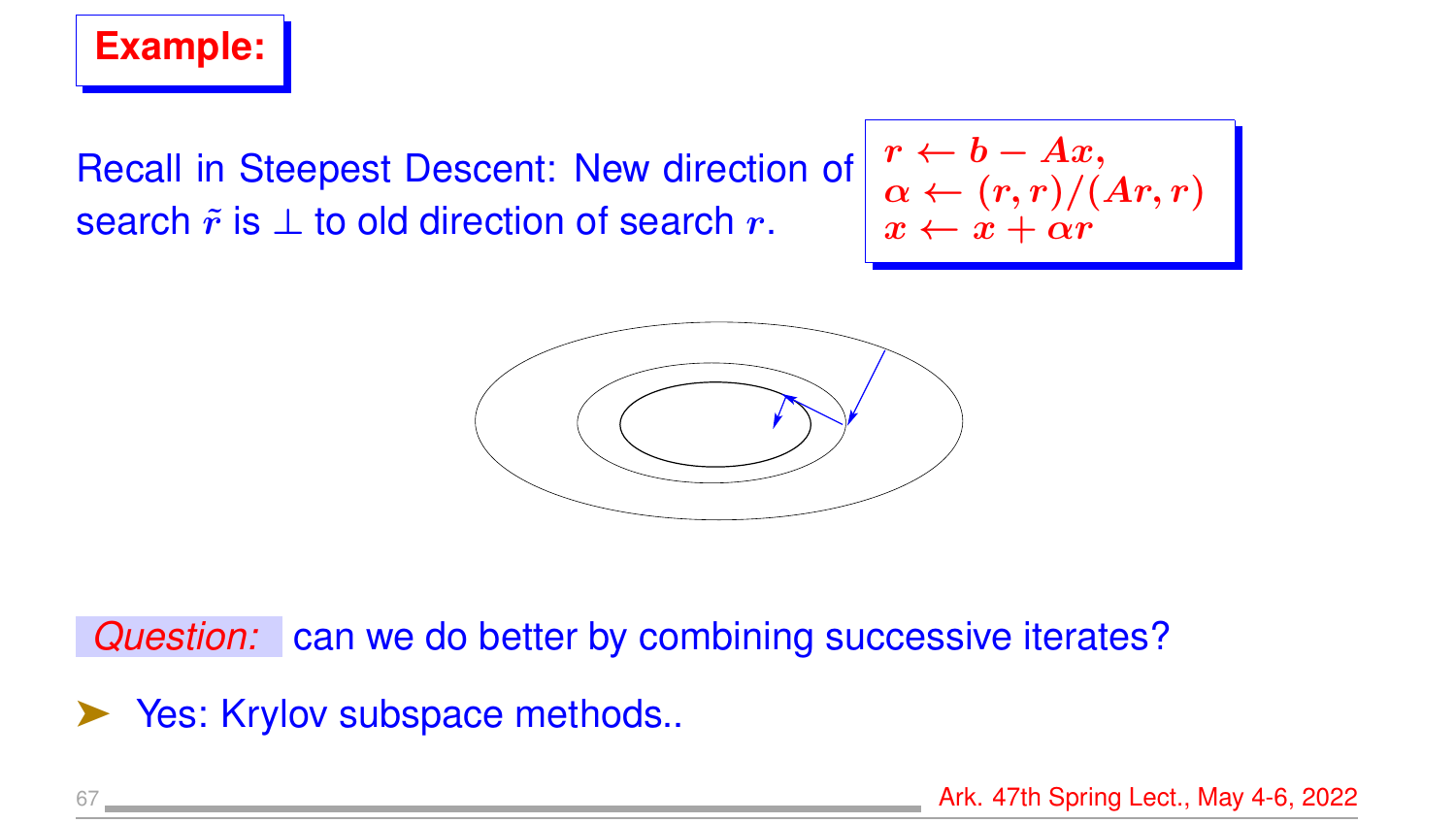### *Krylov subspace methods: Introduction*

➤ Consider MR (or steepest descent). At each iteration:

$$
r_{k+1} = b - A(x^{(k)} + \alpha_k r_k)
$$
  
=  $r_k - \alpha_k A r_k$   
=  $(I - \alpha_k A) r_k$ 

In the end:  $r_{k+1} = (I - \alpha_k A)(I - \alpha_{k-1} A) \cdots (I - \alpha_0 A) r_0 = p_{k+1}(A) r_0$ where  $p_{k+1}(t)$  is a polynomial of degree  $k + 1$  of the form

$$
p_{k+1}(t) = 1 - t q_k(t) \quad
$$

 $\boxed{\mathbb{Z}_{{\scriptscriptstyle\mathbb{D}}}}$  Show that:  $x^{(k+1)}=x^{(0)}+q_k(A)r_0~$  , with deg  $(q_k)=k$ 

➤ Krylov subspace methods: iterations of this form that are 'optimal' [from m-dimensional projection methods]

68 **Ark. 47th Spring Lect., May 4-6, 2022**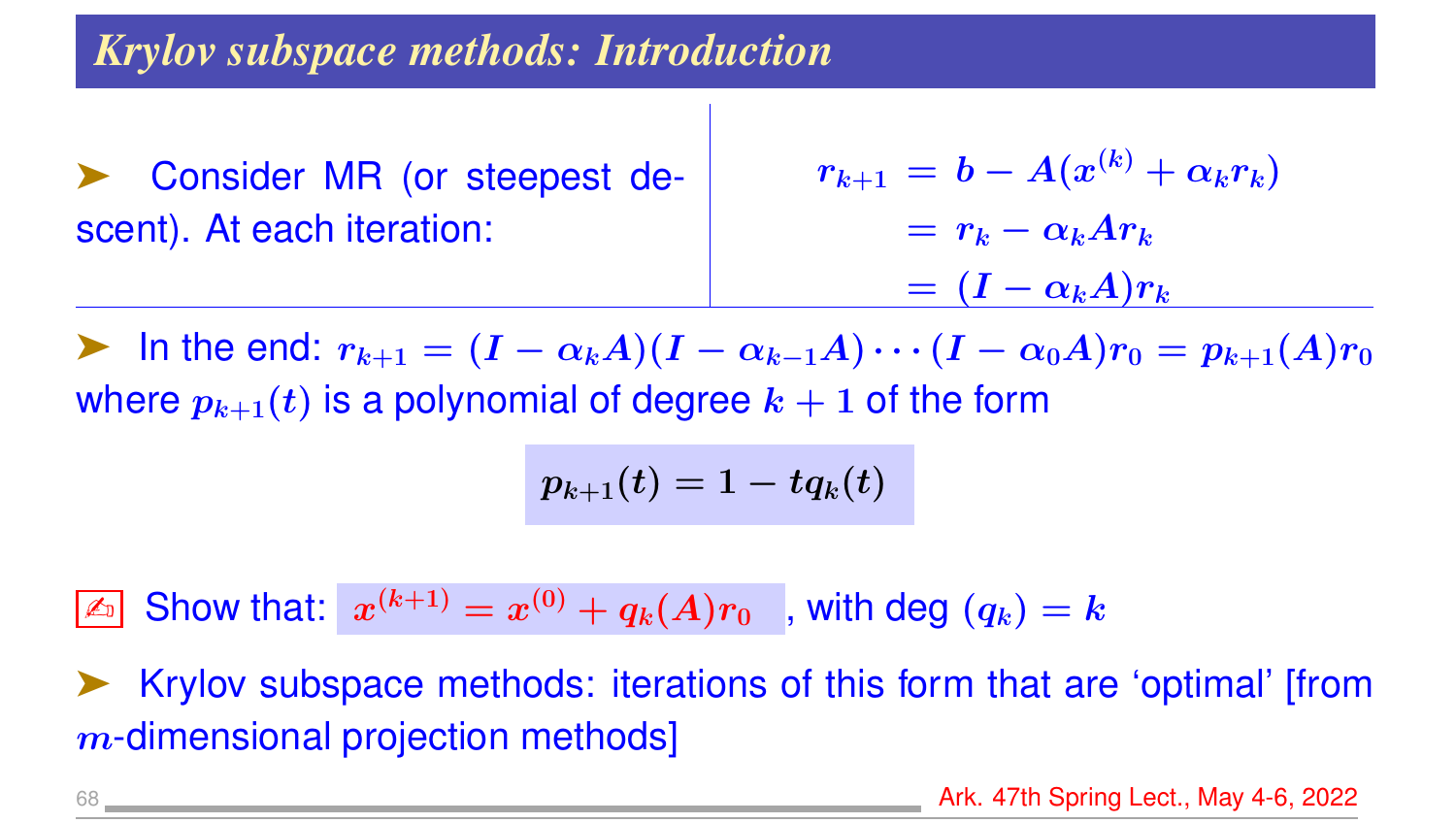# *Krylov subspace methods*

**Principle:** Projection methods on Krylov subspaces:

$$
\boldsymbol{K_m(A,v_1)=\text{span}\{v_1,Av_1,\cdots,A^{m-1}v_1\}}
$$

- The most important class of iterative methods.
- Many variants exist depending on the subspace  $L$ .

**Simple properties of**  $K_m$   $\mu \equiv$  deg. of minimal polynomial of  $v_1$ .

- $K_m = \{p(A)v_1|p =$  polynomial of degree  $\leq m-1\}$
- $K_m = K_\mu$  for all  $m \geq \mu$ . Moreover,  $K_\mu$  is invariant under A.
- $dim(K_m) = m$  iff  $\mu > m$ .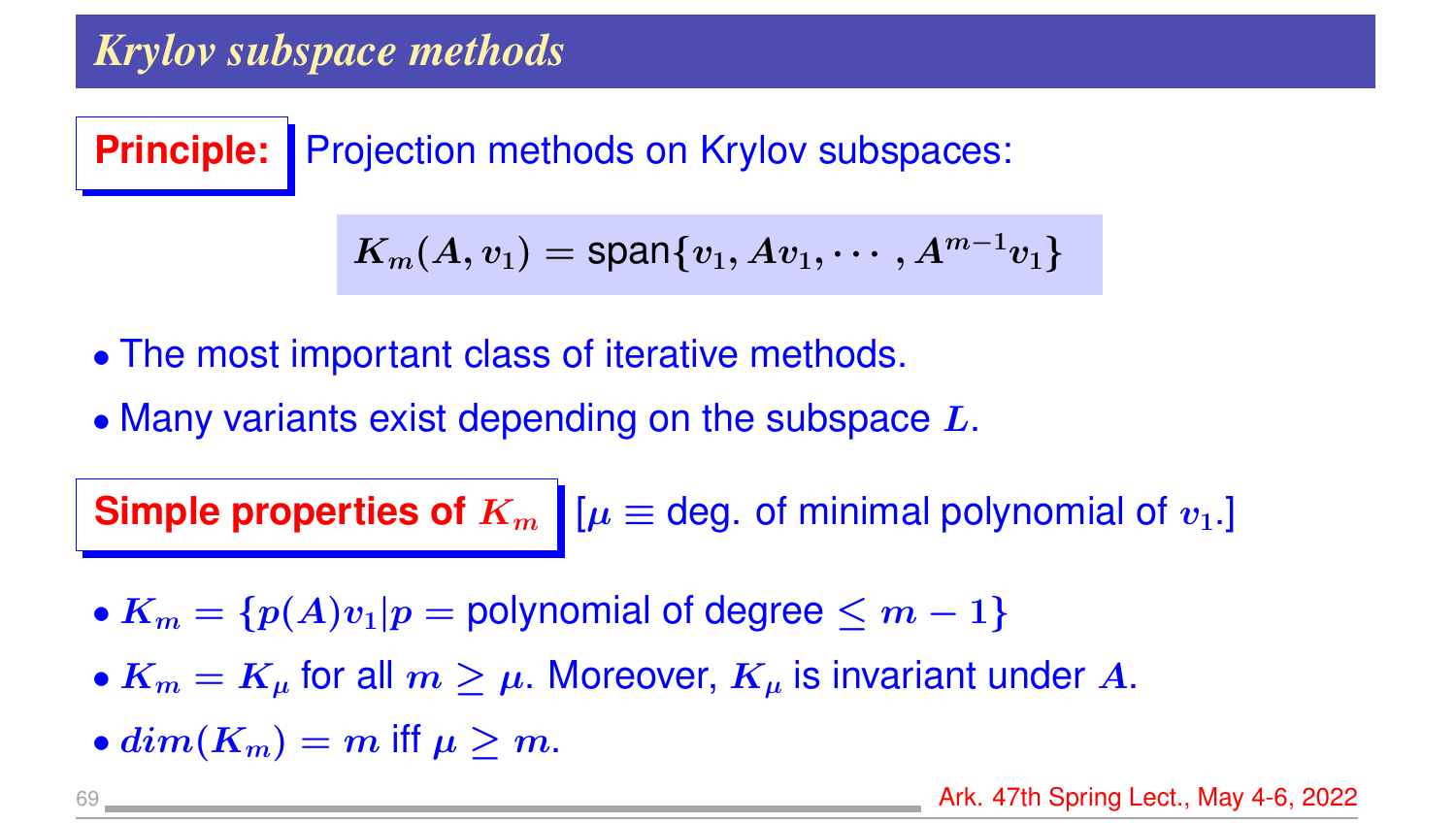# *Arnoldi's algorithm*

- Goal: to compute an orthogonal basis of  $K_m$ .
- ightharpoonup Input: Initial vector  $v_1$ , with  $||v_1||_2 = 1$  and m.

## ALGORITHM : 1 *Arnoldi*

- *1: for*  $j = 1, ..., m$  *do*
- 2: **Compute**  $w := Av_i$
- $\boldsymbol{j}$  *s for*  $i = 1, \ldots, j$  **do**
- *4:*  $h_{i,j} := (w, v_i)$
- $\lim_{t \to \infty} w := w h_{i,j}v_i$

#### *6: end for*

*7: Compute:*  $h_{j+1,j} = ||w||_2$  and  $v_{j+1} = w/h_{j+1,j}$ 

*8: end for*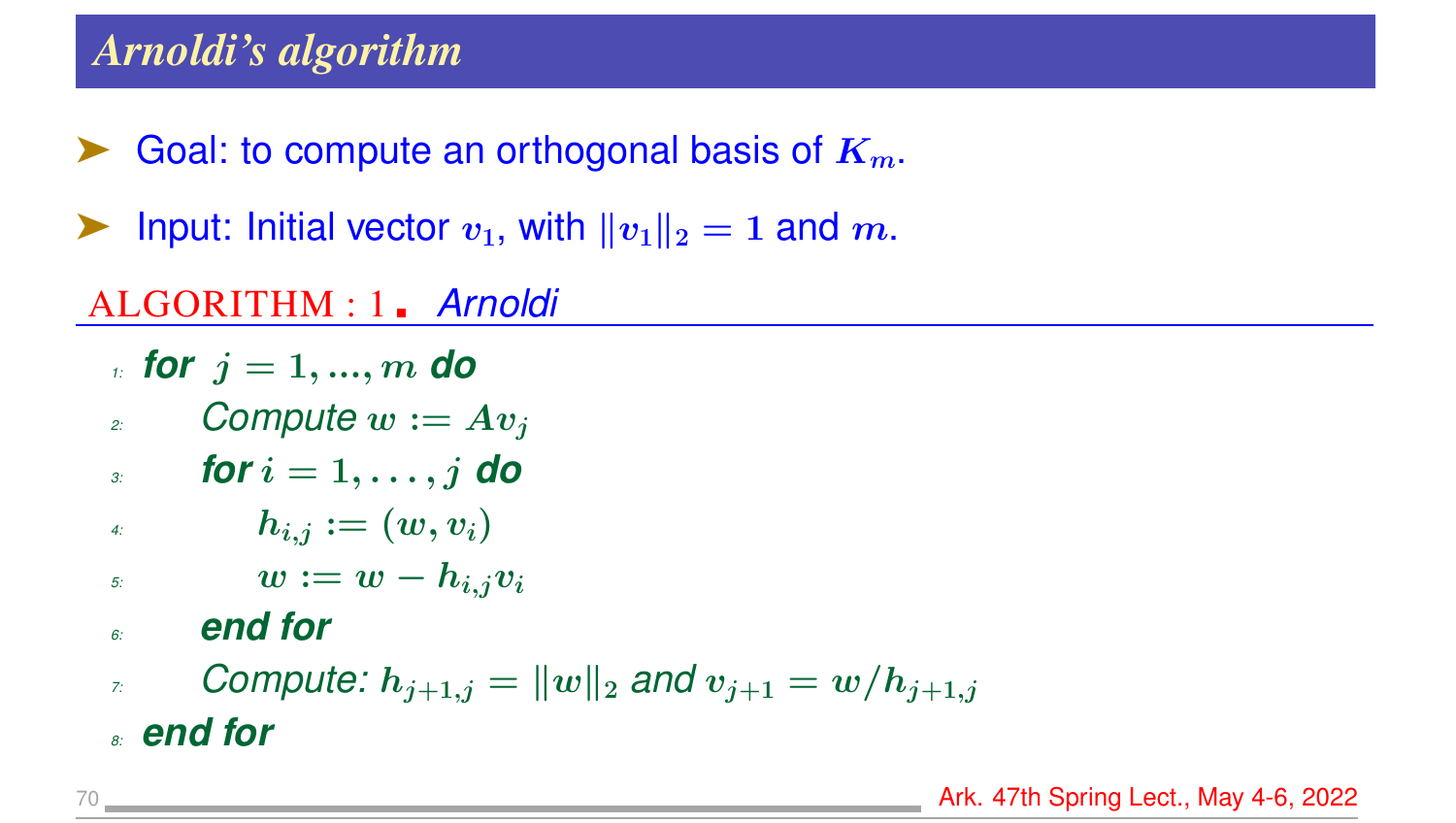# *Result of orthogonalization process (Arnoldi):*

- 1.  $V_m = [v_1, v_2, ..., v_m]$  orthonormal basis of  $K_m$ .
- 2.  $AV_m = V_{m+1}H_m$
- 3.  $V_m^T A V_m = H_m \equiv \overline{H}_m -$  last row.

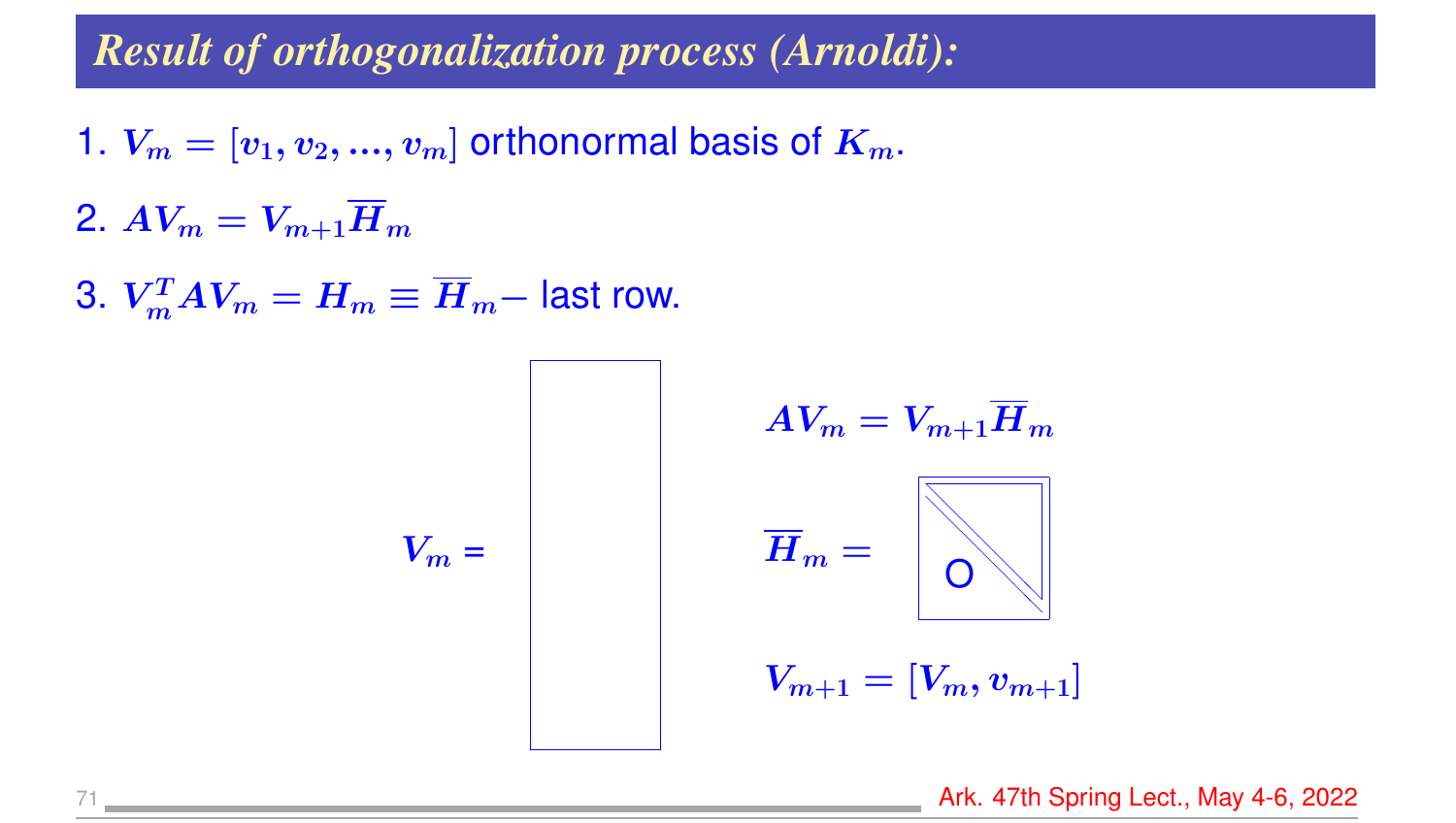# *Arnoldi's Method for linear systems (* $L_m = K_m$ *)*

From Petrov-Galerkin condition when  $L_m = K_m$ , we get

$$
\boxed{x_m = x_0 + V_m H_m^{-1} V_m^T r_0}
$$

Select 
$$
v_1 = r_0 / ||r_0||_2 \equiv r_0 / \beta
$$
 in  
Arnoldi's. Then

$$
\boxed{x_m = x_0 + \beta V_m H_m^{-1} e_1}
$$

 $\boxed{\mathbb{Z}$  What is the residual vector  $r_m = b - Ax_m$ ?

Several algorithms mathematically equivalent to this approach:

- \* FOM [Y. Saad, 1981] (above formulation), Young and Jea's ORTHORES [1982], Axelsson's projection method [1981],..
- \* Also Conjugate Gradient method [see later]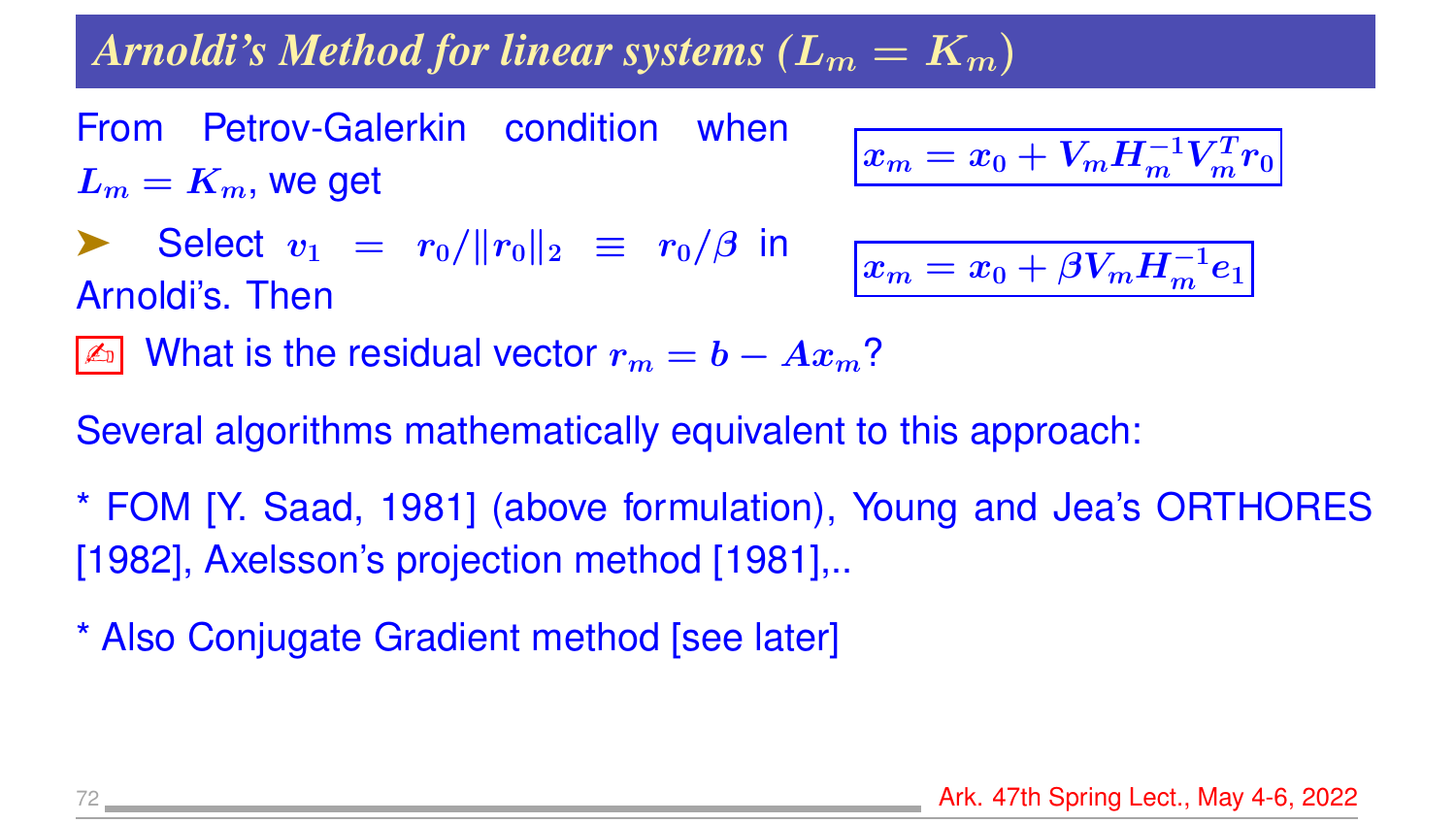### *Minimal residual methods*  $(L_m = AK_m)$

When  $L_m = AK_m$ , we let  $W_m \equiv AV_m$  and obtain relation

$$
\begin{aligned} x_m \, &= \, x_0 + V_m [W_m^T A V_m]^{-1} W_m^T r_0 \\ &= \, x_0 + V_m [(A V_m)^T A V_m]^{-1} (A V_m)^T r_0. \end{aligned}
$$

 $\blacktriangleright$  Use again  $v_1 := r_0/(\beta := ||r_0||_2)$  and the relation

$$
AV_m = V_{m+1} \overline{H}_m
$$

 $\blacktriangleright \;\; x_m = x_0 + V_m [\bar{H}_m^T \bar{H}_m]^{-1} \bar{H}_m^T \beta e_1 = x_0 + V_m y_m$ where  $y_m$  minimizes  $\|\beta e_1 - \bar{H}_m y\|_2$  over  $y \in \mathbb{R}^m$ .

73 **Ark. 47th Spring Lect., May 4-6, 2022 Ark. 47th Spring Lect., May 4-6, 2022**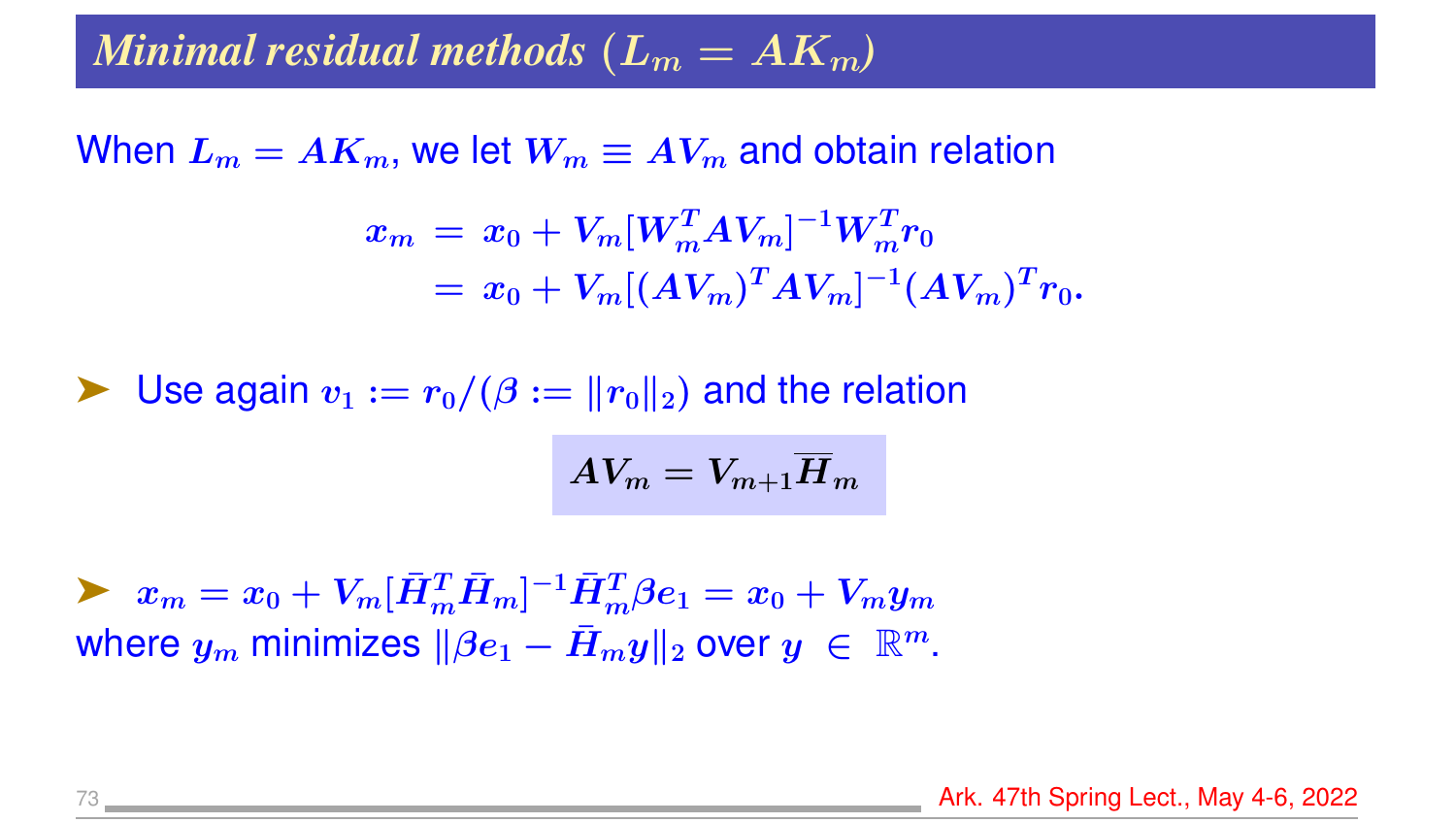➤ Gives the Generalized Minimal Residual method (GMRES) ([YS-Schultz,'86]):

$$
x_m \,=\, x_0 + V_m y_m \quad \text{where} \quad
$$
  

$$
y_m \,=\, \min_y \|\beta e_1 - \bar{H}_m y\|_2
$$

Several Mathematically equivalent methods:

- Axelsson's CGLS Orthomin (1980)
- Orthodir GCR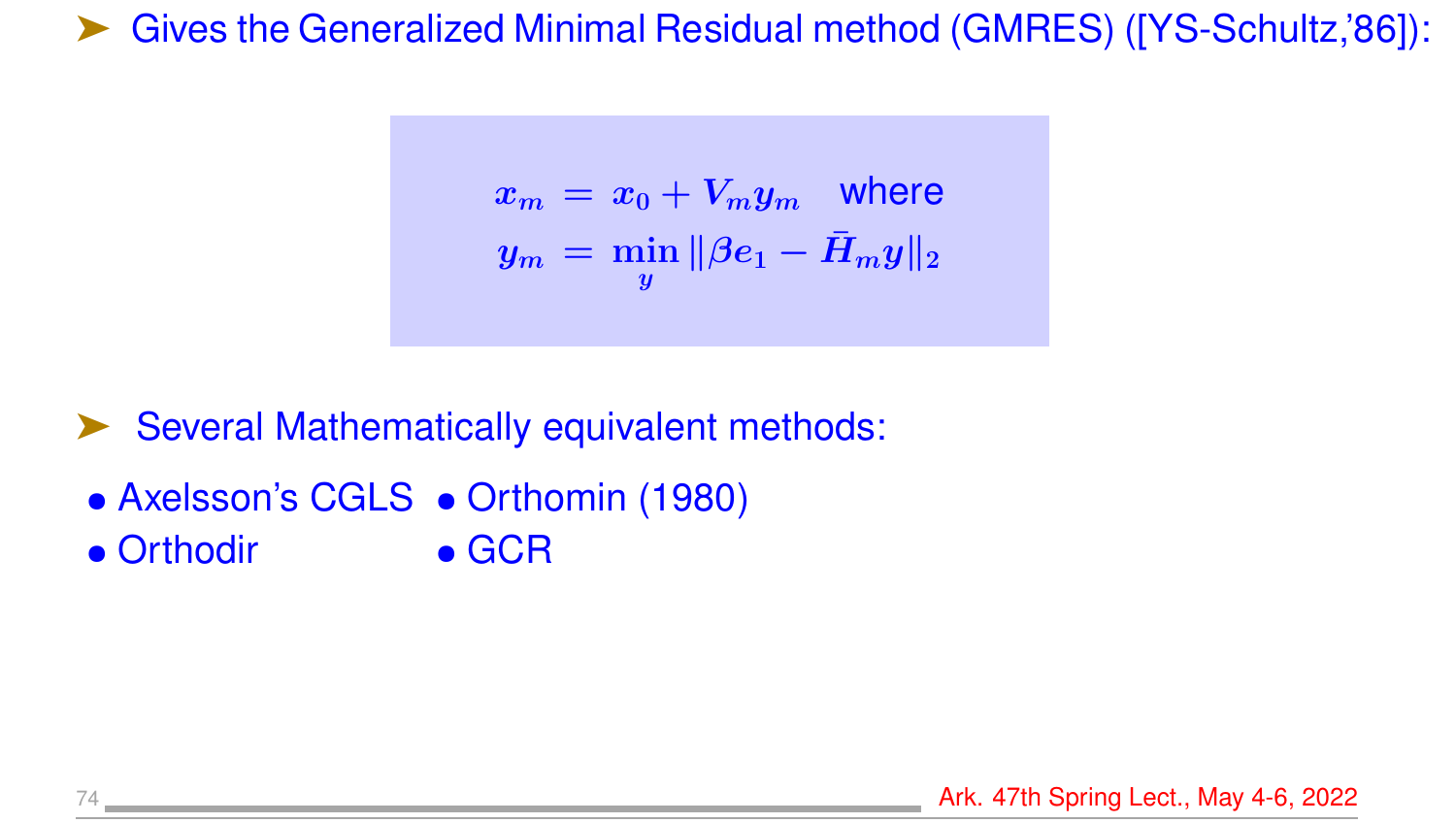### *The symmetric case: Observation*

#### *Observe:* When A is real symmetric then in Arnoldi's method:

$$
\left|H_m = V_m^T A V_m\right|
$$

must be symmetric. Therefore

Theorem. When Arnoldi's algorithm is applied to a (real) symmetric matrix then the matrix  $H_m$  is symmetric tridiagonal:

$$
h_{ij} = 0 \quad 1 \leq i < j-1; \quad \text{and} \\ h_{j,j+1} = h_{j+1,j}, \ j = 1, \dots, m
$$

75 **Ark. 47th Spring Lect., May 4-6, 2022**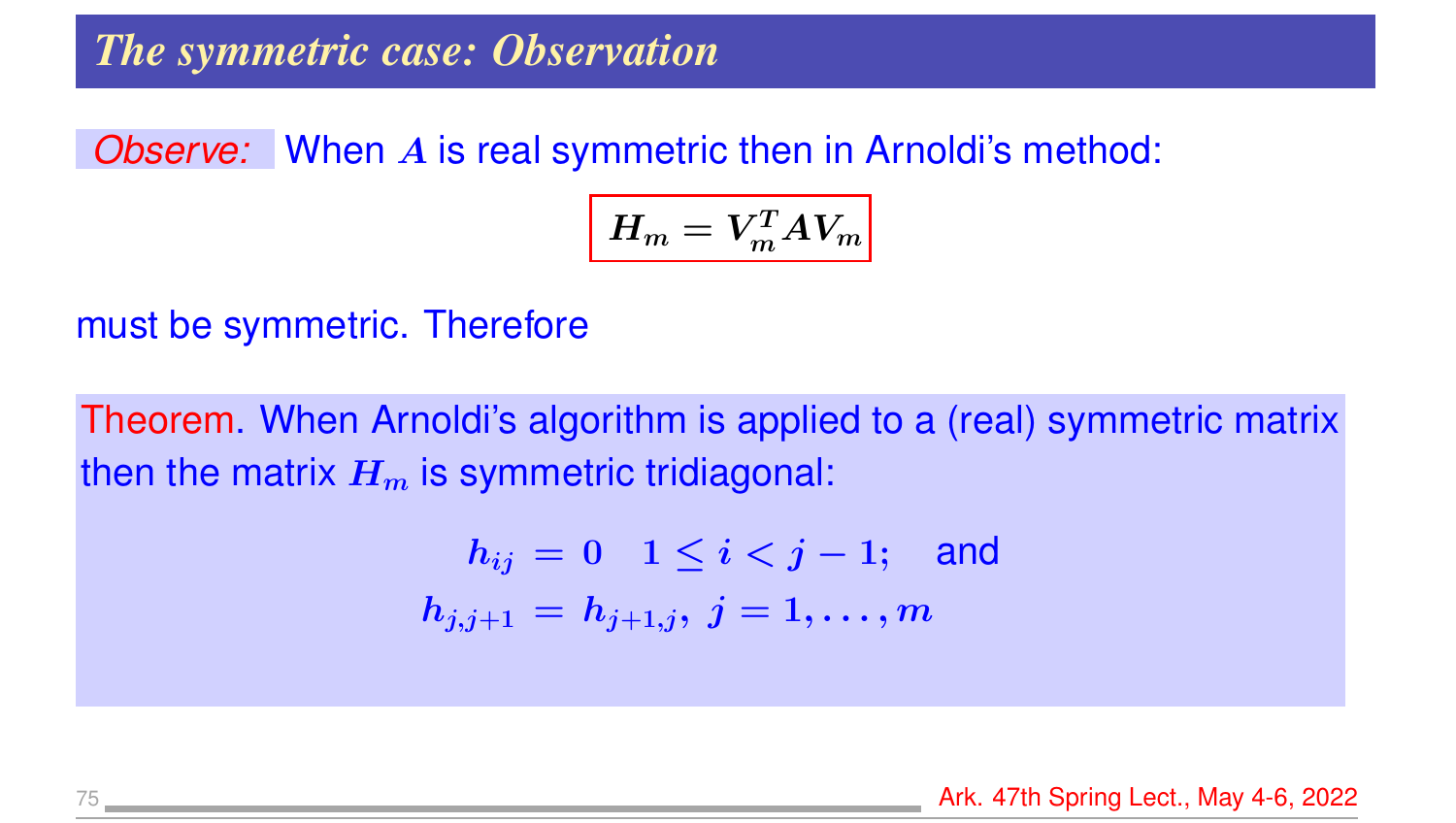

$$
H_m = \begin{bmatrix} \alpha_1 & \beta_2 & & & \\ \beta_2 & \alpha_2 & \beta_3 & & \\ & \beta_3 & \alpha_3 & \beta_4 & & \\ & & \ddots & \ddots & \ddots & \\ & & & \beta_m & \alpha_m \end{bmatrix}
$$

The  $v_i$ 's satisfy a 3-term recurrence [Lanczos Algorithm]:

$$
\beta_{j+1}v_{j+1}=Av_j-\alpha_jv_j-\beta_jv_{j-1}
$$

#### Simplified version of Arnoldi's algorithm for sym. systems.

Symmetric matrix + Arnoldi → Symmetric Lanczos

76 **Ark. 47th Spring Lect., May 4-6, 2022** 

(1)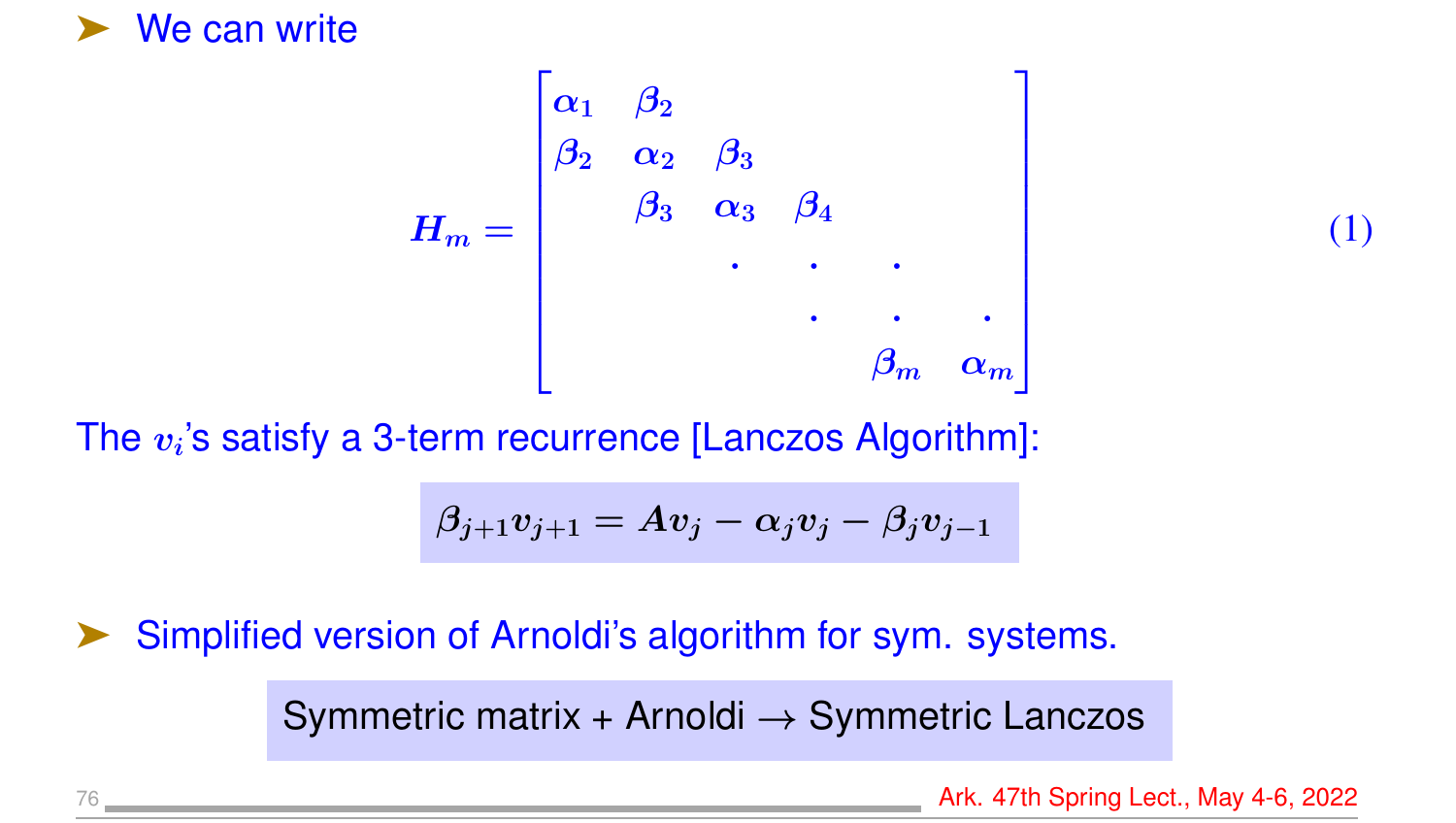### *The Lanczos algorithm*

#### ALGORITHM : 2 *Lanczos*

*1. Choose an initial vector*  $v_1$ , *s.t.*  $||v_1||_2 = 1$ *Set*  $\beta_1 \equiv 0, v_0 \equiv 0$ *2. For* j = 1, 2, . . . , m *Do:* 3.  $w_i := Av_i - \beta_i v_{i-1}$ 4.  $\alpha_j := (w_j, v_j)$ 5.  $w_j := w_j - \alpha_j v_j$ *6.*  $\beta_{i+1} := ||w_i||_2$ . If  $\beta_{i+1} = 0$  then Stop *7.*  $v_{j+1} := w_j/\beta_{j+1}$ *8. EndDo*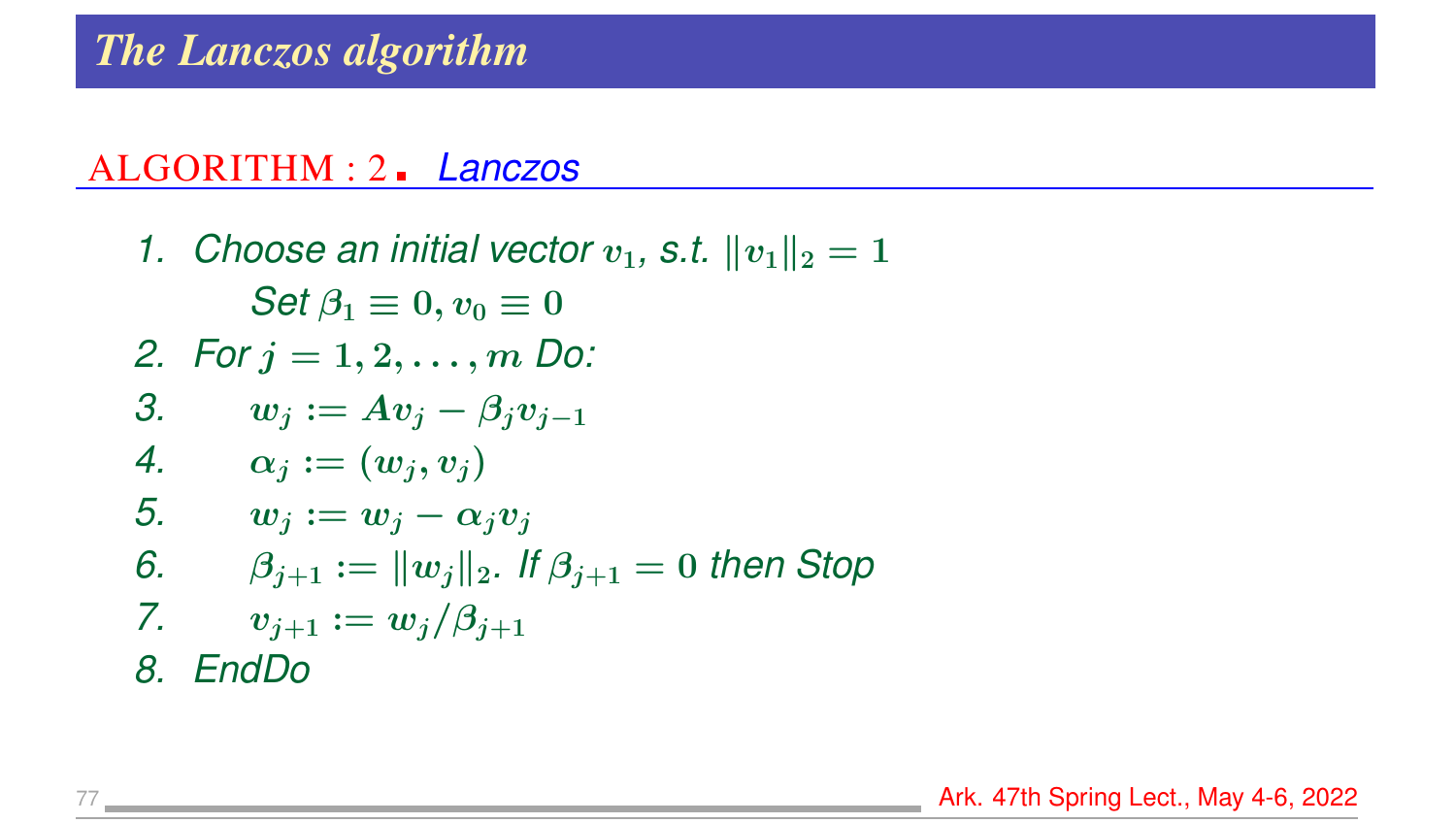### *Lanczos algorithm for linear systems*

- Usual orthogonal projection method setting:
- $L_m = K_m = span\{r_0, Ar_0, \ldots, A^{m-1}r_0\}$
- Basis  $V_m = [v_1, \ldots, v_m]$  of  $K_m$  generated by the Lanczos algorithm
- ➤ Three different possible implementations.
- (1) Arnoldi-like;
- (2) Exploit tridiagonal nature of  $H_m$  (DIOM);
- (3) Conjugate gradient (CG) derived from (2)

We will skip details and show the CG algorithm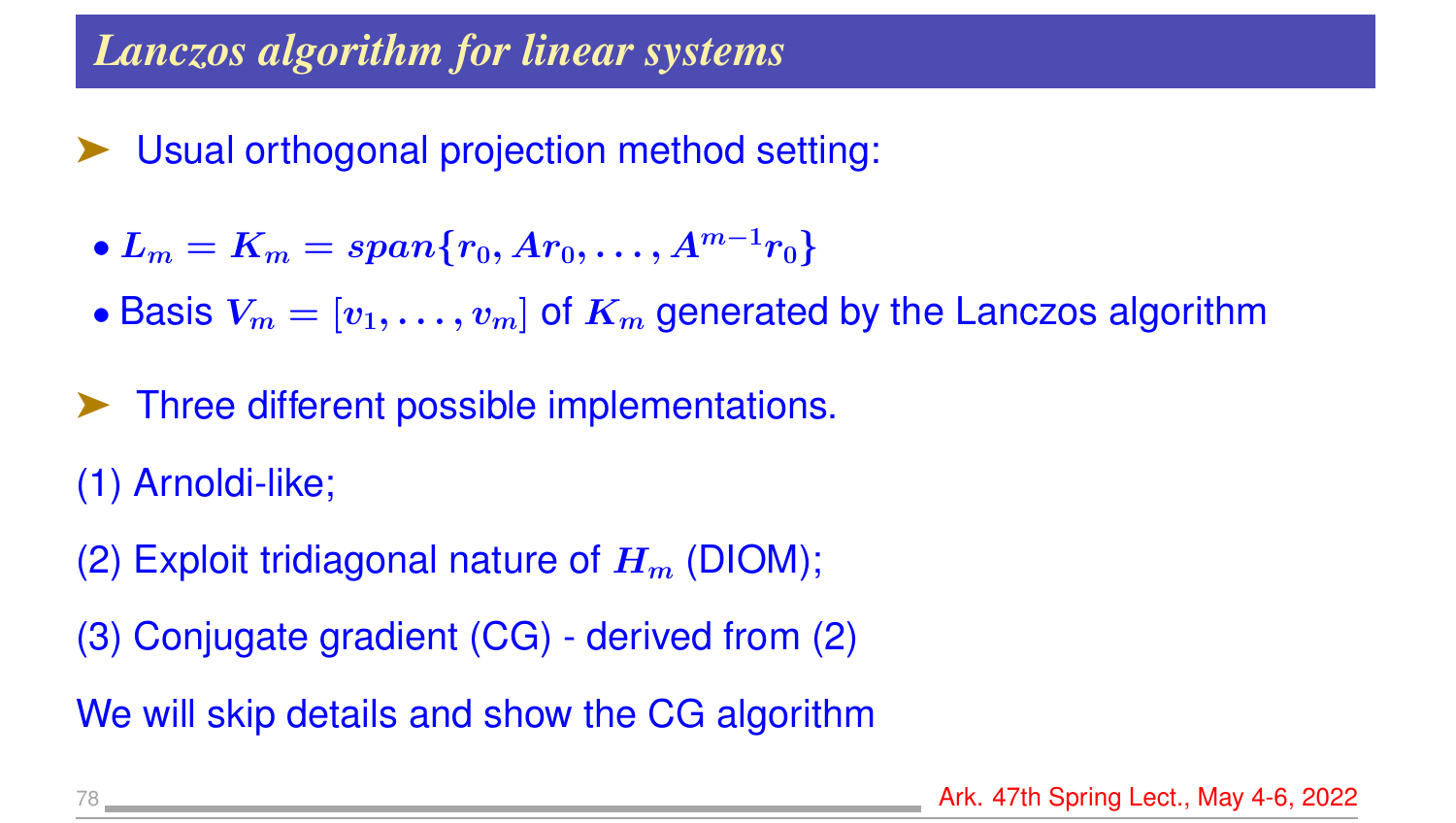# *The Conjugate Gradient Algorithm (*A *S.P.D.)*

## ALGORITHM : 3 *Conjugate Gradient Method*

- *1*: **Start:**  $r_0 := b Ax_0, p_0 := r_0$ .
- *2: while (*x<sup>j</sup> *Not-converged) do*
- *3:*  $\alpha_j := (r_j, r_j)/(Ap_j, p_j)$
- *4:*  $x_{j+1} := x_j + \alpha_j p_j$
- *5:*  $r_{j+1} := r_j \alpha_j Ap_j$
- $\beta_i := (r_{i+1}, r_{i+1})/(r_i, r_i)$
- *7:*  $p_{i+1} := r_{i+1} + \beta_i p_i$

*8: end while*

- $r_j = scaling \times v_{j+1} \rightarrow$  the  $r_j$ 's are orthogonal.
- The  $p_i$ 's are A-conjugate, i.e.,  $(Ap_i, p_j) = 0$  for  $i \neq j$ .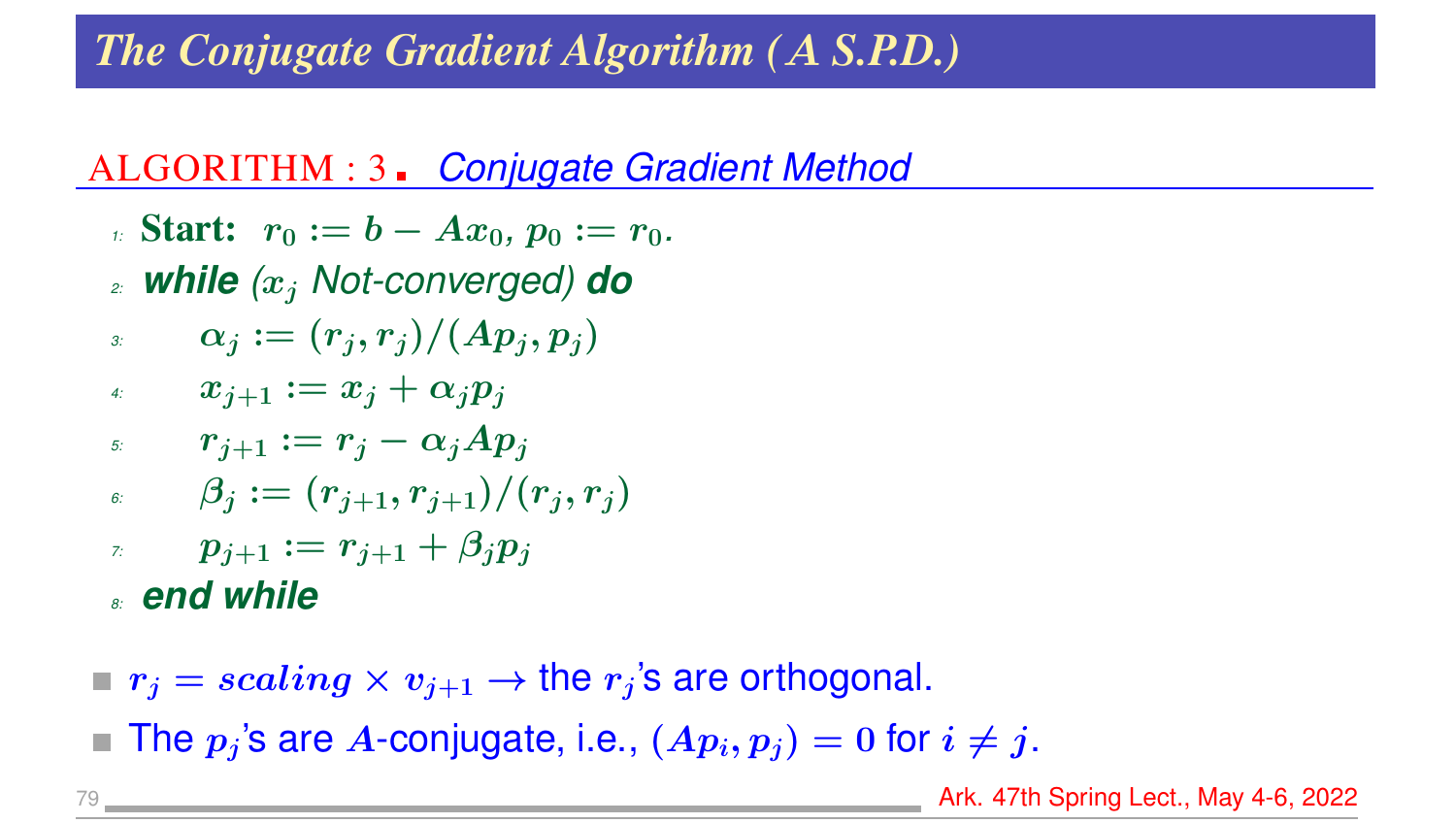# *A bit of history. From the 1952 CG article:*

*"The method of conjugate gradients was developed independently by E. Stiefel of the Institute of Applied Mathematics at Zurich and by M. R. Hestenes with the cooperation of J. B. Rosser, G. Forsythe, and L. Paige of the Institute for Numerical Analysis, National Bureau of Standards. (...) The first papers on this method were given by E. Stiefel [1952] and by M. R. Hestenes [1951]. Reports on this method were given by E. Stiefel and J. B. Rosser at a Symposium on August 23-25, 1951. Recently, C. Lanczos [1952] developed a closely related routine based on his earlier paper on eigenvalue problem [1950]. Examples and numerical tests of the method have been by R. Hayes, U. Hoschstrasser, and M. Stein."*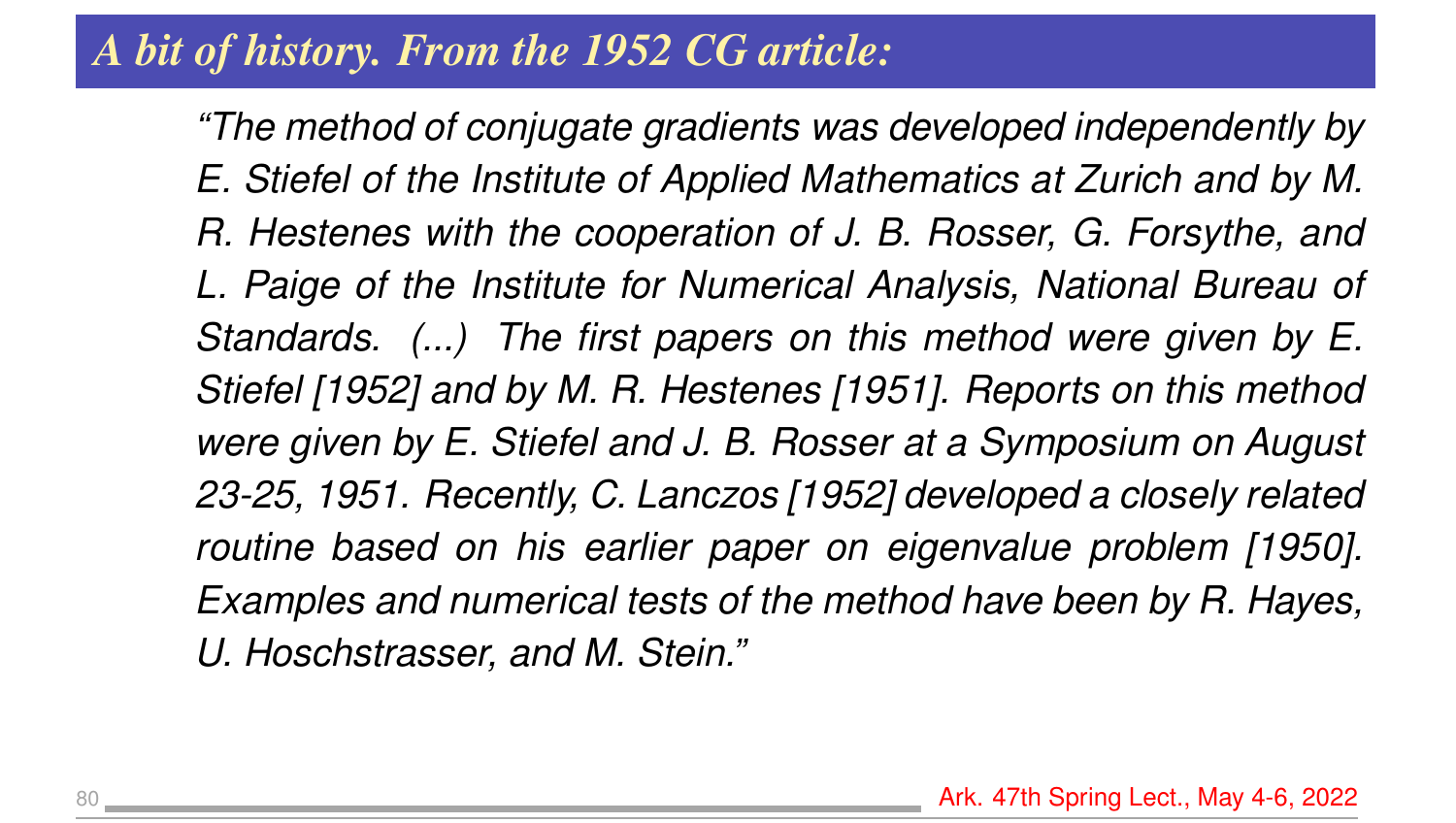SOLUTION OF EIGENVALUE PROBLEMS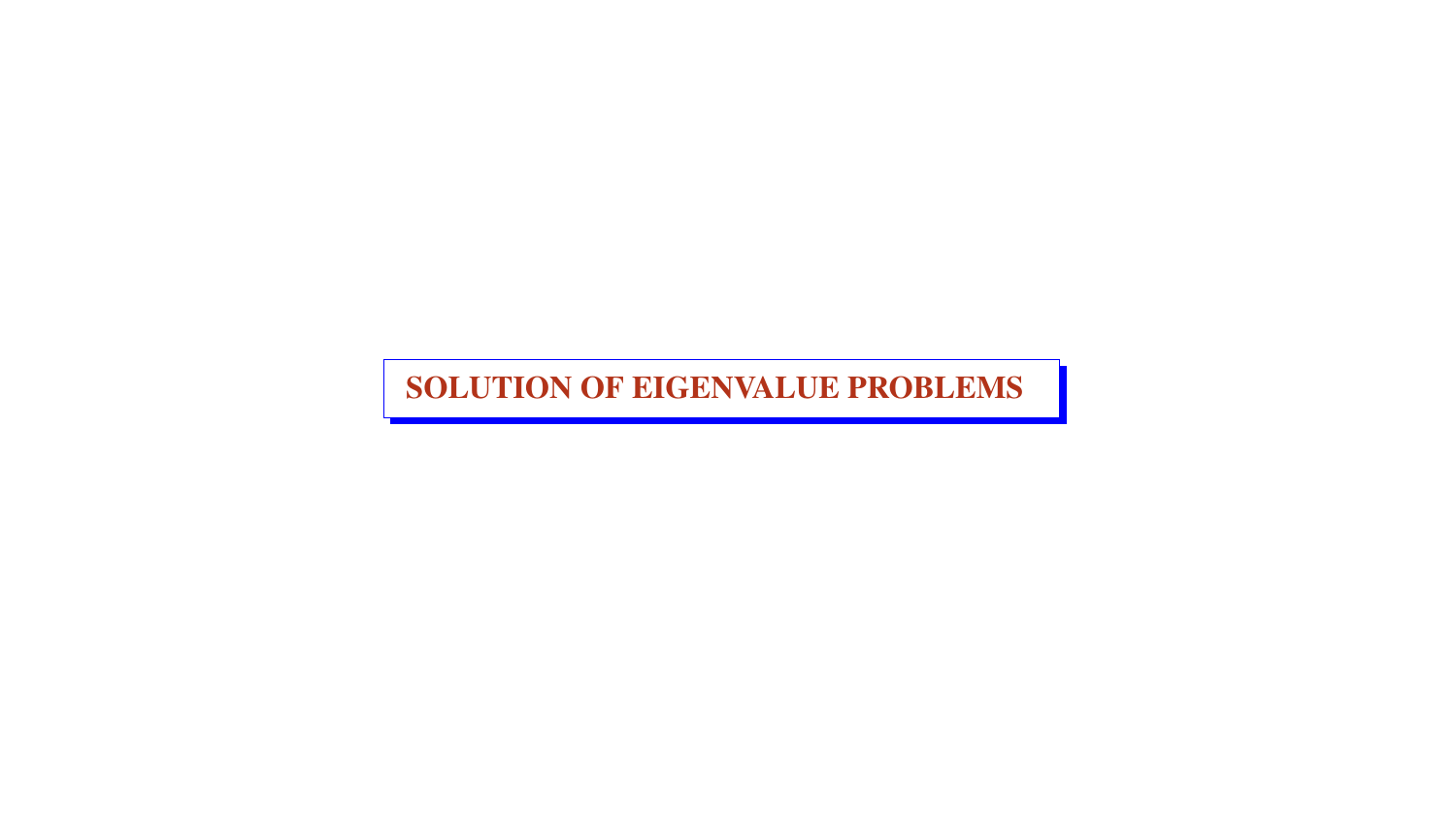# *Background. Origins of Eigenvalue Problems*

- Structural Engineering  $[Ku = \lambda Mu]$  (Goal: frequency response)
- Electronic structure calculations [Schrödinger equation..]
- Stability analysis [e.g., electrical networks, mechanical system,..]
- Bifurcation analysis [e.g., in fluid flow]

Large eigenvalue problems in quantum chemistry use up biggest portion of the time in supercomputer centers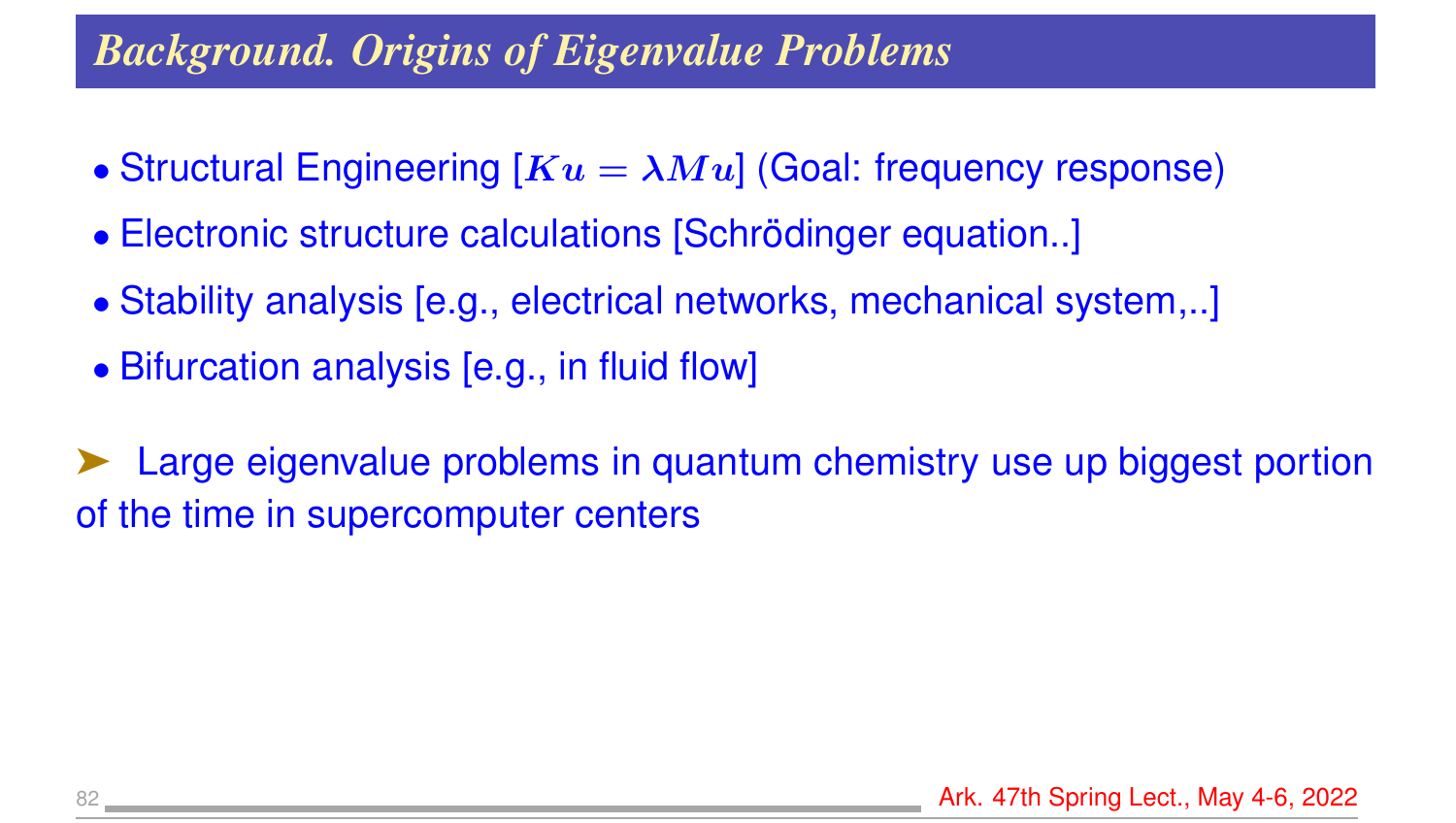### *Background. New applications in data analytics*

- ➤ Machine learning problems often require a (partial) *Singular Value Decomposition* -
- ➤ Somewhat different issues in this case:
- Very large matrices, update the SVD
- Compute dominant singular values/vectors
- Many problems of approximating a matrix (or a tensor) by one of lower rank (Dimension reduction, ...)

➤ But: Methods for computing SVD often based on those for standard eigenvalue problems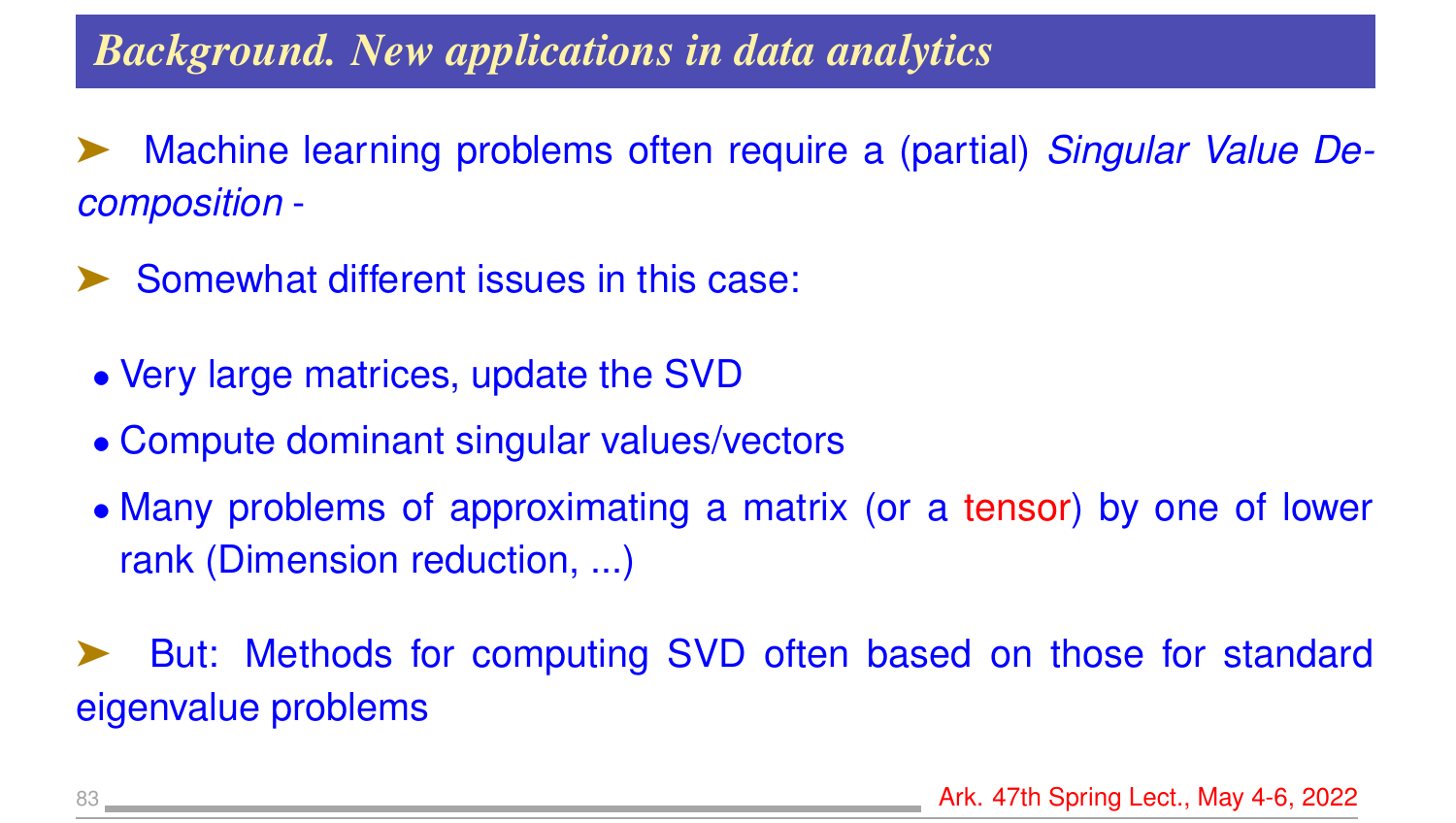### *Background. The Problem (s)*

Standard eigenvalue problem:

$$
Ax=\lambda x
$$

### Often: A is symmetric real (or Hermitian complex)

- Generalized problem  $Ax = \lambda Bx$  Often: B is symmetric positive definite, A is symmetric or nonsymmetric
- Quadratic problems:

$$
(A+\lambda B+\lambda^2C)u=0
$$

▶ Nonlinear eigenvalue<br>problems (NEVP)

$$
\left[A_0 + \lambda B_0 + \sum_{i=1}^n f_i(\lambda) A_i\right] u = 0
$$

84 Ark. 47th Spring Lect., May 4-6, 2022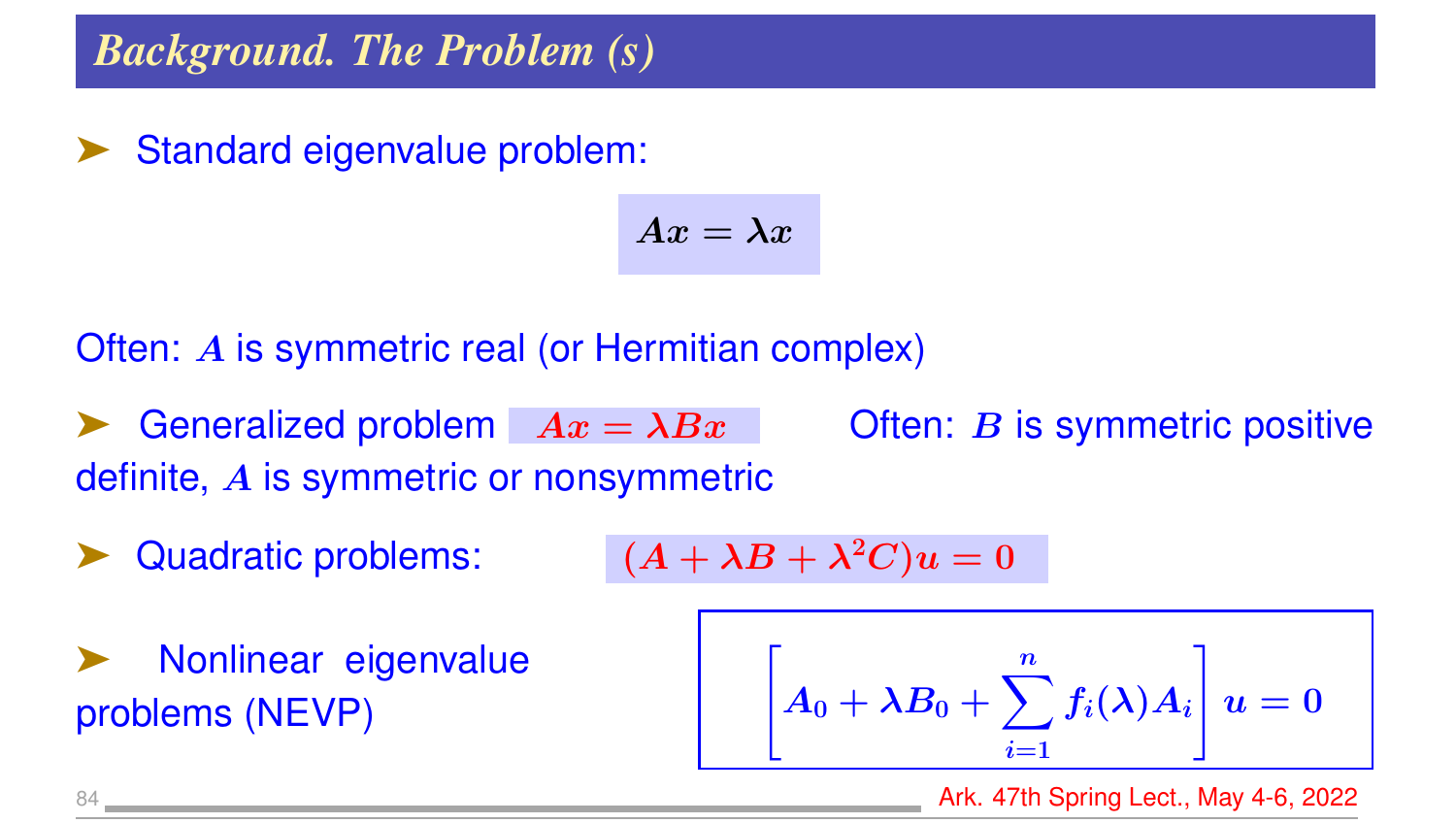General form of NEVP  $A(\lambda)x = 0$ 

➤ Nonlinear eigenvector problems:

$$
[A+\lambda B+F(u_1,u_2,\cdots,u_k)]u=0
$$

**What to compute:**

- A few  $\lambda_i$  's with smallest or largest real parts;
- All  $\lambda_i$ 's in a certain region of  $\mathbb{C}$ ;
- A few of the dominant eigenvalues;
- All  $\lambda_i$ 's (rare).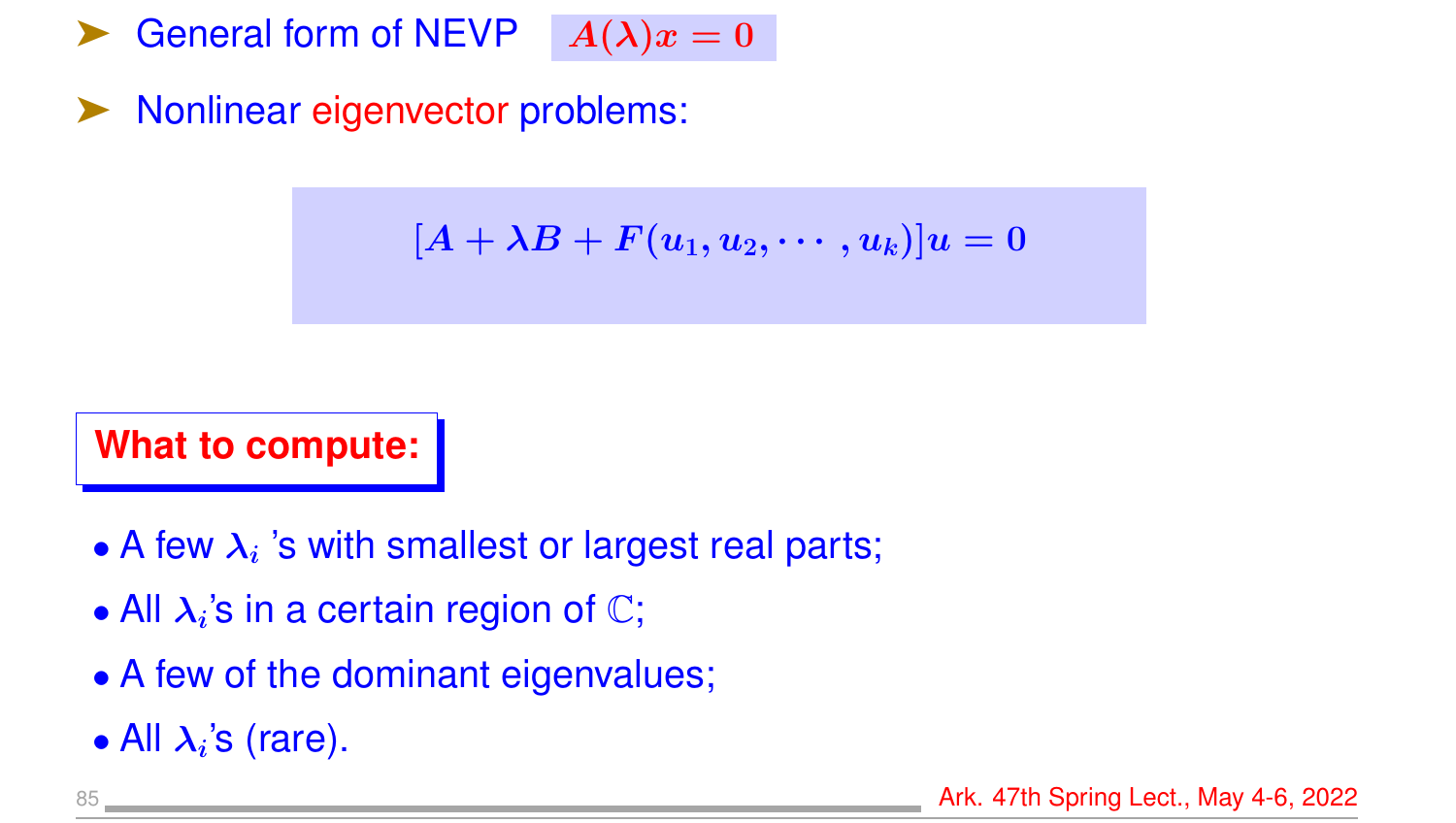# *Large eigenvalue problems in applications*

Some applications require the computation of a large number of eigenvalues and vectors of very large matrices.

➤ Density Functional Theory in electronic structure calculations: *'ground states'*

➤ *Excited states* involve transitions and invariably lead to much more complex computations.  $\rightarrow$  Large matrices, \*many\* eigen-pairs to compute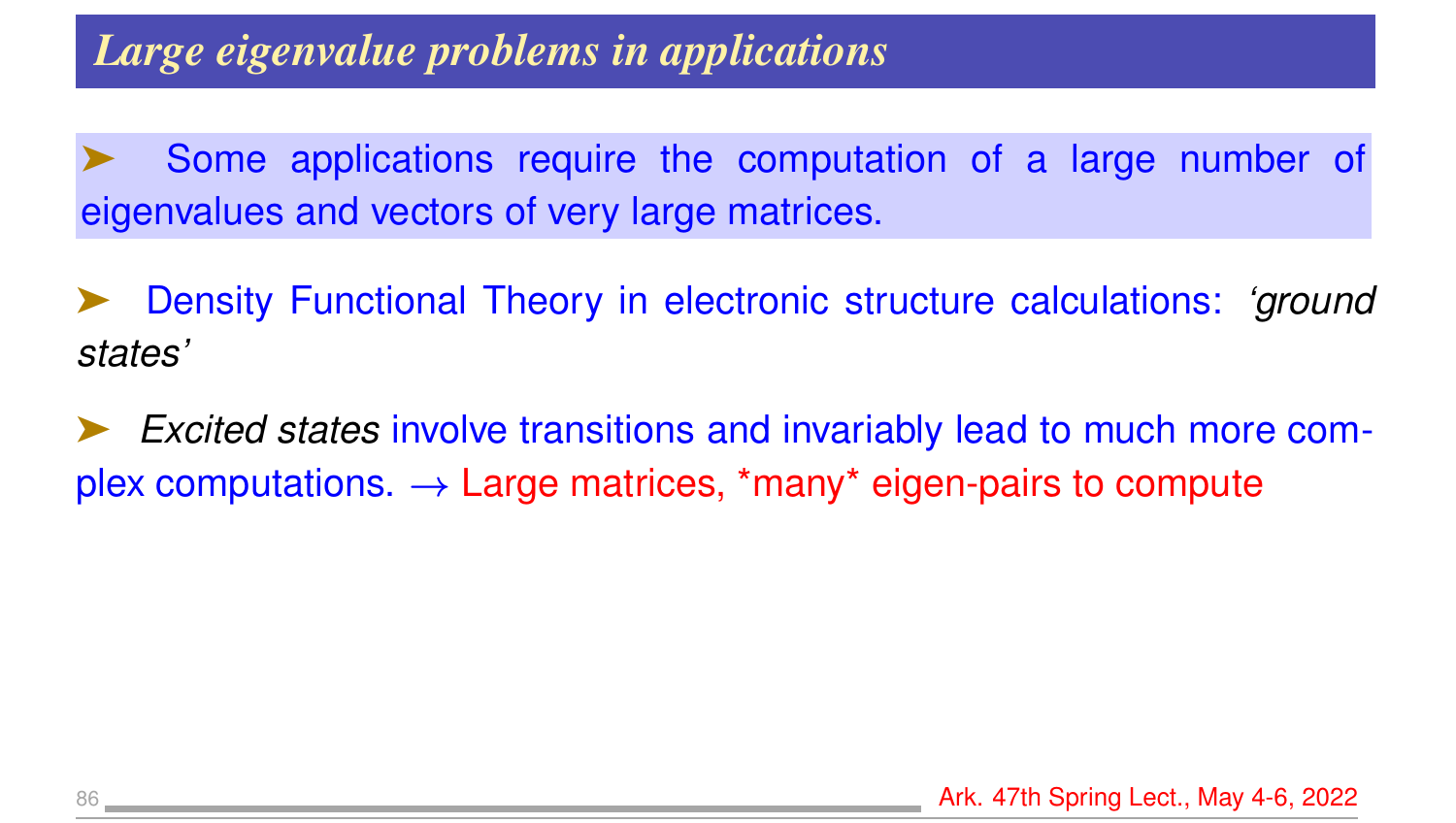*Projection process:* Rayleigh-Ritz

```
(a) Build a 'good' subspace K = span(V);
```
(b) get approximate eigenpairs by a Rayleigh-Ritz process:

Find  $\tilde{\lambda} \in \mathbb{C}$ ,  $\tilde{u} \in K$  such that:  $(A - \tilde{\lambda}I)\tilde{u} \perp K$ 

➤ Will revisit this shortly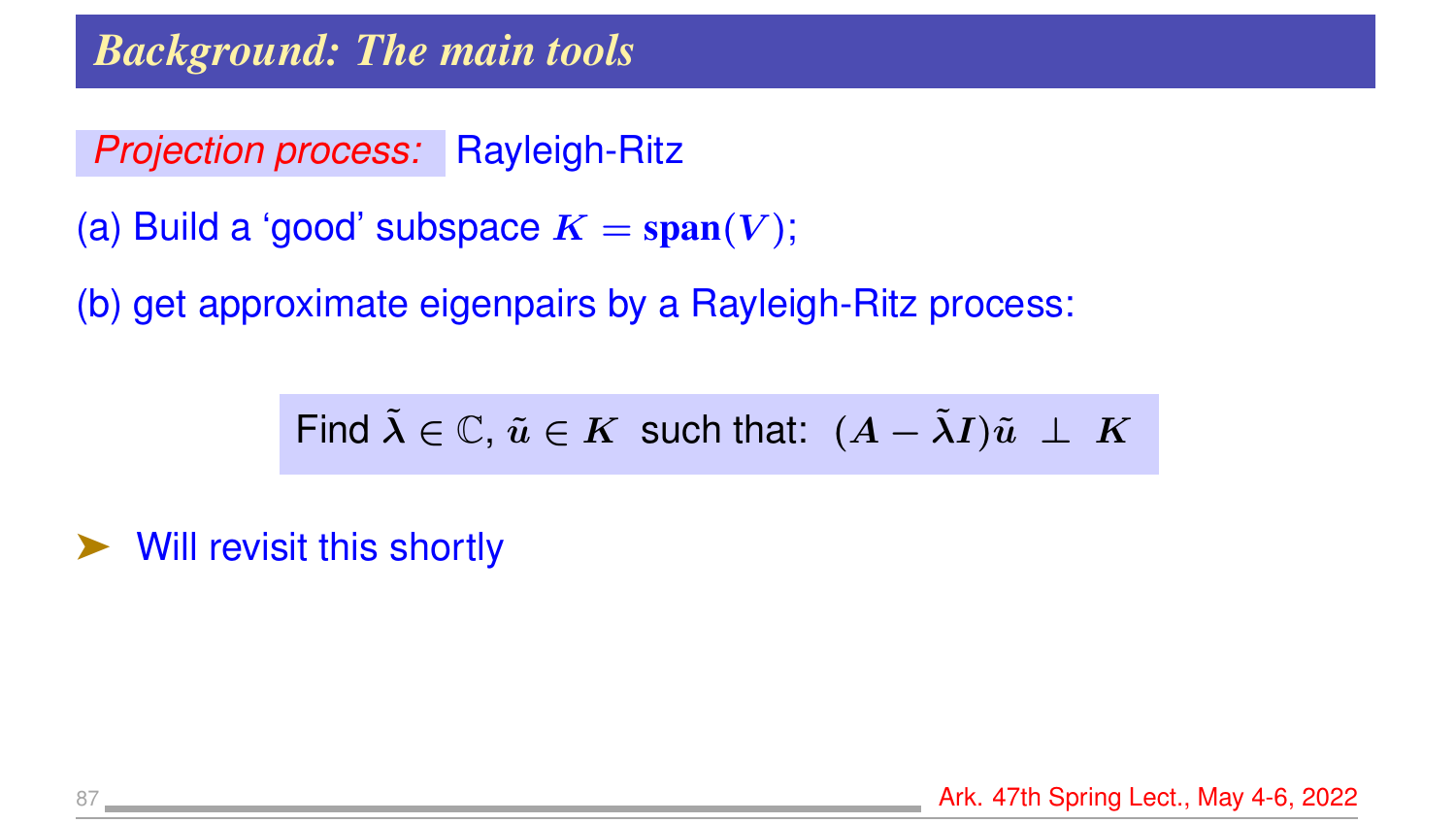### *The main tools: Shift-and-invert:*

Five want eigenvalues near  $\sigma$ , replace A by  $(A - \sigma I)^{-1}$ .

Example: power method:  $v_j = Av_{j-1}/s$ caling replaced by

$$
v_j = \tfrac{(A - \sigma I)^{-1} v_{j-1}}{\text{scaling}}
$$

- ➤ Works well for computing *a few* eigenvalues near σ/
- Used in commercial package NASTRAN (for decades!)

Requires factoring  $(A - \sigma I)$  (or  $(A - \sigma B)$  in generalized case.) But convergence will be much faster.

➤ A solve each time - Factorization done once (ideally).

88 Ark. 47th Spring Lect., May 4-6, 2022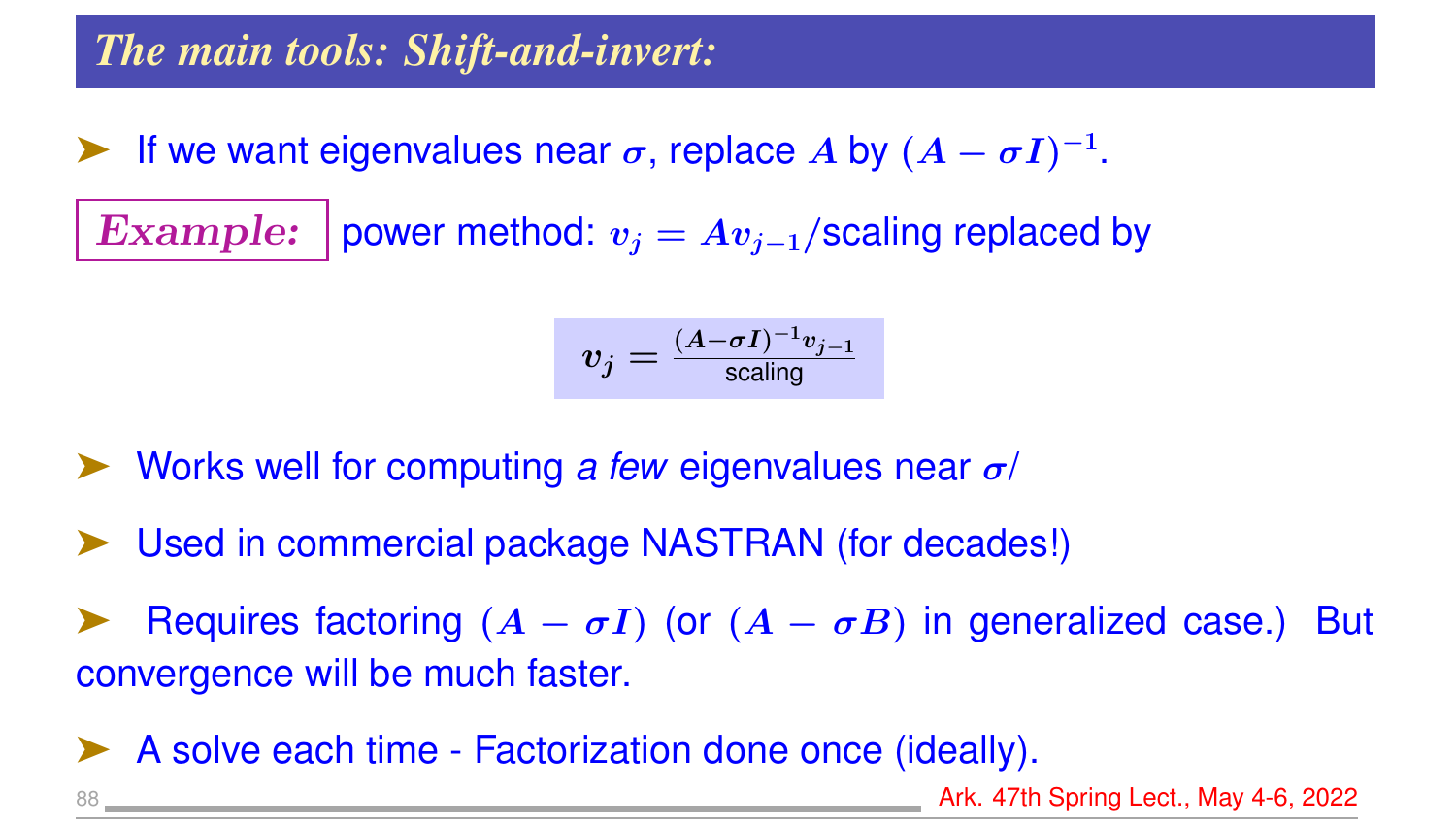*Deflation:*  $\triangleright$  Once eigenvectors converge remove them from the picture (e.g., with power method, second largest becomes largest eigenvalue after deflation).

*Restarting Strategies:*

➤ Restart projection process by using information gathered in previous steps

ALL available methods use some combination of these ingredients. [e.g. ARPACK: Arnoldi/Lanczos + 'implicit restarts' + shift-and-invert (option).]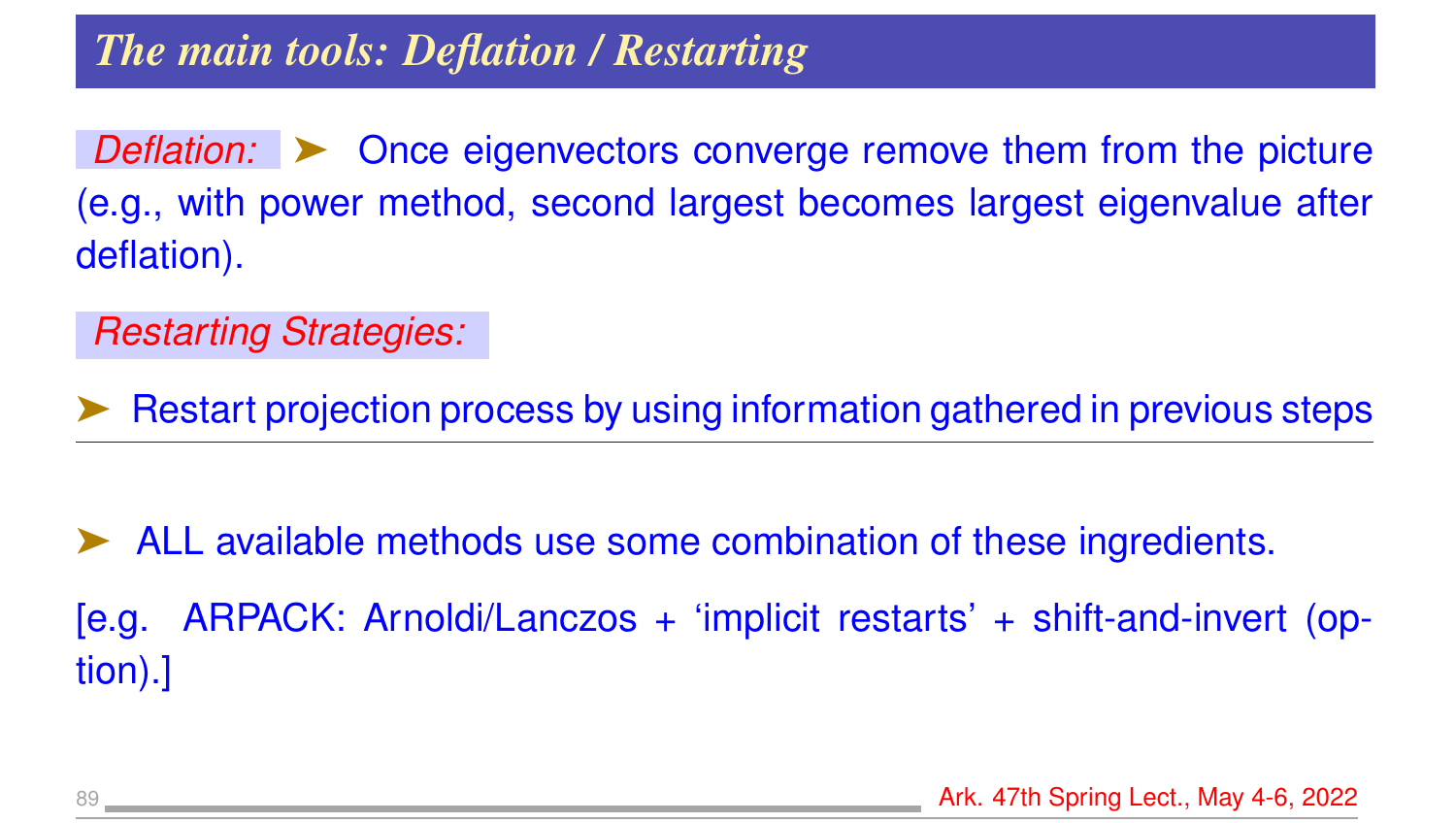### *Current state-of-the art in eigensolvers*

- Eigenvalues at one end of the spectrum:
	- Subspace iteration + filtering [e.g. FEAST, Cheb,...]
	- Lanczos+variants (no restart, thick restart, implicit restart, Davidson,..), e.g., ARPACK code, PRIMME.
	- Block Algorithms [Block Lanczos, TraceMin, LOBPCG, SlepSc,...]
	- + Many others more or less related to above
- ➤ 'Interior' eigenvalue problems (middle of spectrum):
	- Combine shift-and-invert + Lanczos/block Lanczos. Used in, e.g., NASTRAN
	- Rational filtering [FEAST, Sakurai et al.,.. ]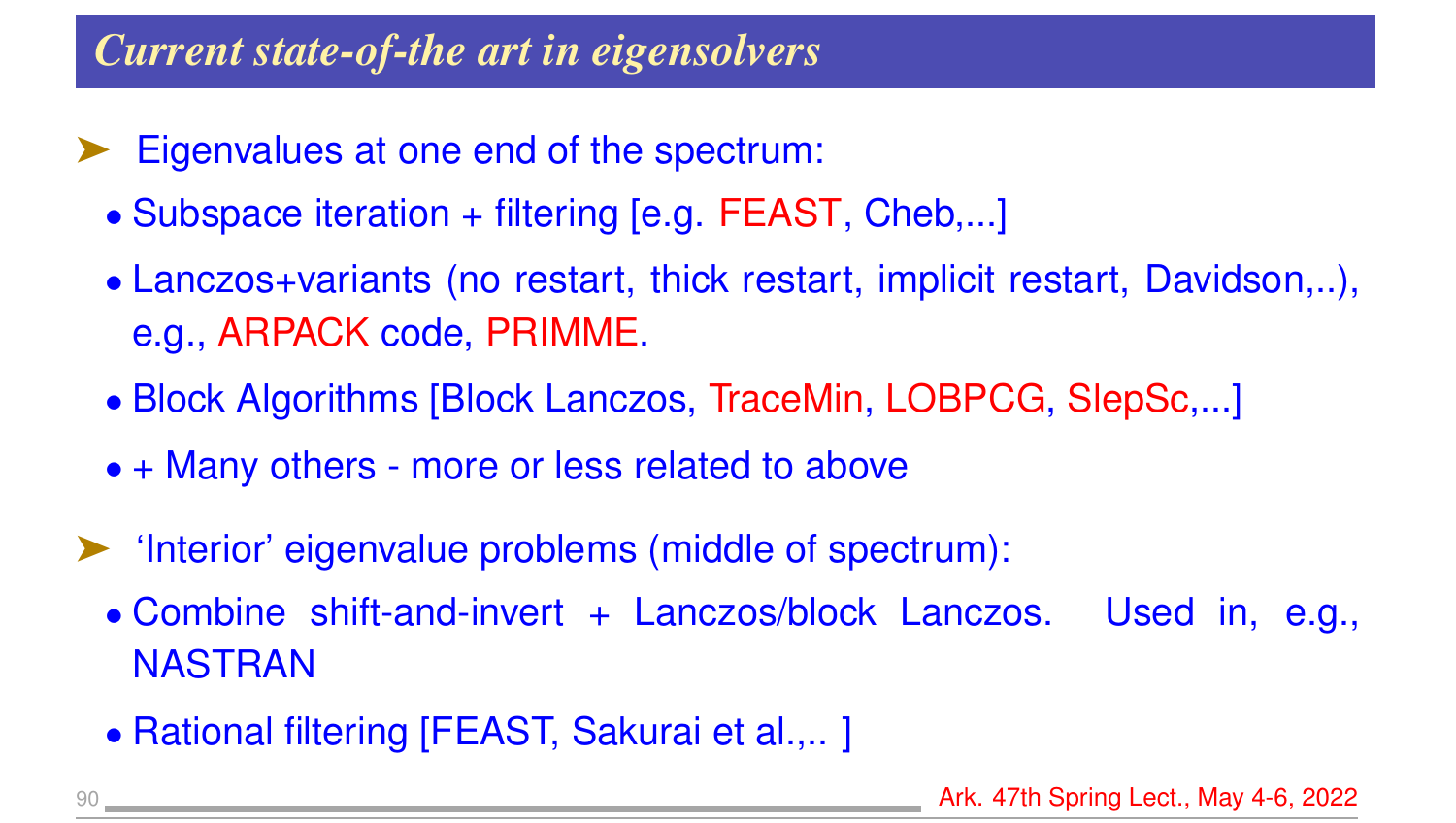### *Projection Methods for Eigenvalue Problems*

### *General formulation:*

- Projection method onto  $K$  orthogonal to  $L$
- Given: Two subspaces  $K$  and  $L$  of same dimension.
- $\blacktriangleright$  Find:  $\tilde{\lambda}$ ,  $\tilde{u}$  such that:

$$
\tilde{\lambda} \ \in \ \mathbb{C}, \tilde{u} \ \in \ K; \quad (\tilde{\lambda}I - A)\tilde{u} \perp L
$$

*Two types of methods:*

- Orthogonal projection methods: situation when  $L = K$ .
- Oblique projection methods: When  $L \neq K$ .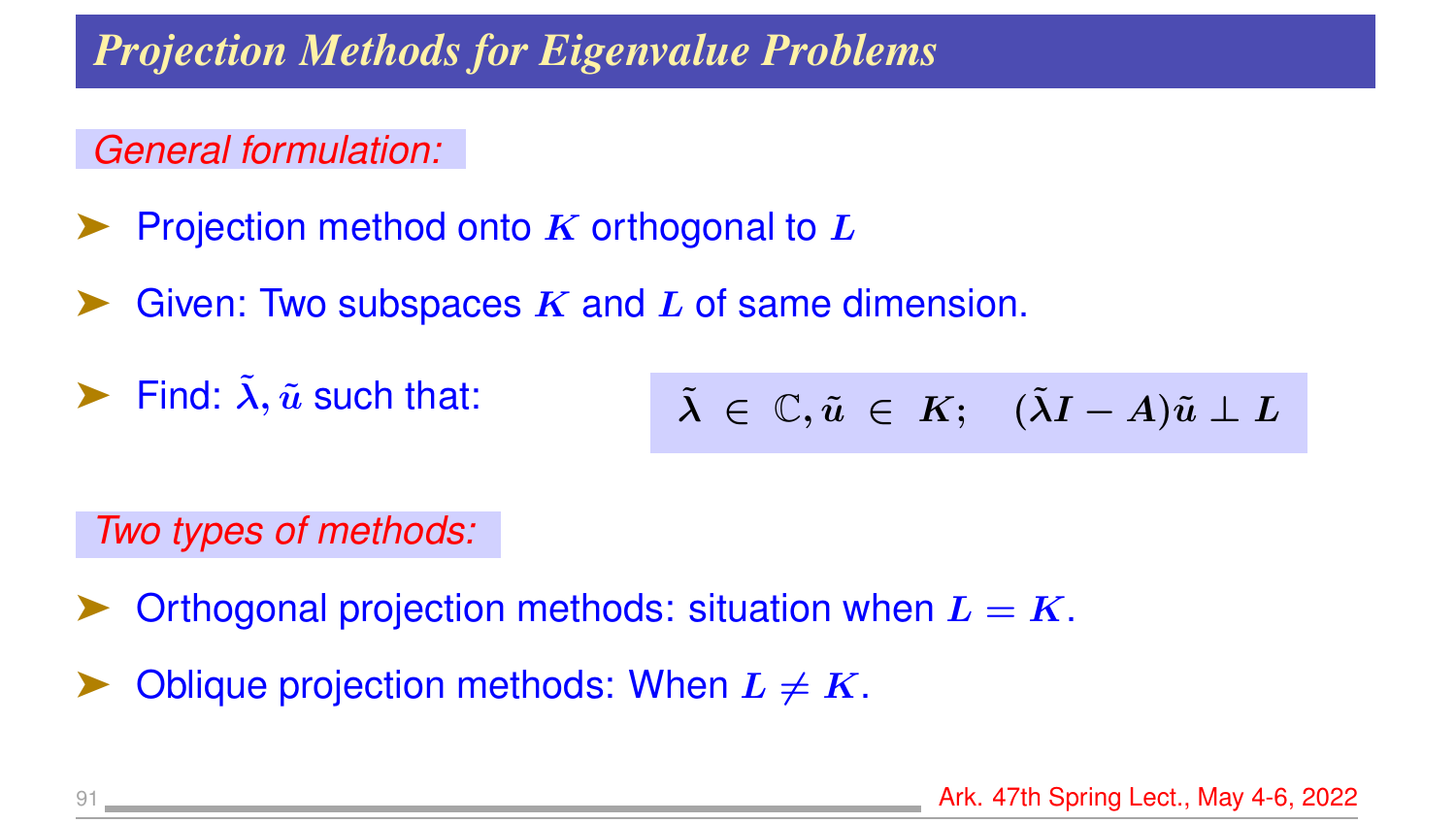Given: a subspace  $X$  known to contain good approximations to eigenvectors of A.

Question: How to extract good approximations to eigenvalues/ eigenvectors from this subspace?

**Answer:** Rayleigh Ritz process.

Let  $Q = [q_1, \ldots, q_m]$  an orthonormal basis of X. Then write an approximation in the form  $\tilde{u} = Qy$  and obtain y by writing

$$
Q^H (A - \tilde{\lambda} I) \tilde{u} = 0 \qquad \qquad \blacktriangleright \ Q^H A Q y = \tilde{\lambda} y
$$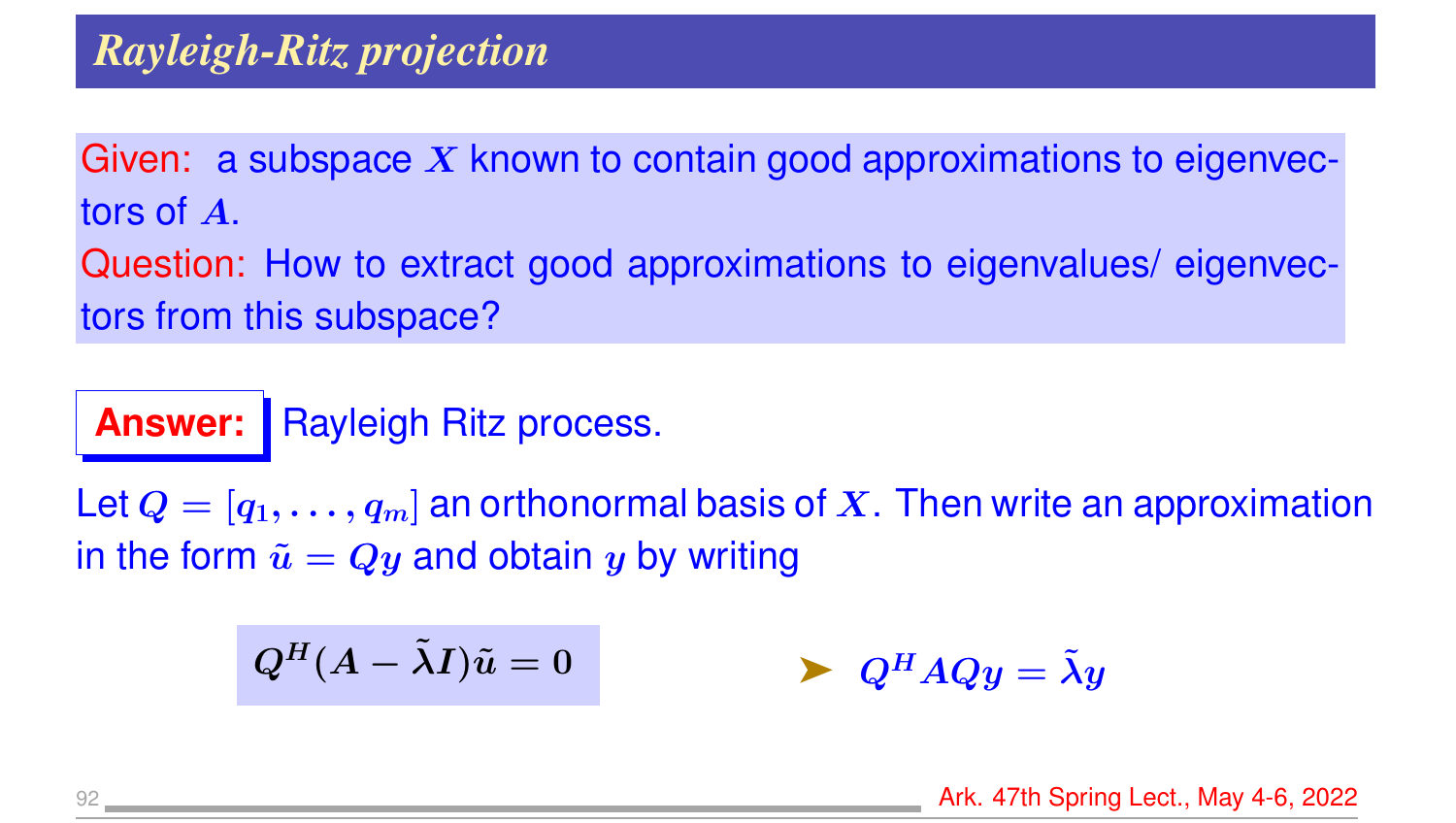#### Procedure:

- 1. Obtain an orthonormal basis of  $X$
- 2. Compute  $C = Q^H A Q$  (an  $m \times m$  matrix)
- 3. Obtain Schur factorization of C,  $C = Y R Y^H$
- 4. Compute  $\tilde{U}=QY$

*Property:* if X is (exactly) invariant, then procedure will yield exact eigenvalues and eigenvectors.

Proof: Since X is invariant,  $(A - \lambda I)u = Qz$  for a certain z.  $Q^H Qz = 0$ implies  $z = 0$  and therefore  $(A - \tilde{\lambda}I)u = 0$ .

Can use this procedure in conjunction with the subspace obtained from subspace iteration algorithm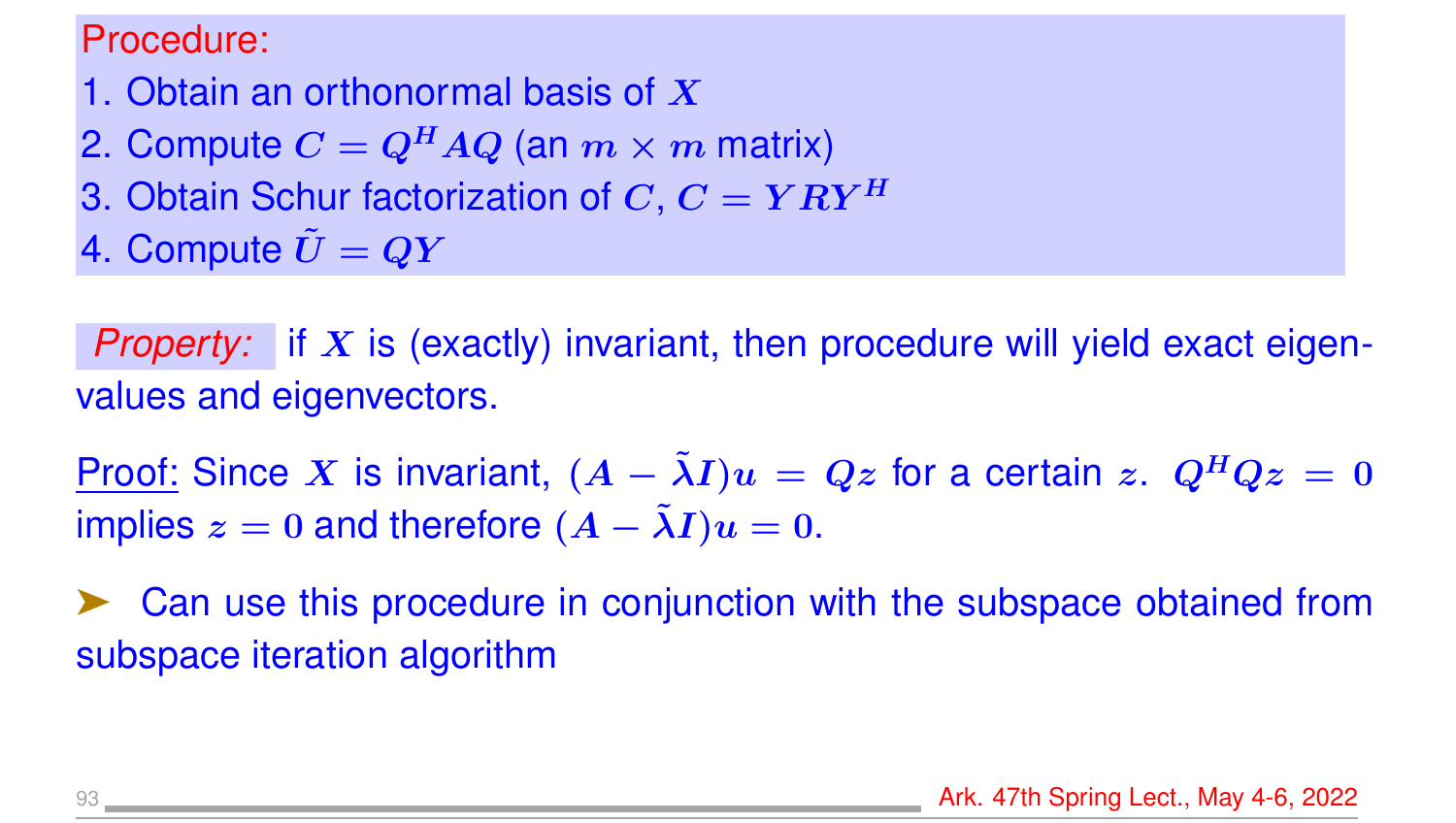*Original idea:* projection technique onto a subspace if the form  $Y = A<sup>k</sup> X$ 

In practice: Replace  $A^k$  by suitable polynomial [Chebyshev]

*Advantages:* • Easy to implement (in symmetric case); • Easy to analyze;

*Disadvantage:* Slow.

Often used with polynomial acceleration:  $A<sup>k</sup>X$  replaced by  $C<sub>k</sub>(A)X$ . Typically  $C_k$  = Chebyshev polynomial.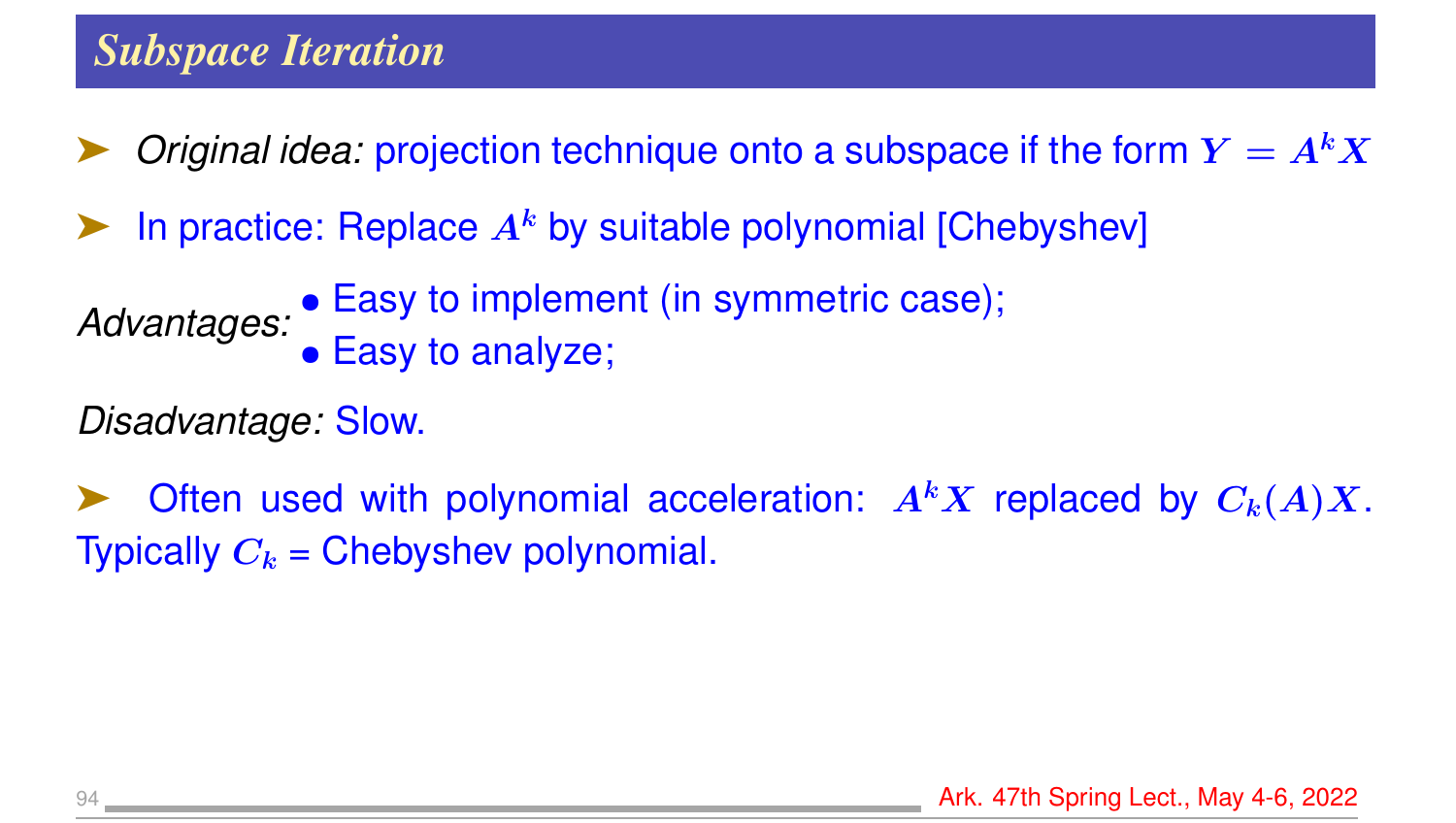Algorithm: *Subspace Iteration with Projection*

- 1. Start: Choose an initial system of vectors  $X = [x_0, \ldots, x_m]$ and an initial polynomial  $C_k$ .
- 2. Iterate: Until convergence do:
	- (a) Compute  $\hat{Z}=C_k(A)X_{old}$ .
	- (b) Orthonormalize  $\hat{Z}$  into  $Z$ .
	- (c) Compute  $B = Z^H A Z$  and use the QR algorithm to compute the Schur vectors  $Y = [y_1, \ldots, y_m]$  of B.
	- (d) Compute  $X_{new} = ZY$ .
	- (e) Test for convergence. If satisfied stop. Else select a new polynomial  $C_{k^{\prime}}^{\prime}$  and continue.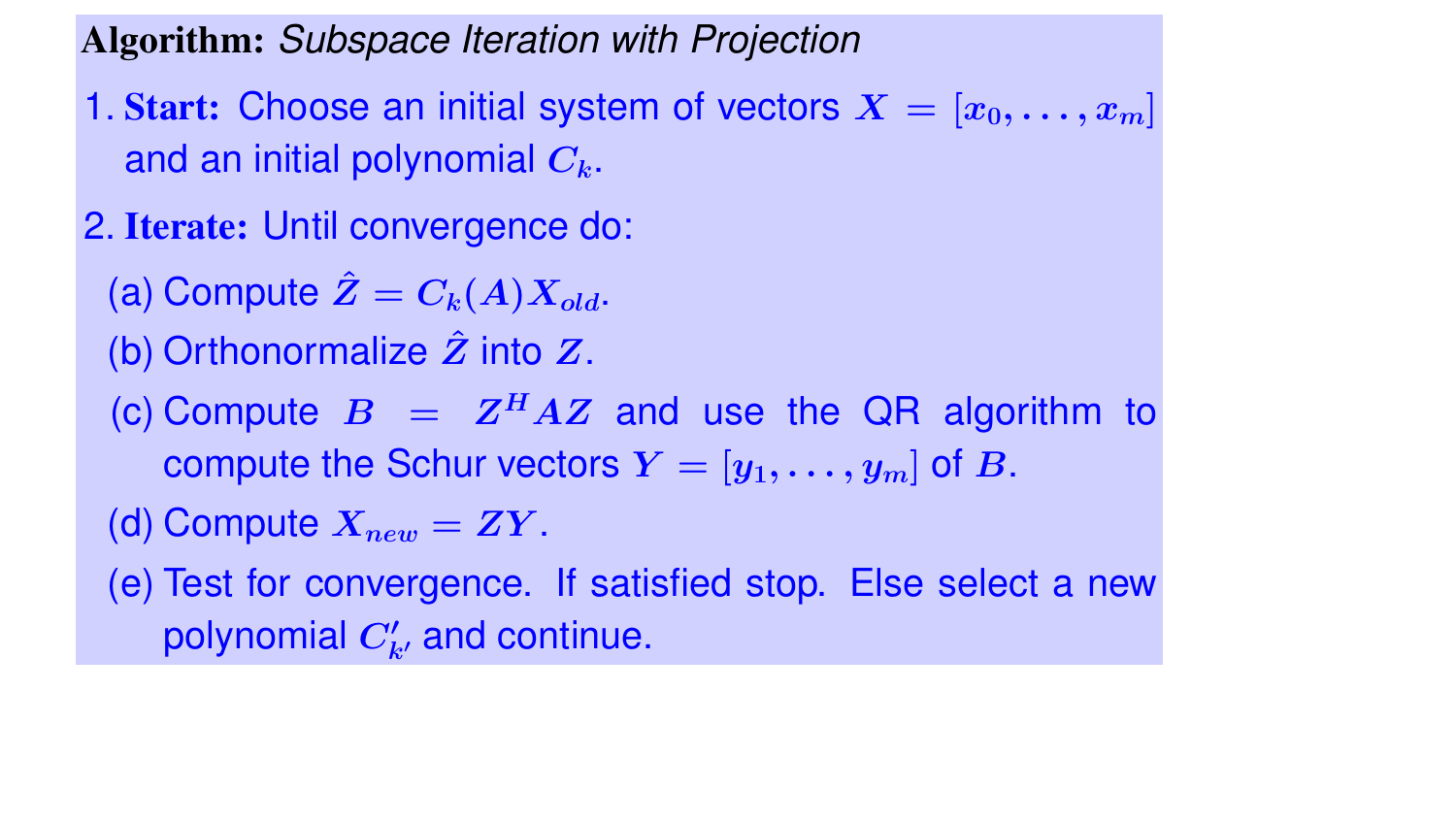THEOREM: Let  $S_0 = span\{x_1, x_2, \ldots, x_m\}$  and assume that  $S_0$  is such that the vectors  $\{Px_i\}_{i=1,\dots,m}$  are linearly independent where P is the spectral projector associated with  $\lambda_1, \ldots, \lambda_m$ . Let  $\mathcal{P}_k$  the orthogonal projector onto the subspace  $S_k = span\{X_k\}$ . Then for each eigenvector  $u_i$  of  $A_i$ ,  $i =$  $1, \ldots, m$ , there exists a unique vector  $s_i$  in the subspace  $S_0$  such that  $Ps_i =$  $u_i$ . Moreover, the following inequality is satisfied

$$
\| (I - \mathcal{P}_k) u_i \|_2 \le \| u_i - s_i \|_2 \left( \left| \frac{\lambda_{m+1}}{\lambda_i} \right| + \epsilon_k \right)^k, \tag{2}
$$

where  $\epsilon_k$  tends to zero as k tends to infinity.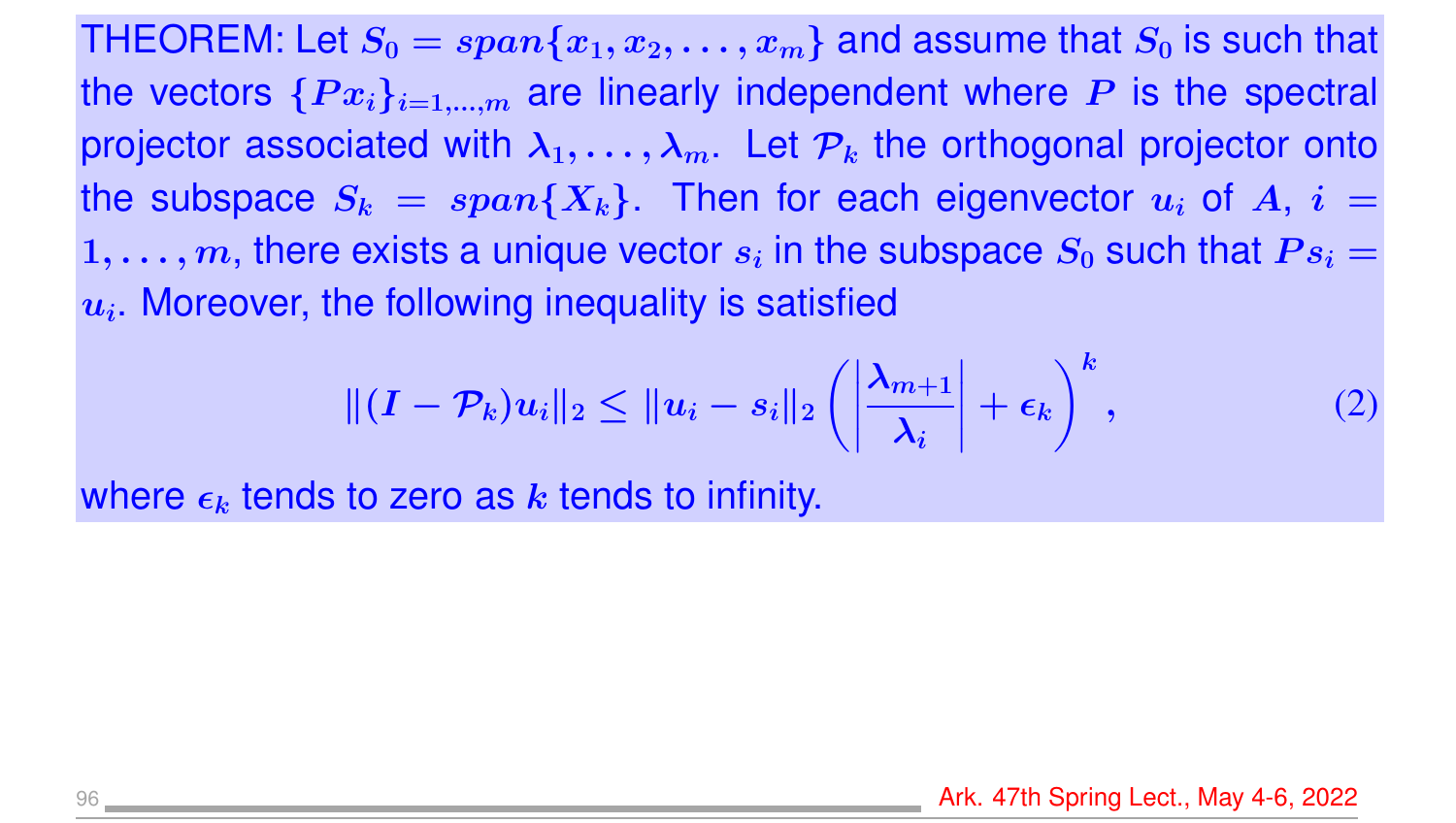### *Krylov subspace methods*

**Principle:** Projection methods on Krylov subspaces:

$$
\boldsymbol{K_m(A,v_1)=\text{span}\{v_1,Av_1,\cdots,A^{m-1}v_1\}}
$$

- The most important class of iterative methods.
- Many variants exist depending on the subspace  $L$ .

**Simple properties of**  $K_m$   $\mu \equiv$  deg. of minimal polynomial of  $v_1$ .

- $K_m = \{p(A)v_1|p =$  polynomial of degree  $\leq m-1\}$
- $K_m = K_\mu$  for all  $m \geq \mu$ . Moreover,  $K_\mu$  is invariant under A.
- $dim(K_m) = m$  iff  $\mu > m$ .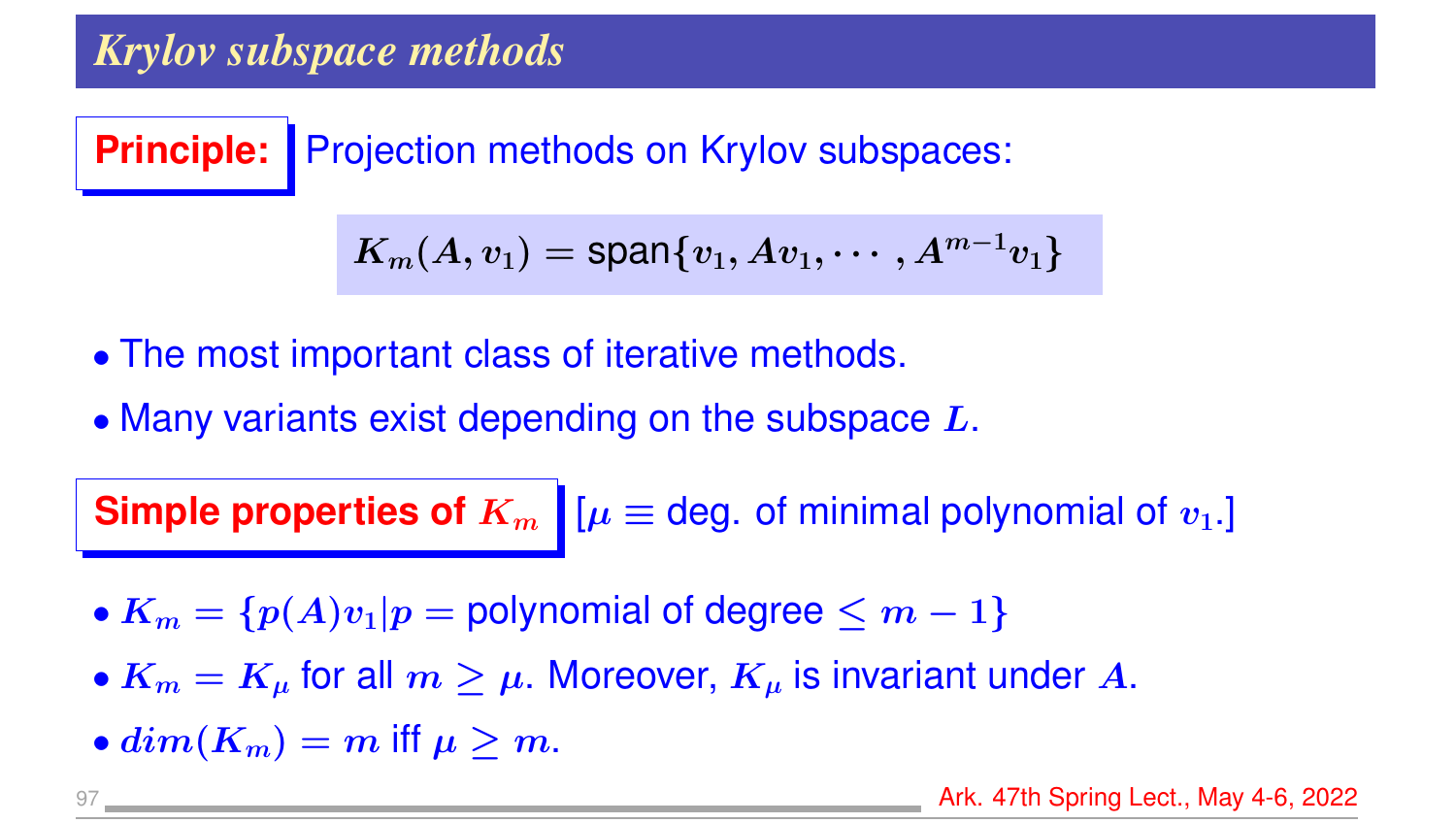### *Arnoldi's Algorithm*

- $\blacktriangleright$  Goal: to compute an orthogonal basis of  $K_m$ .
- ightharpoonup Input: Initial vector  $v_1$ , with  $||v_1||_2 = 1$  and m.

ALGORITHM : 4 *Arnoldi's procedure*

For 
$$
j = 1, ..., m
$$
 do  
\nCompute  $w := Av_j$   
\nFor  $i = 1, ..., j$ , do  
\n
$$
\begin{cases}\n h_{i,j} := (w, v_i) \\
w := w - h_{i,j}v_i \\
h_{j+1,j} = ||w||_2; v_{j+1} = w/h_{j+1,j}\n\end{cases}
$$
\nEnd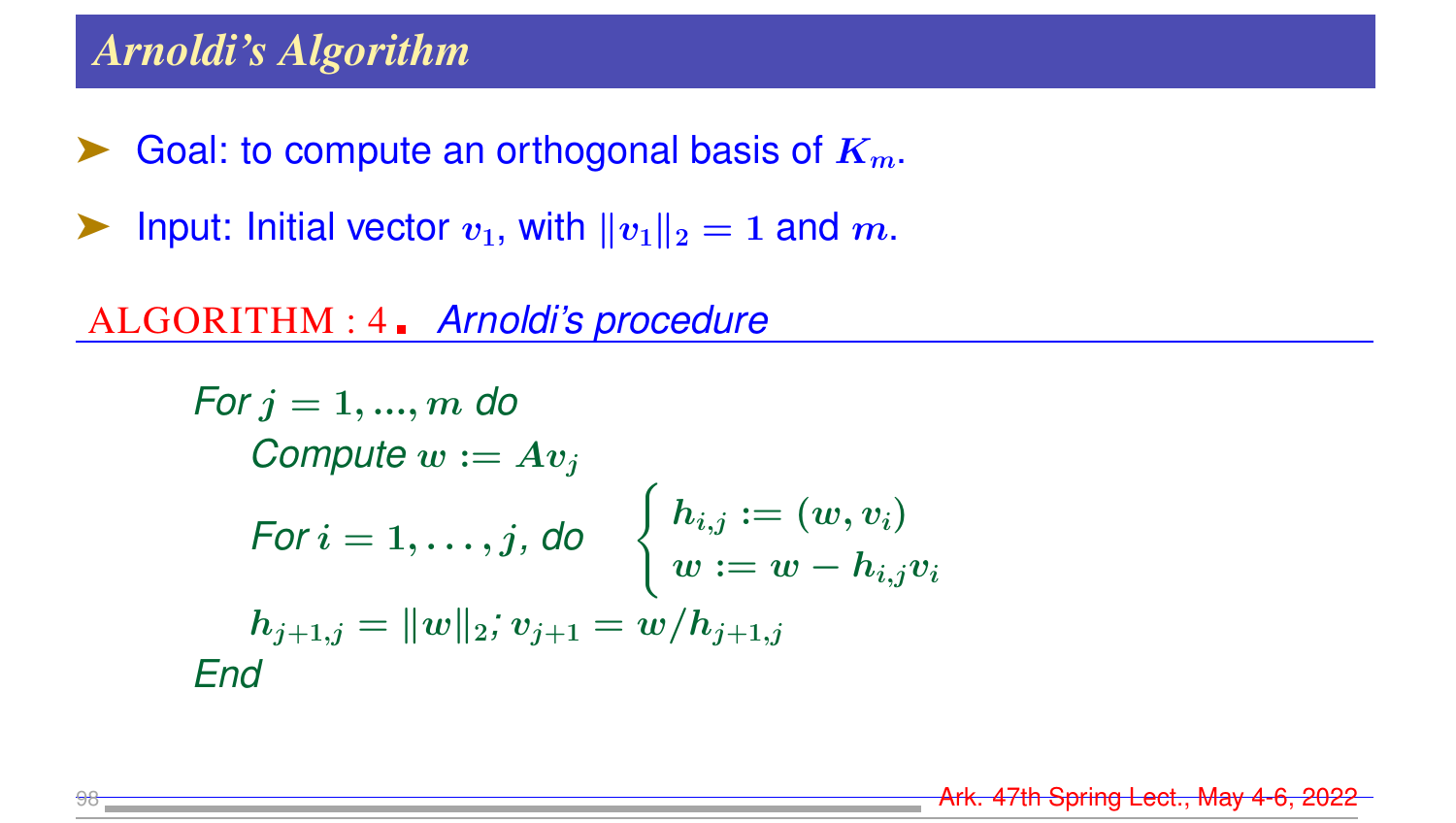Let

$$
\overline{H}_m = \begin{bmatrix} x & x & x & x & x \\ x & x & x & x & x \\ & x & x & x & x \\ & & x & x & x \\ & & & x & x \end{bmatrix};
$$

$$
\boldsymbol{H_m} = \boldsymbol{\overline{H}}_m (1:m,1:m)
$$

1.  $V_m = [v_1, v_2, ..., v_m]$  orthonormal basis of  $K_m$ .

2.  $AV_m = V_{m+1}\overline{H}_m = V_mH_m + h_{m+1,m}v_{m+1}e_m^T$  $\boldsymbol{m}$ 

3.  $V_m^T A V_m = H_m \equiv \overline{H}_m -$  last row.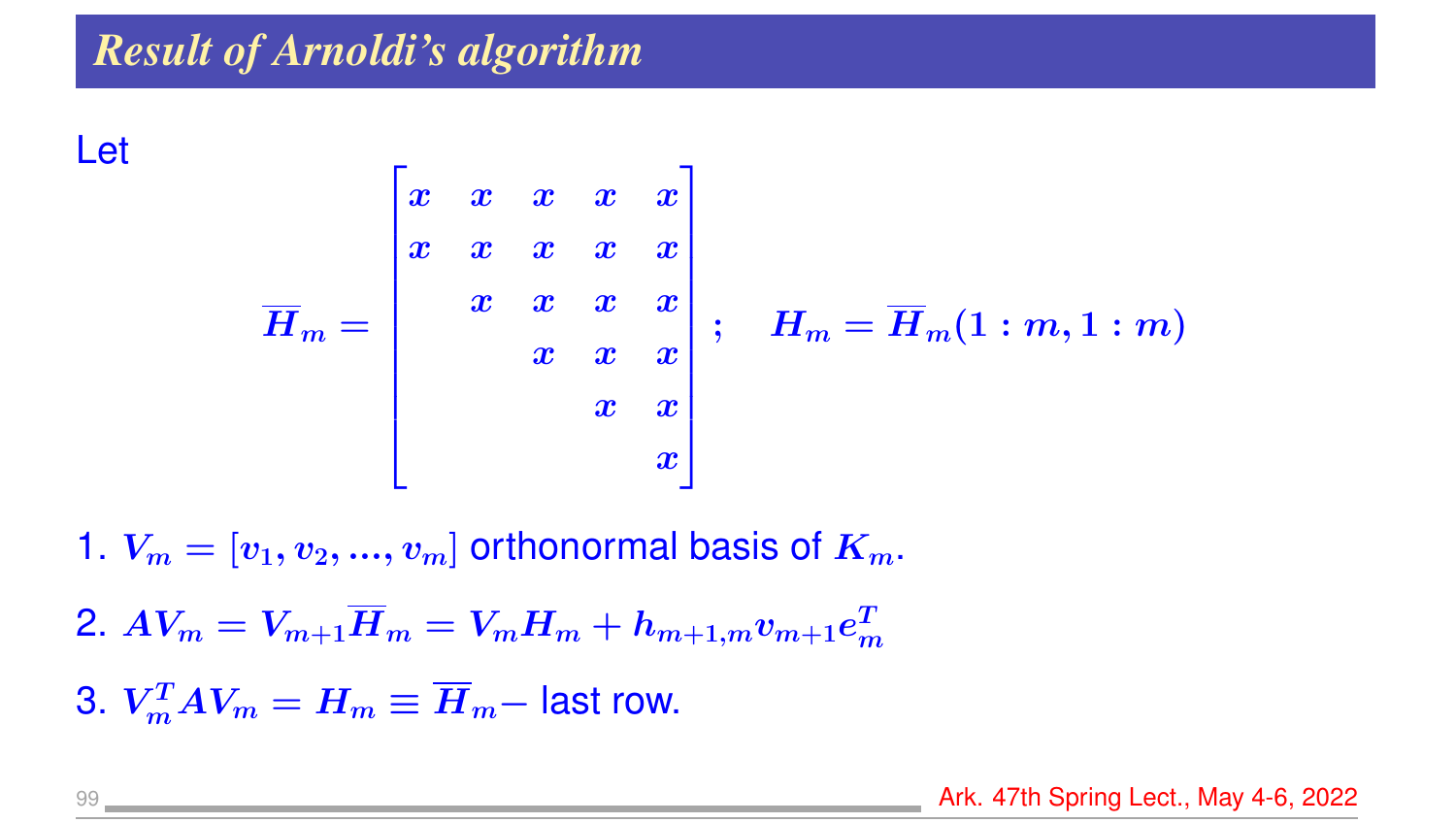Write approximate eigenvector as  $\tilde{u} = V_m y +$  Galerkin condition

$$
(A - \tilde{\lambda}I)V_my \perp \mathcal{K}_m \rightarrow V_m^H(A - \tilde{\lambda}I)V_my = 0
$$

Approximate eigenvalues are eigenvalues of  $H_m$ 

$$
H_my_j=\tilde{\lambda}_jy_j
$$

Associated approximate eigenvectors are

$$
\tilde{u}_j=V_my_j
$$

Typically a few of the outermost eigenvalues will converge first.

100 **Ark. 47th Spring Lect., May 4-6, 2022**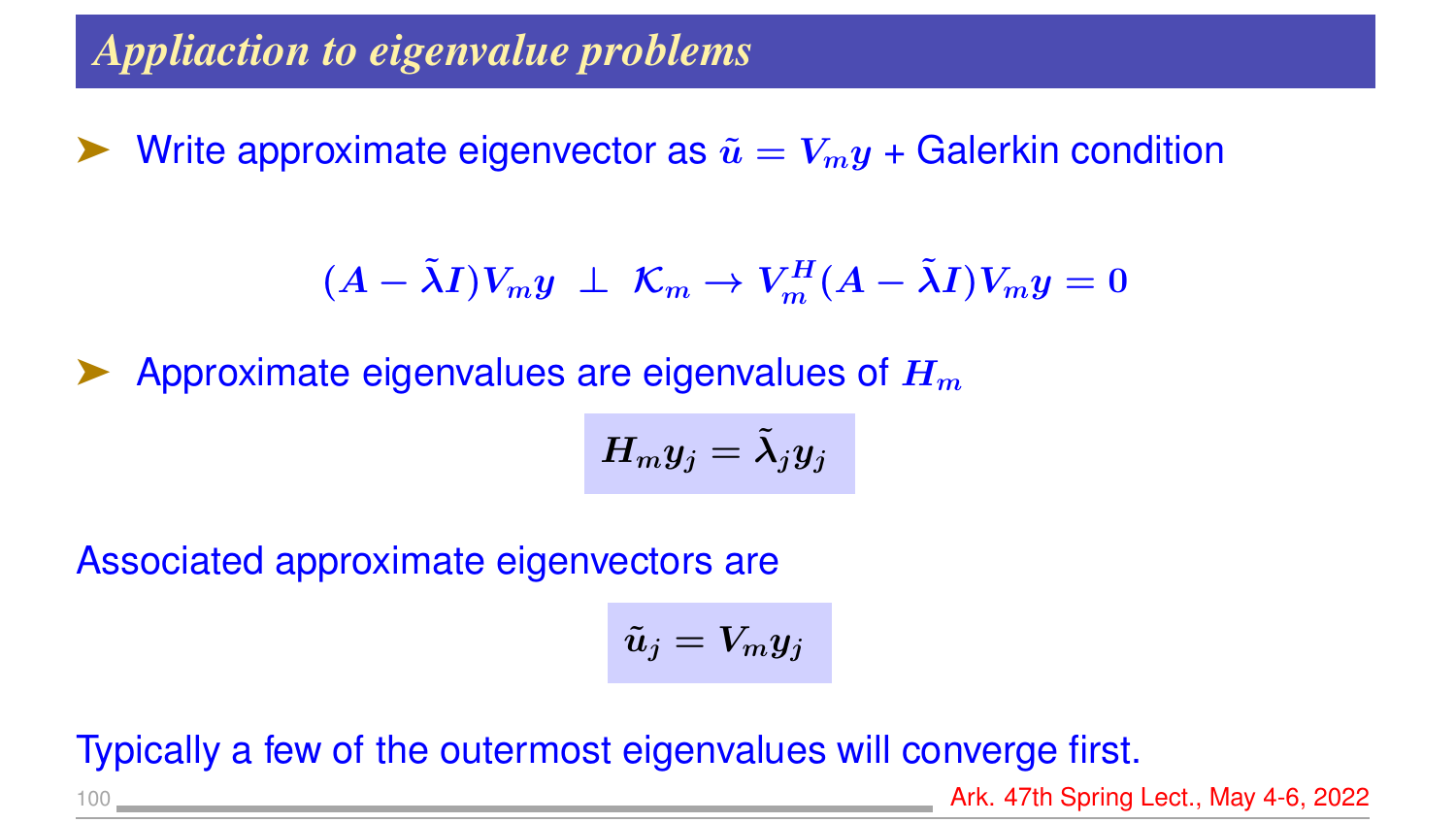In practice: Memory requirement of algorithm implies restarting is necessary

Restarted Arnoldi for computing rightmost eigenpair:

### ALGORITHM : 5. Restarted Arnoldi

- *1.* Start: Choose an initial vector  $v_1$  and a dimension  $m$ .
- *2.* Iterate: *Perform* m *steps of Arnoldi's algorithm.*
- 3. Restart: Compute the approximate eigenvector  $u_1^{(m)}$ 1
- 4. associated with the rightmost eigenvalue  $\lambda_1^{(m)}$  $\frac{(m)}{1}$ .
- 5. If satisfied stop, else set  $v_1 \equiv u_1^{(m)}$  and goto 2.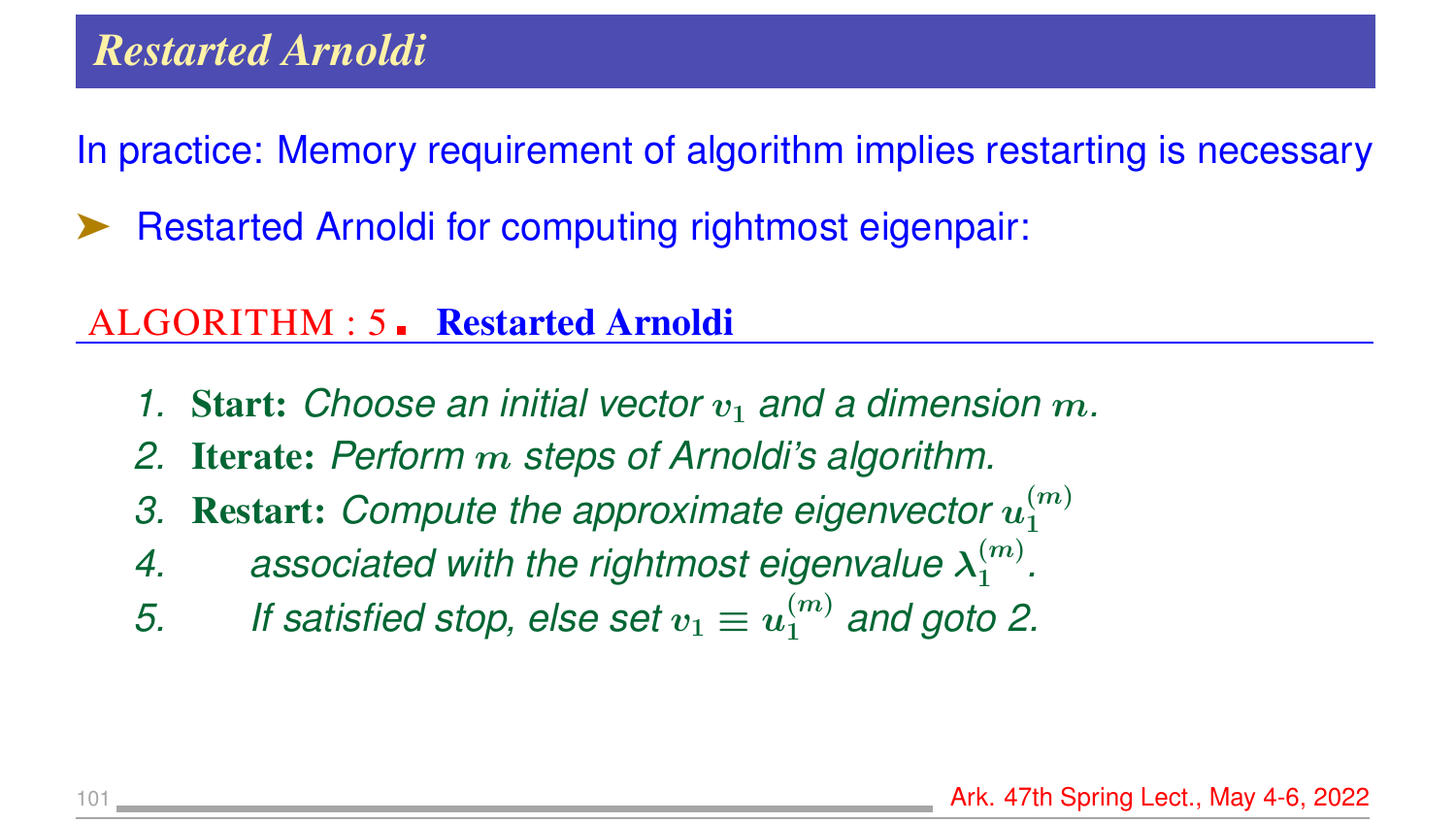### *Deflation*

### **Very useful in practice.**

Different forms: locking (subspace iteration), selective orthogonalization (Lanczos), Schur deflation, ...

**A little background** Consider Schur canonical form  $A = URU<sup>H</sup>$ 

where  $U$  is a (complex) upper triangular matrix.

Vector columns  $u_1, \ldots, u_n$  called Schur vectors.

Note: Schur vectors are not unique. In particular, they depend on the order of the eigenvalues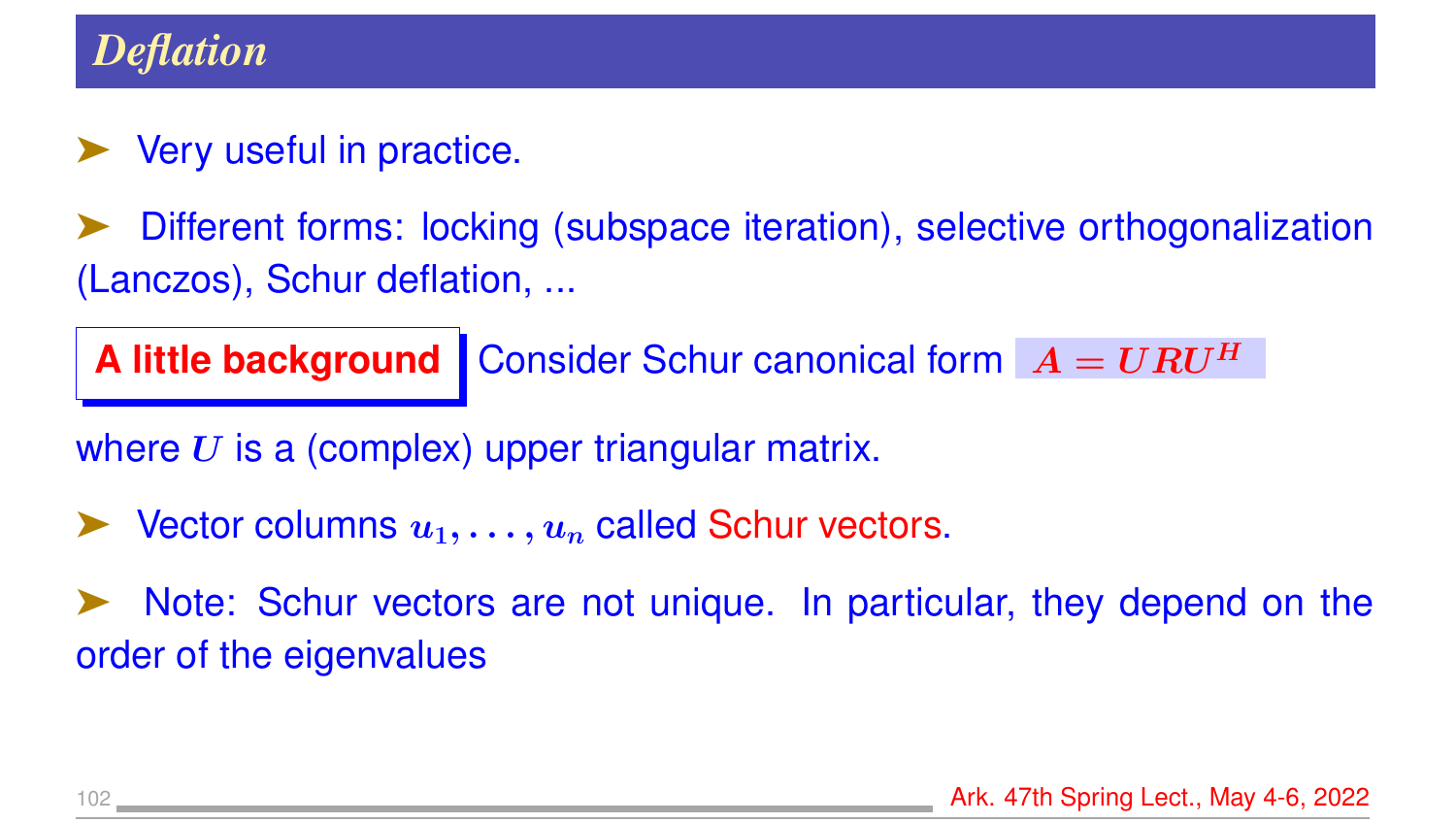*Wiedlandt Deflation:* Assume we have computed a right eigenpair  $\lambda_1, u_1$ . Wielandt deflation considers eigenvalues of

$$
A_1 = A - \sigma u_1 v^H
$$

Note:

$$
\Lambda(A_1)=\{\lambda_1-\sigma,\lambda_2,\ldots,\lambda_n\}
$$

Wielandt deflation preserves  $u_1$  as an eigenvector as well all the left eigenvectors not associated with  $\lambda_1$ .

An interesting choice for v is to take simply  $v = u_1$ . In this case Wielandt deflation preserves Schur vectors as well.

► Can apply above procedure successively.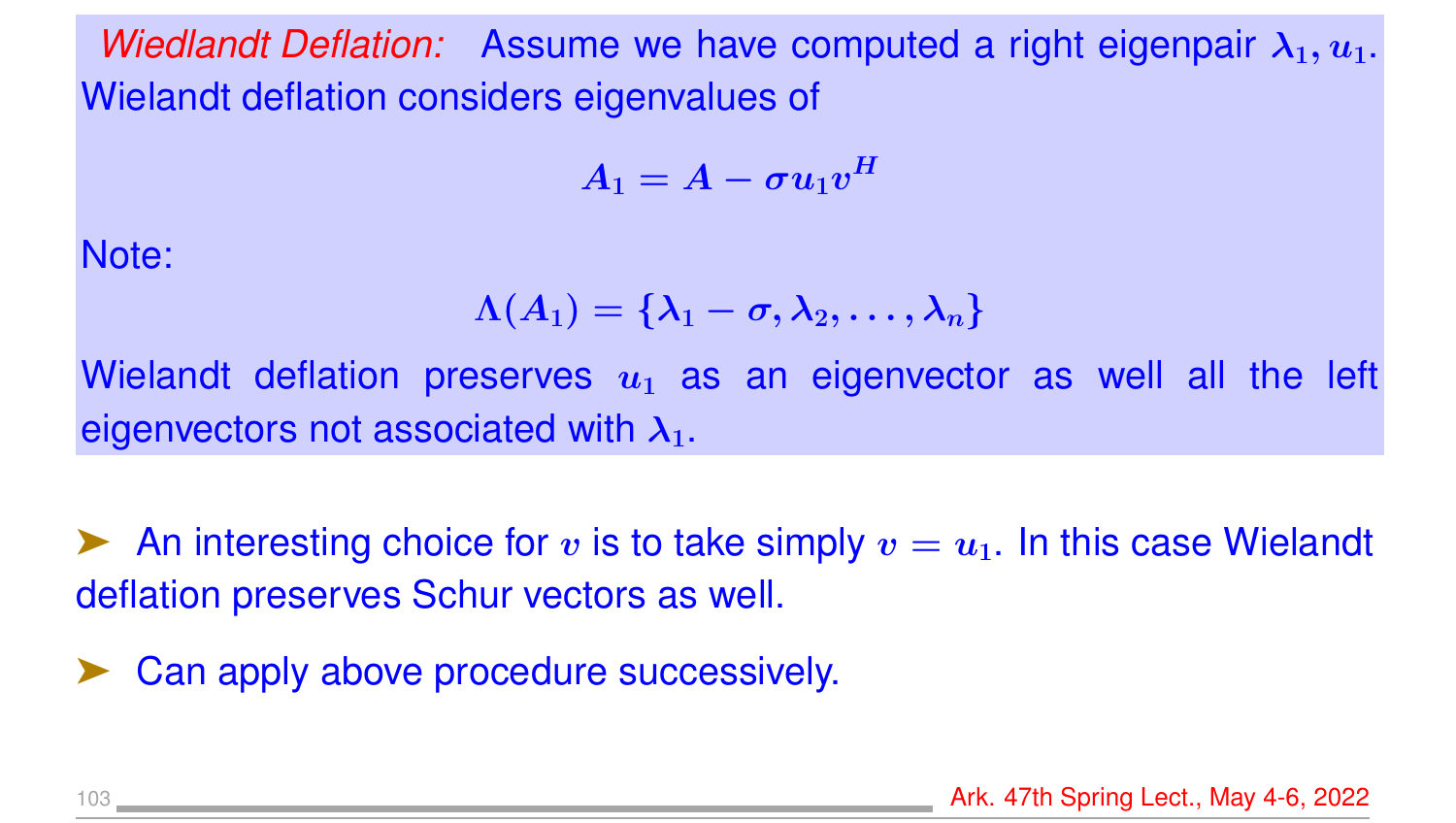$$
1. A_0=A
$$

- *2.* For  $j = 0... \mu 1$  Do:
- *3. Compute a dominant eigenvector of* A<sup>j</sup>

4. Define 
$$
A_{j+1} = A_j - \sigma_j u_j u_j^H
$$

*5. End*

Computed  $u_1, u_2, ...$  form a set of Schur vectors for A.

➤ In Arnoldi: Accumulate each new converged eigenvector in columns 1, 2, 3, ... ['locked' set of eigenvectors.] + maintain orthogonality

Alternative: implicit deflation (within a procedure such as Arnoldi).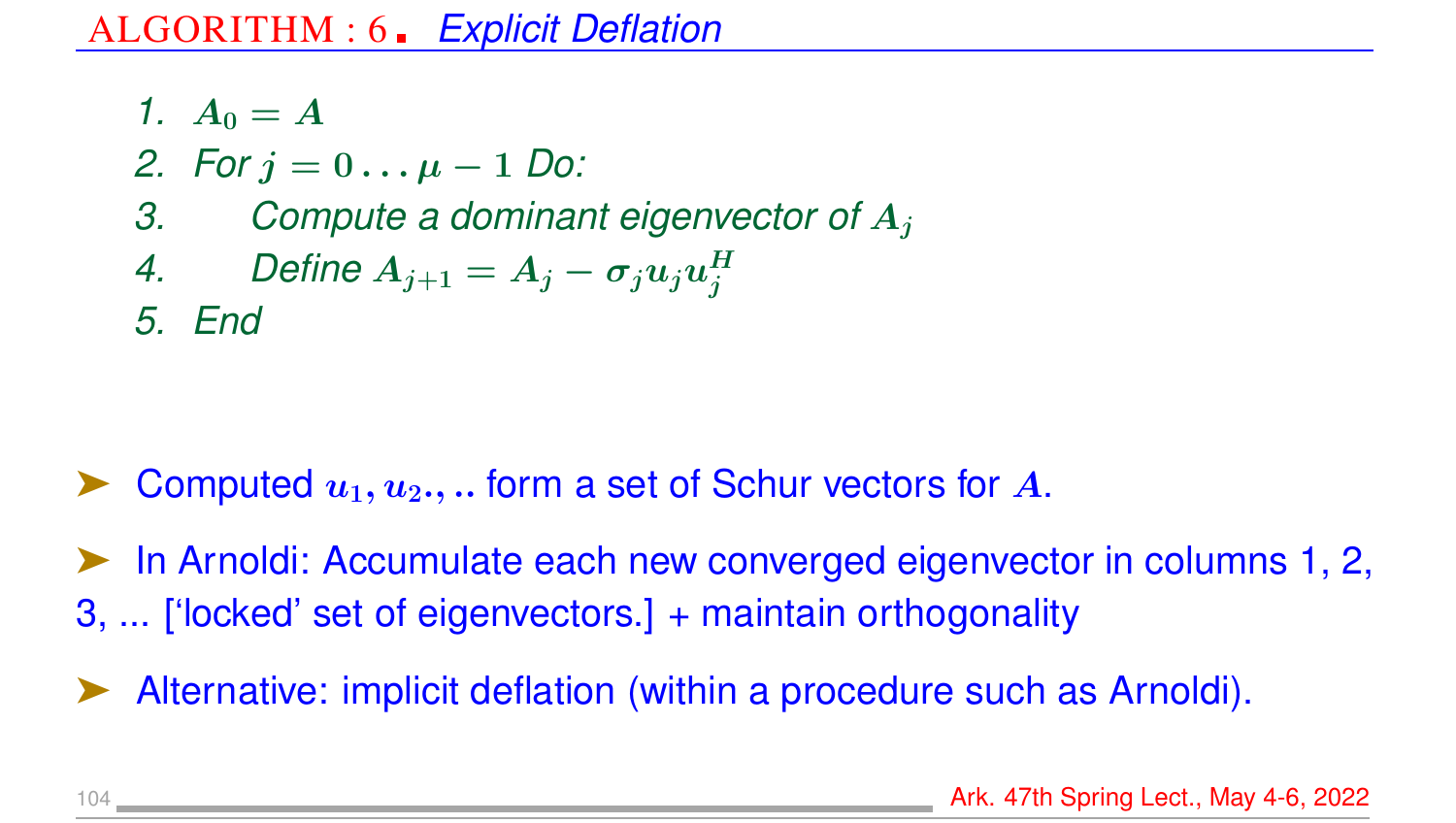## *Deflated Arnoldi*

*For*  $k = 1, \ldots NEV$  *do:* /\* Eigenvalue loop \*/

1. *For*  $j = k, k + 1, ..., m$  *do:* /\* Arnoldi loop\*/

- Compute  $w := Av_i$ .
- Orthonormalize w against  $v_1, v_2, \ldots, v_j \rightarrow v_{j+1}$
- 2. Compute next approximate eigenpair  $\tilde{\lambda}$ ,  $\tilde{u}$ .
- 3. Orthonormalize  $\tilde{u}$  against  $v_1, \ldots, v_j$  Result =  $\tilde{s}$  = approximate Schur vector.
- 4. Define  $v_k := \tilde{s}$ .
- 5. If approximation not satisfactory go to 1.
- 6. Else define  $h_{i,k} = (Av_k, v_i), i = 1, ..., k,$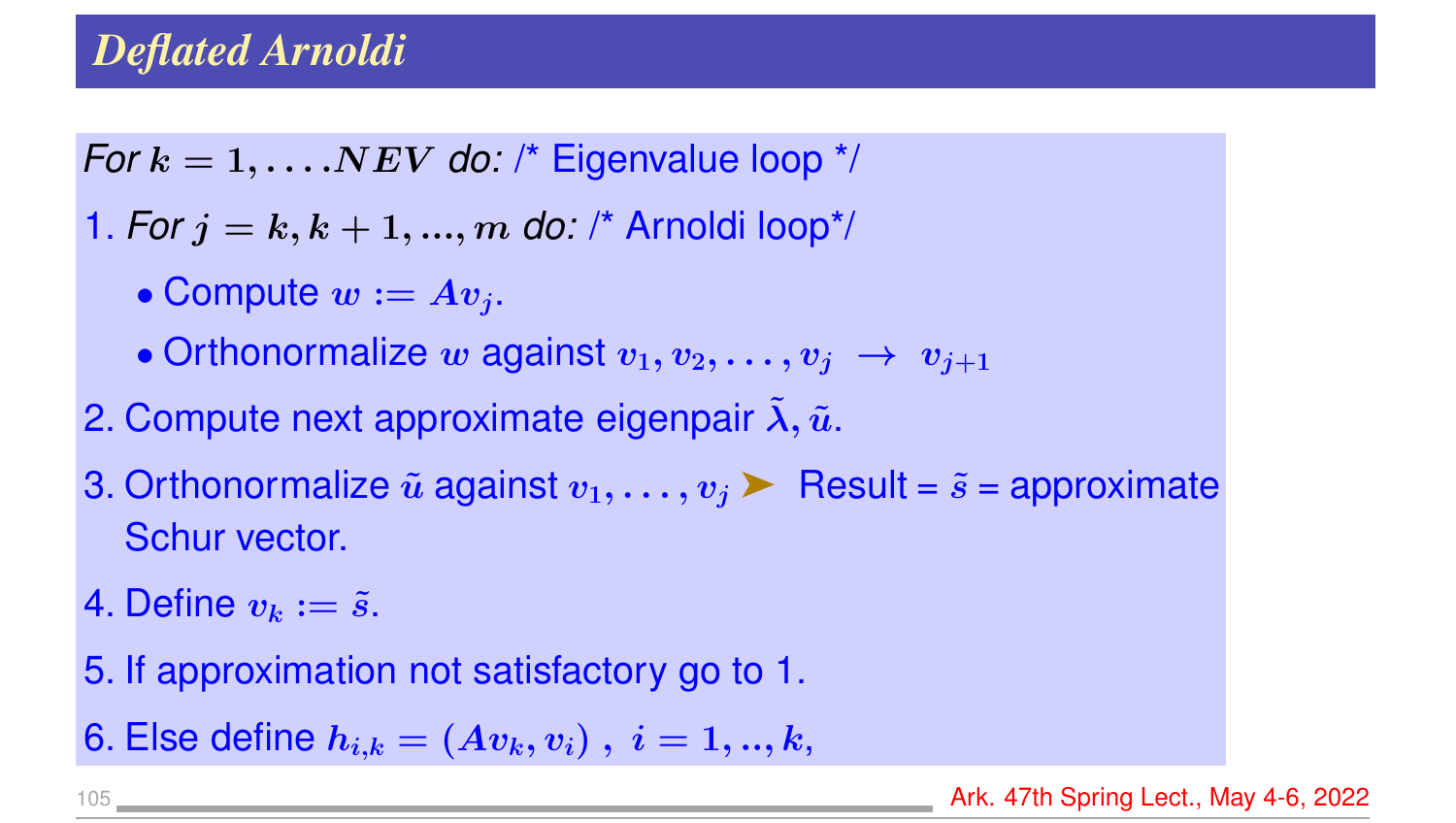Thus, for 
$$
k = 2
$$
:  
\n
$$
V_m = \begin{bmatrix} \frac{active}{v_1, v_2, v_3, \dots, v_m} \end{bmatrix}
$$



### Similar techniques in Subspace iteration [G. Stewart's SRRIT]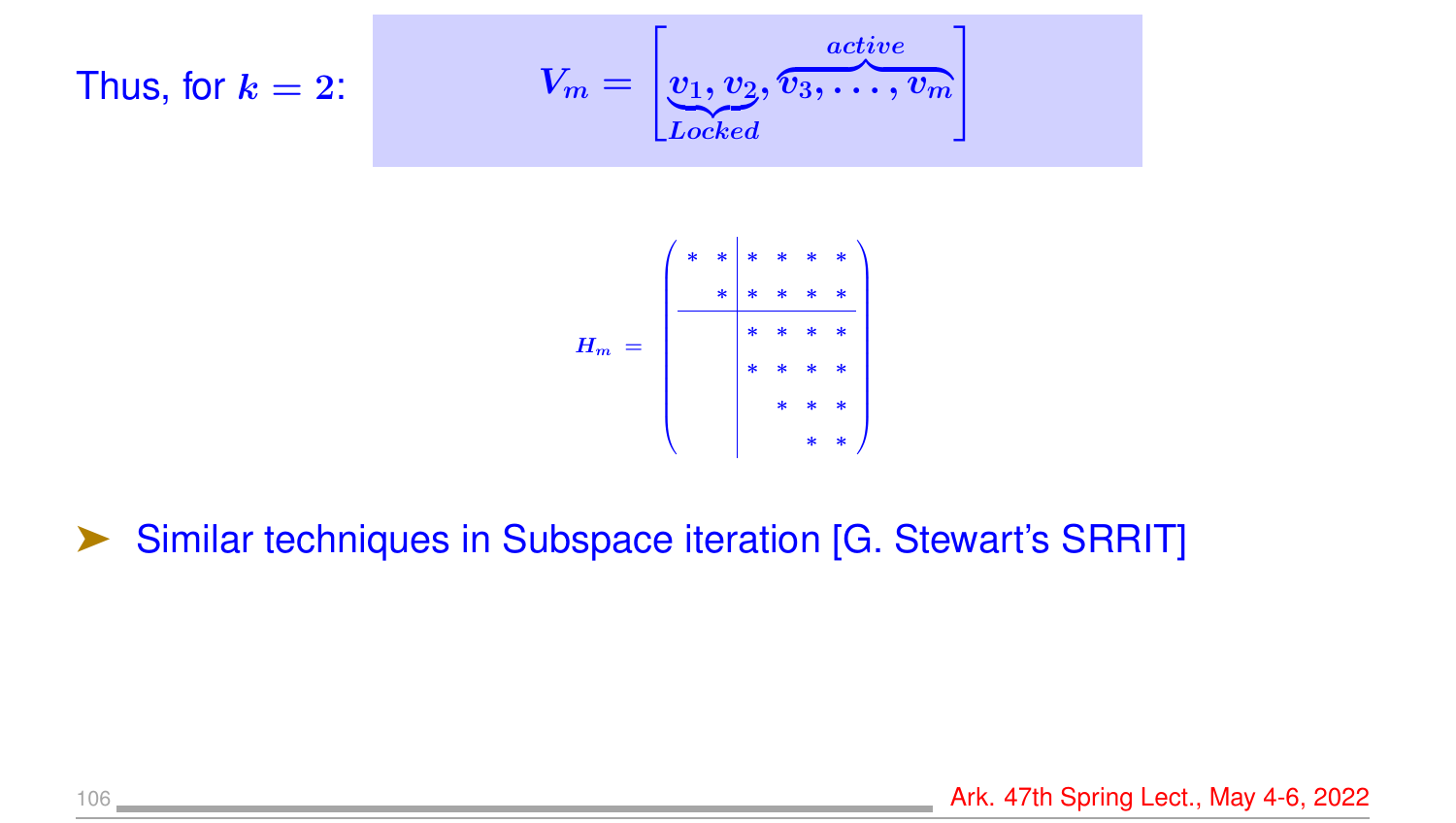➤ The Hessenberg matrix becomes tridiagonal :

$$
A = A^H \quad \text{and} \quad V_m^H A V_m = H_m \quad \rightarrow H_m = H_m^H \longrightarrow
$$



Consequence: 3-term recurrence:

$$
\boxed{\beta_{j+1} v_{j+1} = A v_j - \alpha_j v_j - \beta_j v_{j-1}}
$$

Hermitian matrix + Arnoldi  $\rightarrow$  Hermitian Lanczos

107 Ark. 47th Spring Lect., May 4-6, 2022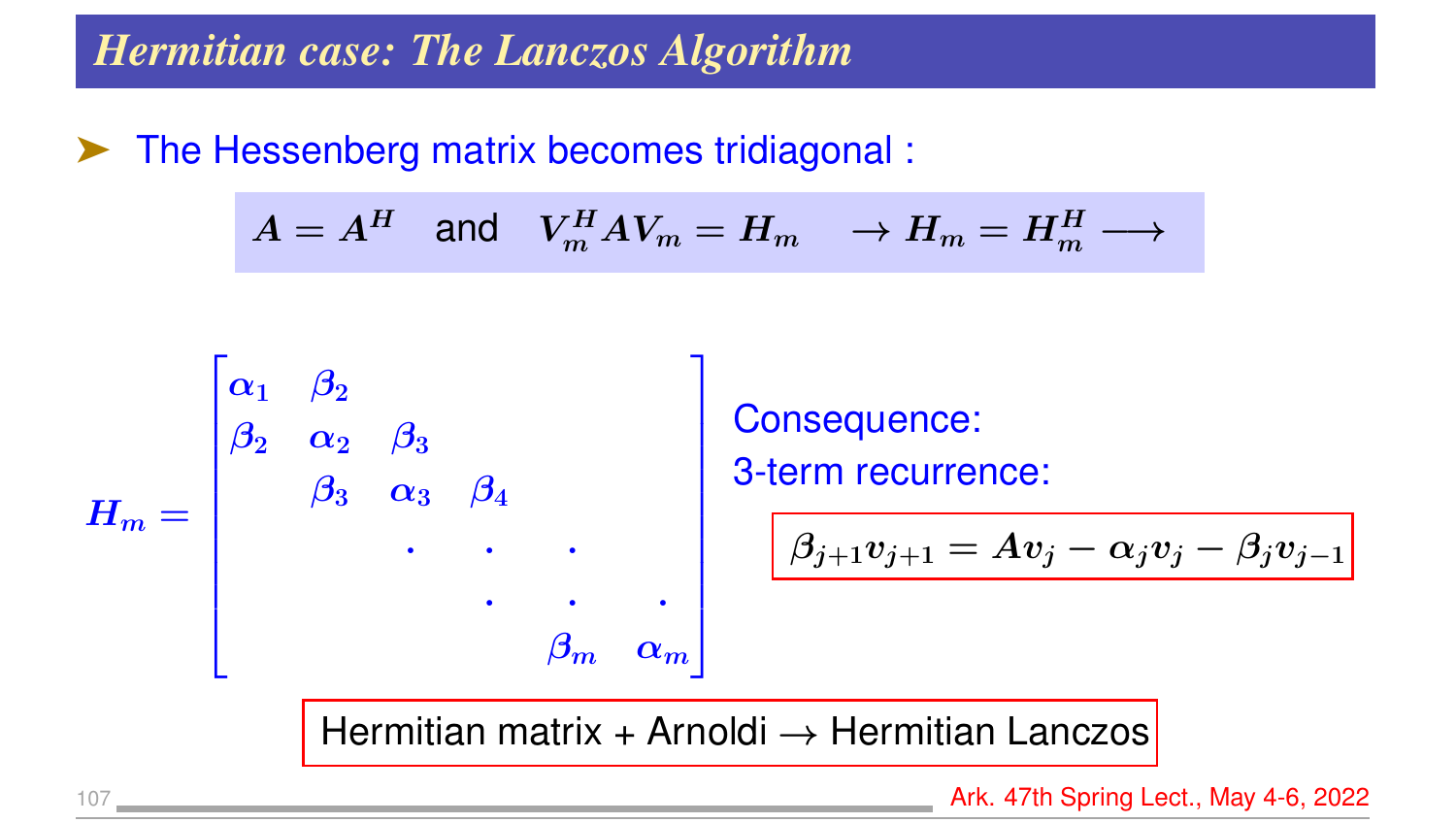#### ALGORITHM : 7 *Lanczos*

*1. Choose*  $v_1$  *of norm unity. Set*  $\beta_1 \equiv 0, v_0 \equiv 0$ *2. For* j = 1, 2, . . . , m *Do:* 3.  $w_i := Av_j - \beta_i v_{j-1}$ 4.  $\alpha_i := (w_i, v_i)$ 5.  $w_j := w_j - \alpha_j v_j$ *6.*  $\beta_{i+1} := ||w_i||_2$ . If  $\beta_{i+1} = 0$  then Stop *7.*  $v_{i+1} := w_i/\beta_{i+1}$ *8. EndDo*

 $\blacktriangleright$  In theory  $v_i$ 's defined by 3-term recurrence are orthogonal.

However: in practice severe loss of orthogonality;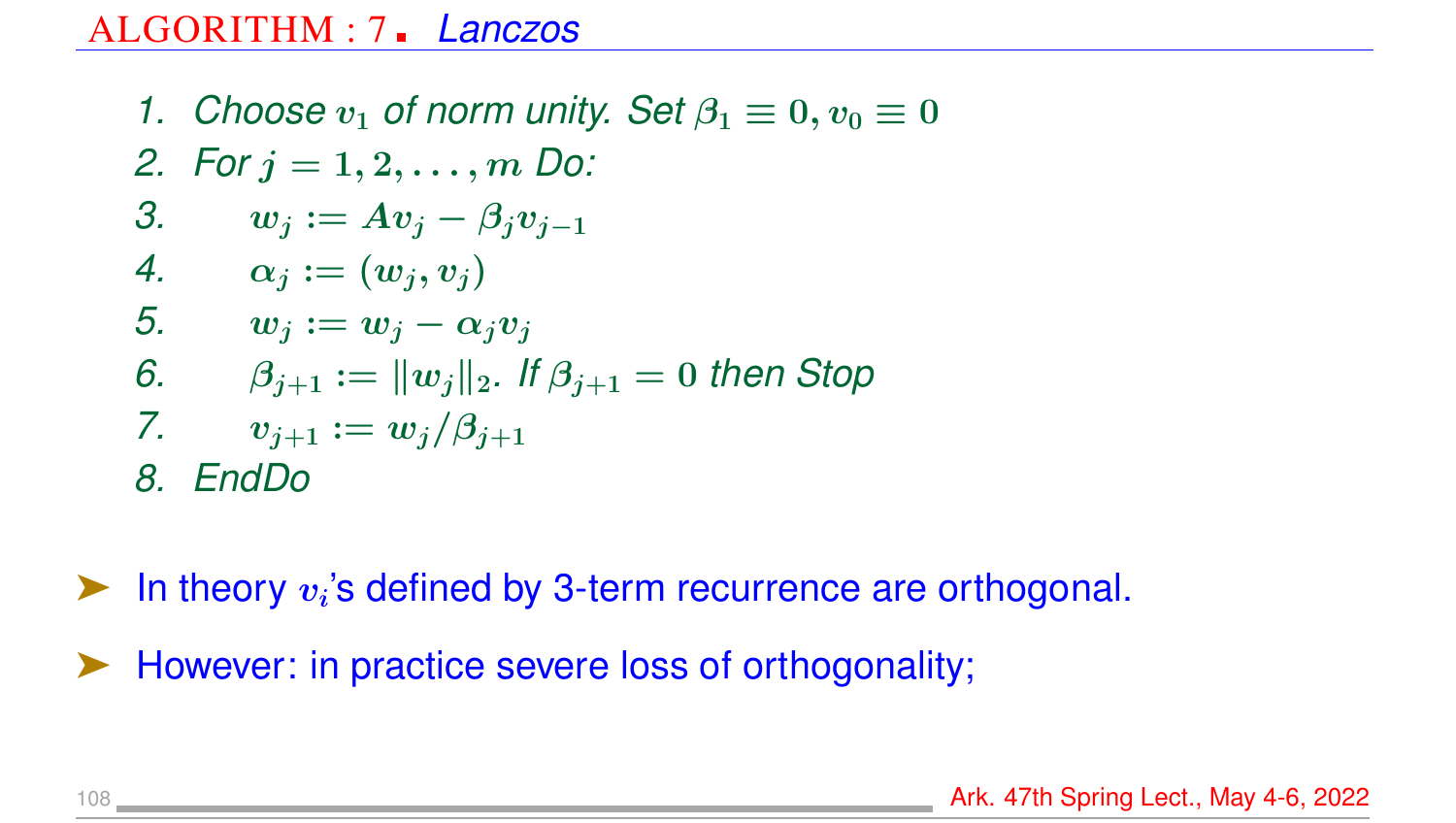*Observation [Paige, 1981]:* Loss of orthogonality starts suddenly, when the first eigenpair converges. It indicates loss of linear indedependence of the  $v_i$ s. When orthogonality is lost, then several copies of the same eigenvalue start appearing.

*Forms of Re-orthogonalization*

Full – reorthogonalize  $v_{j+1}$  against all previous  $v_i$ 's every time.

Partial – reorthogonalize  $v_{j+1}$  against all previous  $v_i$ 's only when needed

Selective – reorthogonalize  $v_{i+1}$  against computed eigenvectors

None – Do not reorthogonalize - but take measures to deal with 'spurious' eigenvalues.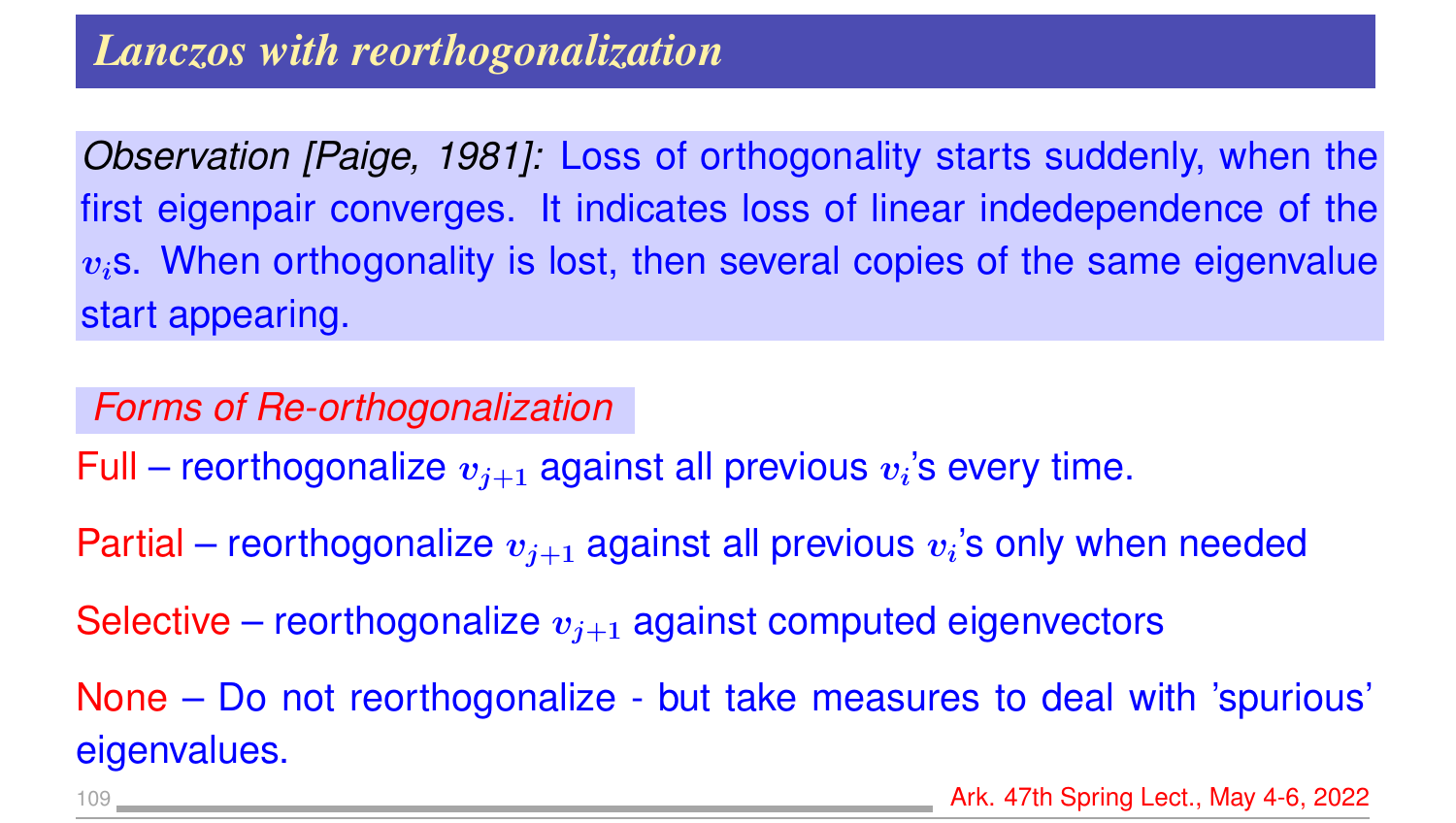*The Lanczos Algorithm in the Hermitian Case*

Assume eigenvalues sorted increasingly

$$
\lambda_1\leq \lambda_2\leq \cdots \leq \lambda_n
$$

- Orthogonal projection method onto  $K_m$ ;
- ➤ To derive error bounds, use the Courant characterization

$$
\tilde{\lambda}_1 \,=\, \min_{\scriptsize \begin{array}{c} u \in K,\, u \neq 0 \\ \left\{ \begin{array}{c} \left( \boldsymbol{A} \boldsymbol{u}, \boldsymbol{u} \right) \end{array} \right.}_{\scriptsize \left\{ \begin{array}{c} \left( \boldsymbol{A} \boldsymbol{\tilde{u}}_1, \boldsymbol{\tilde{u}}_1 \right) \end{array} \right.}_{\scriptsize \left\{ \begin{array}{c} \boldsymbol{\tilde{u}}_1, \boldsymbol{\tilde{u}}_1 \end{array} \right\}=\boldsymbol{\tilde{\tilde{u}}}_1, \boldsymbol{\tilde{u}}_1 \end{array}} \quad \ \ \, \tilde{\lambda}_j \,=\, \min_{\left\{ \begin{array}{c} u \in K,\, u \neq 0 \\ u \quad \perp \tilde{u}_1, ..., \tilde{u}_{j-1} \end{array} \right.}} \frac{\left( \boldsymbol{A} \boldsymbol{u}, \boldsymbol{u} \right) }{\left( \boldsymbol{u}, \boldsymbol{u} \right)} = \frac{\left( \boldsymbol{A} \tilde{\boldsymbol{u}}_j, \boldsymbol{\tilde{u}}_j \right)}{\left( \tilde{\boldsymbol{u}}_j, \boldsymbol{\tilde{u}}_j \right)}
$$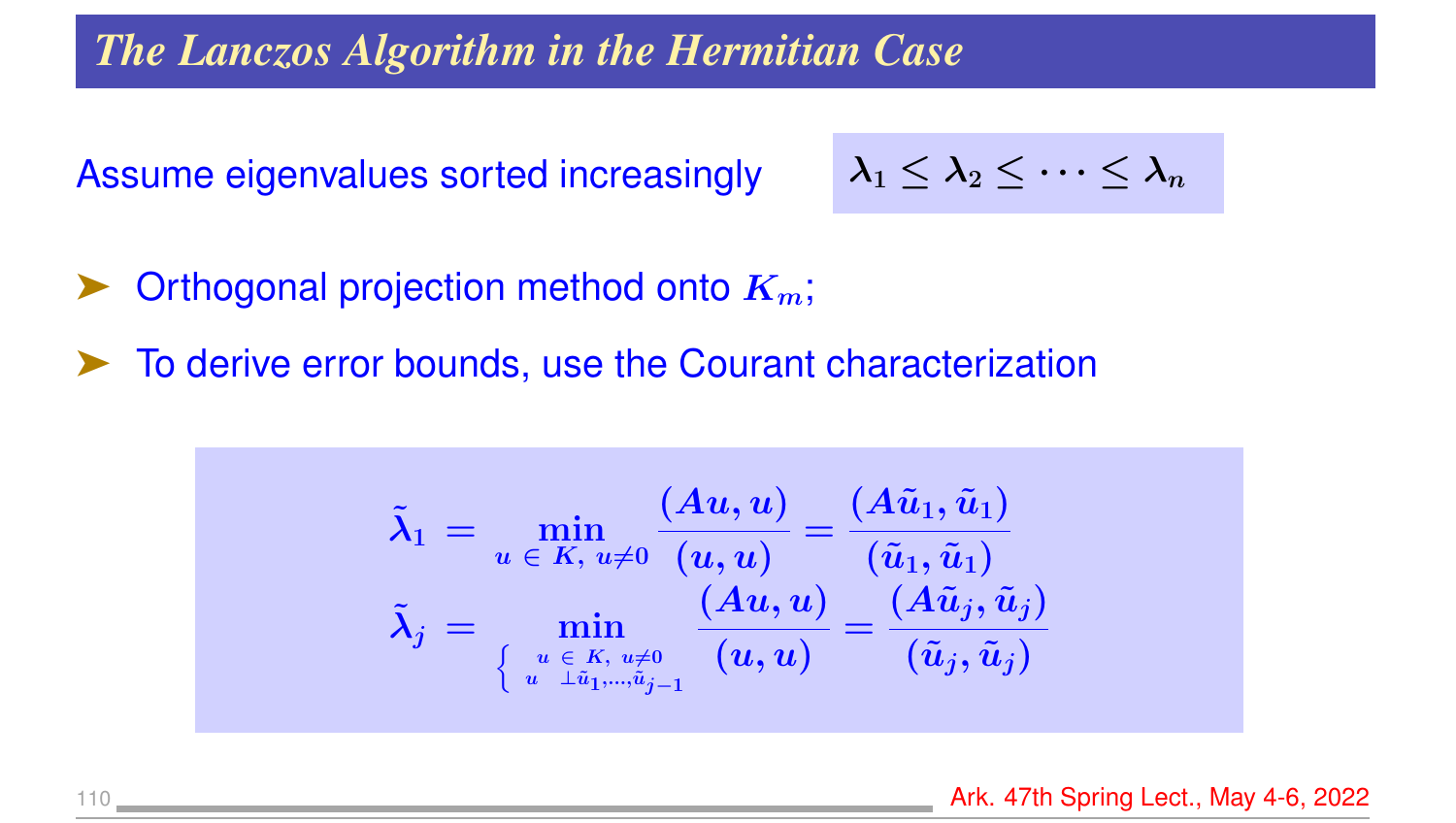$\blacktriangleright$  Bounds for  $\lambda_1$  easy to find – similar to linear systems.

 $\blacktriangleright$  Ritz values approximate eigenvalues of  $\bm{A}$  inside out:

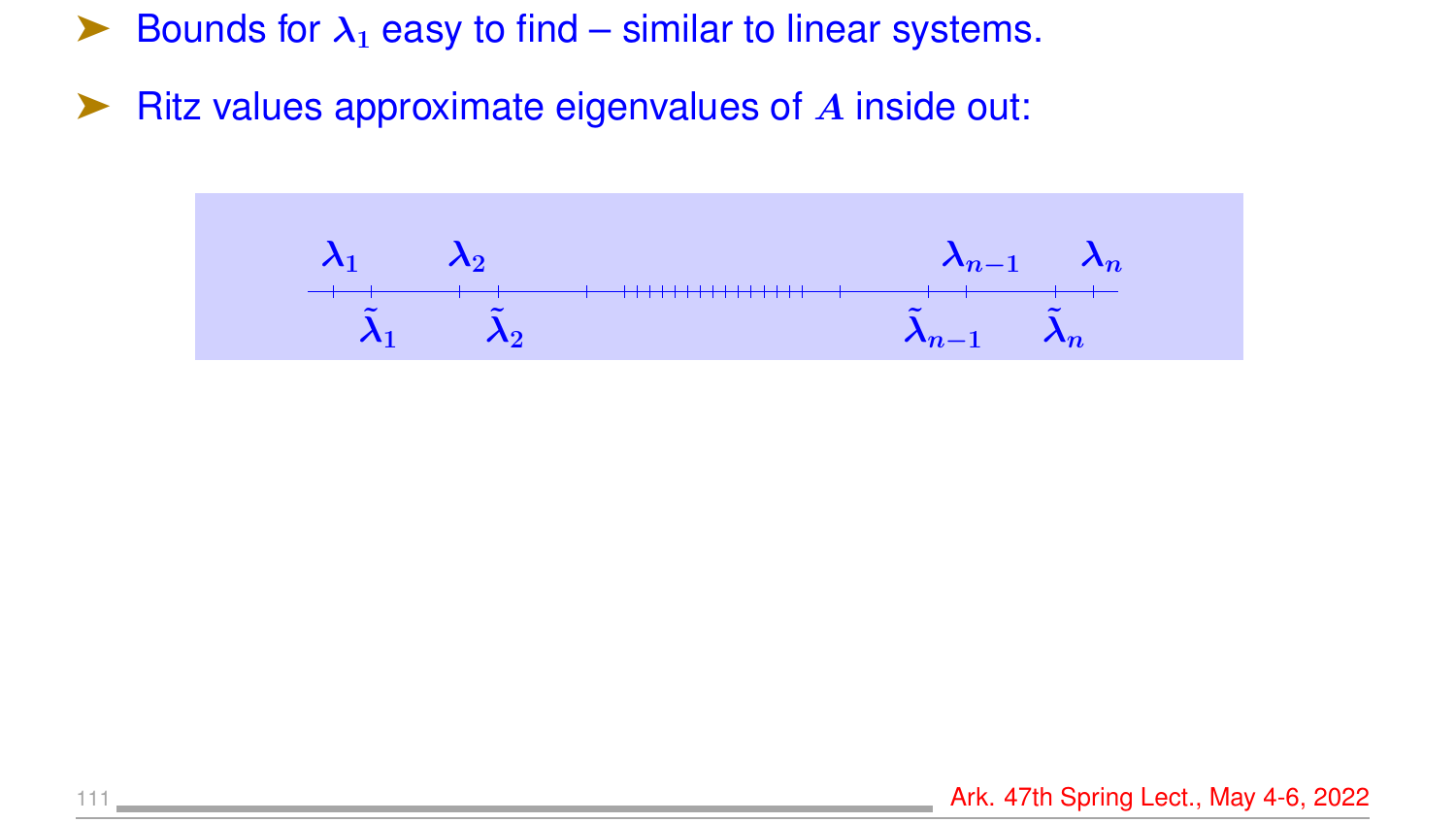# *A-priori error bounds*

Theorem [Kaniel, 1966]: Let 
$$
\gamma_1 = \frac{\lambda_2 - \lambda_1}{\lambda_N - \lambda_2}
$$
; Then:  
\n
$$
0 \le \lambda_1^{(m)} - \lambda_1 \le (\lambda_N - \lambda_1) \left[ \frac{\tan \angle(v_1, u_1)}{T_{m-1}(1 + 2\gamma_1)} \right]^2
$$

Theorem [Kaniel, Paige, YS]. Let 
$$
\gamma_i = \frac{\lambda_{i+1} - \lambda_i}{\lambda_N - \lambda_{i+1}}
$$
,  $\kappa_i^{(m)} = \prod_{j < i} \frac{\lambda_j^{(m)} - \lambda_N}{\lambda_j^{(m)} - \lambda_i}$  Then:  $0 \leq \lambda_i^{(m)} - \lambda_i \leq (\lambda_N - \lambda_1) \left[ \kappa_i^{(m)} \frac{\tan \angle(v_i, u_i)}{T_{m-i}(1 + 2\gamma_i)} \right]^2$ 

112 **Ark. 47th Spring Lect., May 4-6, 2022**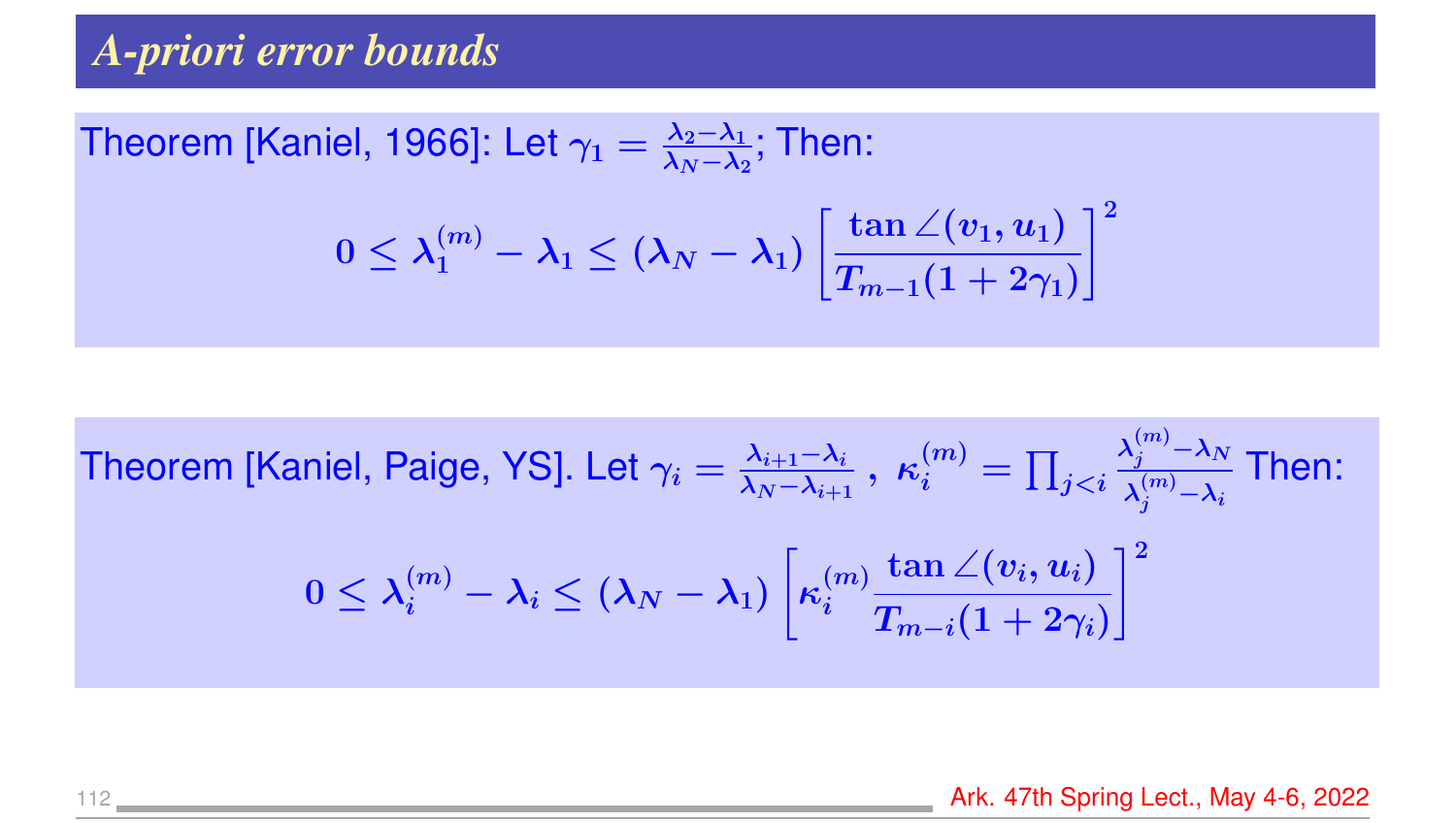# *The Lanczos biorthogonalization*  $(A^H \neq A)$

#### ALGORITHM : 8 *Lanczos bi-orthogonalization*

*1. Choose two vectors*  $v_1, w_1$  *such that*  $(v_1, w_1) = 1$ *.* 

2. Set 
$$
\beta_1 = \delta_1 \equiv 0
$$
,  $w_0 = v_0 \equiv 0$   
\n3. For  $j = 1, 2, ..., m$  Do:  
\n4.  $\alpha_j = (Av_j, w_j)$   
\n5.  $\hat{v}_{j+1} = Av_j - \alpha_j v_j - \beta_j v_{j-1}$   
\n6.  $\hat{w}_{j+1} = A^T w_j - \alpha_j w_j - \delta_j w_{j-1}$   
\n7.  $\delta_{j+1} = |(\hat{v}_{j+1}, \hat{w}_{j+1})|^{1/2}$ . If  $\delta_{j+1} = 0$  Stop  
\n8.  $\beta_{j+1} = (\hat{v}_{j+1}, \hat{w}_{j+1})/\delta_{j+1}$   
\n9.  $w_{j+1} = \hat{w}_{j+1}/\beta_{j+1}$   
\n10.  $v_{j+1} = \hat{v}_{j+1}/\delta_{j+1}$ 

*11.EndDo*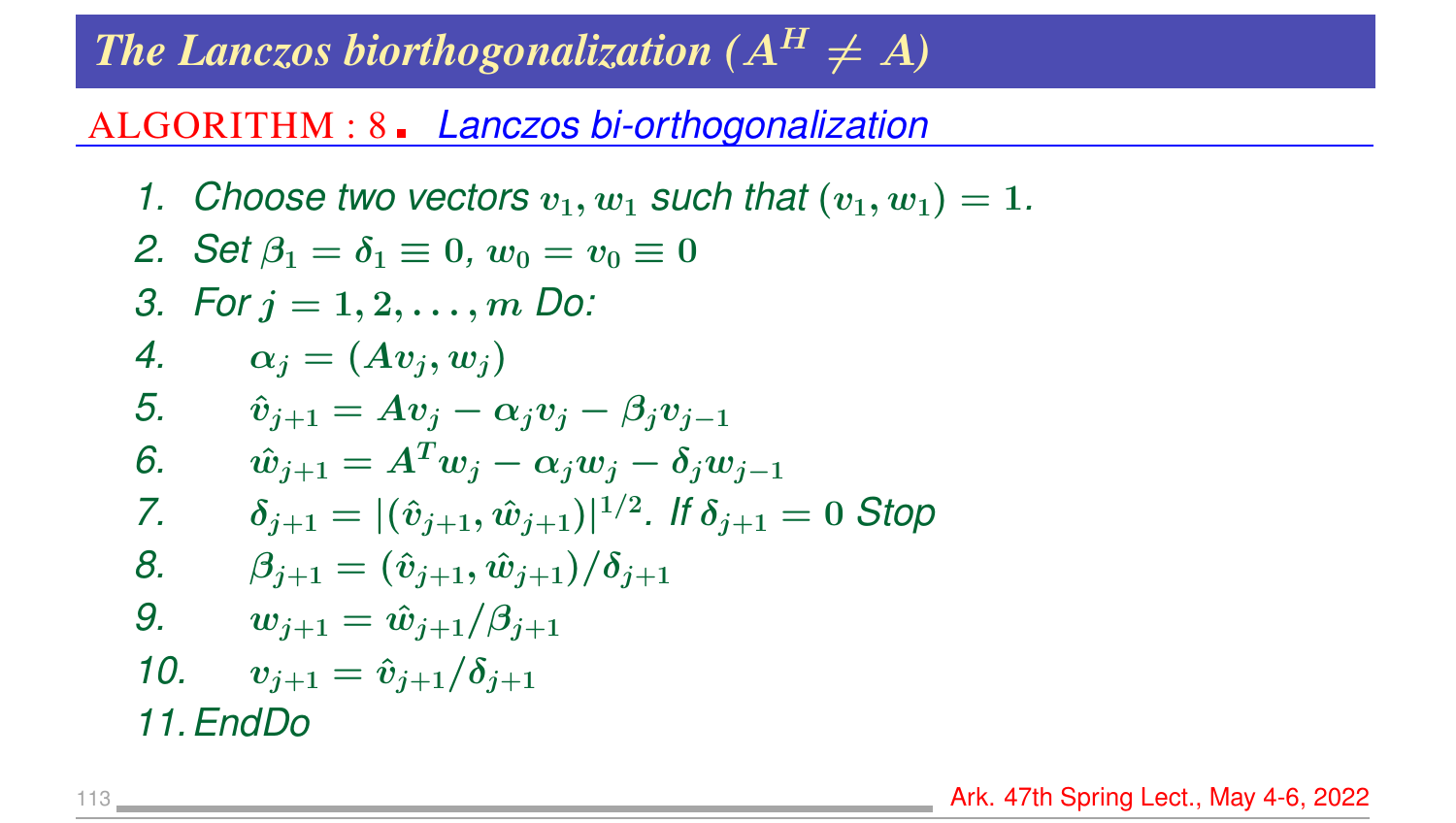➤ Builds a pair of biorthogonal bases for the two subspaces

 $\mathcal{K}_m(A, v_1)$  and  $\mathcal{K}_m(A^H, w_1)$ 

Many choices for  $\delta_{j+1}, \beta_{j+1}$  in lines 7 and 8. Only constraint:

$$
\delta_{j+1}\beta_{j+1}=(\hat{v}_{j+1},\hat{w}_{j+1})
$$

Let

$$
T_m=\begin{bmatrix} \alpha_1&\beta_2&&&\\ \delta_2&\alpha_2&\beta_3&&\\ &\cdot&&\cdot&&\\ &&\delta_{m-1}&\alpha_{m-1}&\beta_m\\ &&&\delta_m&\alpha_m\\ \end{bmatrix}\,.
$$

 $\blacktriangleright \ v_i \in \mathcal{K}_m(A, v_1)$  and  $w_j \in \mathcal{K}_m(A^T, w_1)$ .

114 Ark. 47th Spring Lect., May 4-6, 2022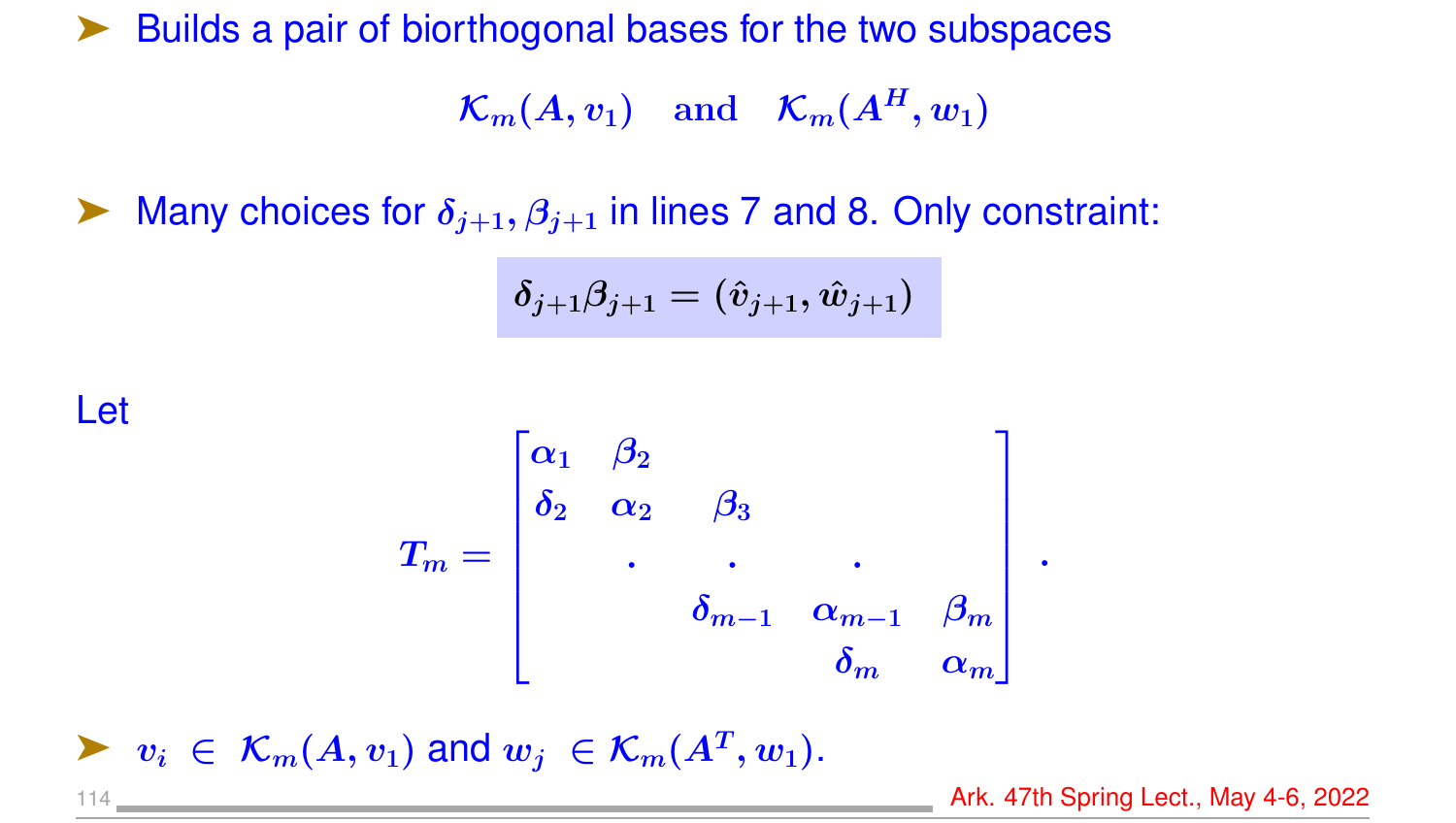If the algorithm does not break down before step  $m$ , then the vectors  $v_i, i = 1, \ldots, m$ , and  $w_j, j = 1, \ldots, m$ , are biorthogonal, i.e.,

$$
(v_j,w_i)=\delta_{ij}\quad 1\le i,\ j\le m\ .
$$

Moreover,  $\{v_i\}_{i=1,2,...,m}$  is a basis of  $\mathcal{K}_m(A, v_1)$  and  $\{w_i\}_{i=1,2,...,m}$  is a basis of  $\mathcal{K}_m(A^H, w_1)$  and

$$
\begin{aligned} AV_m &= V_m T_m + \delta_{m+1} v_{m+1} e^H_m, \\ A^H W_m &= W_m T_m^H + \bar{\beta}_{m+1} w_{m+1} e^H_m, \\ W_m^H A V_m &= T_m \end{aligned}
$$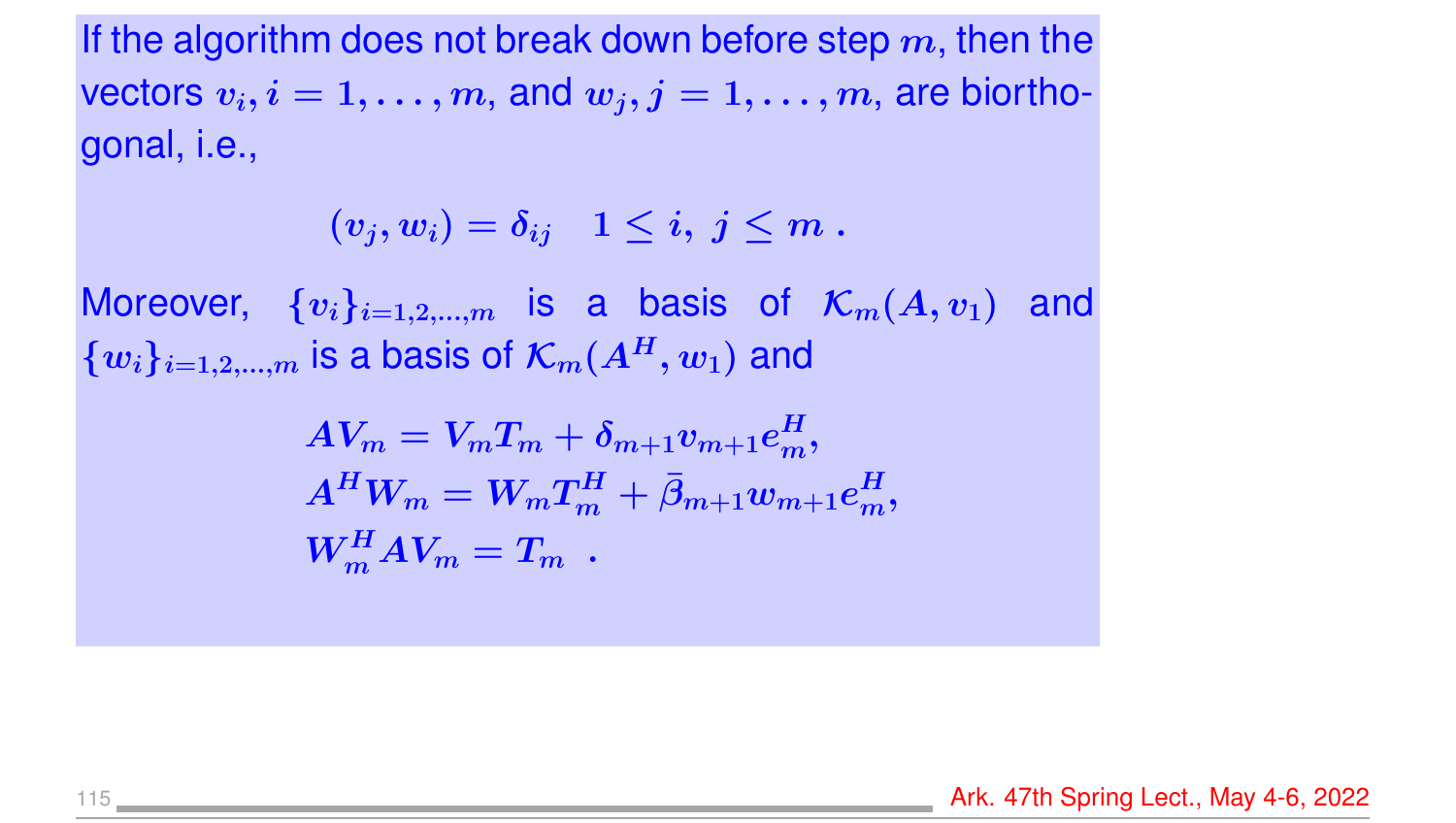$\blacktriangleright$  If  $\theta_i, y_i, z_i$  are, respectively an eigenvalue of  $T_m$ , with associated right and left eigenvectors  $y_i$  and  $z_i$  respectively, then corresponding approximations for A are

|                         | <b>Ritz value Right Ritz vector Left Ritz vector</b> |           |
|-------------------------|------------------------------------------------------|-----------|
| $\boldsymbol{\theta_i}$ | $V_m y_i$                                            | $W_m z_i$ |

[Note: terminology is abused slightly - Ritz values and vectors normally refer to Hermitian cases.]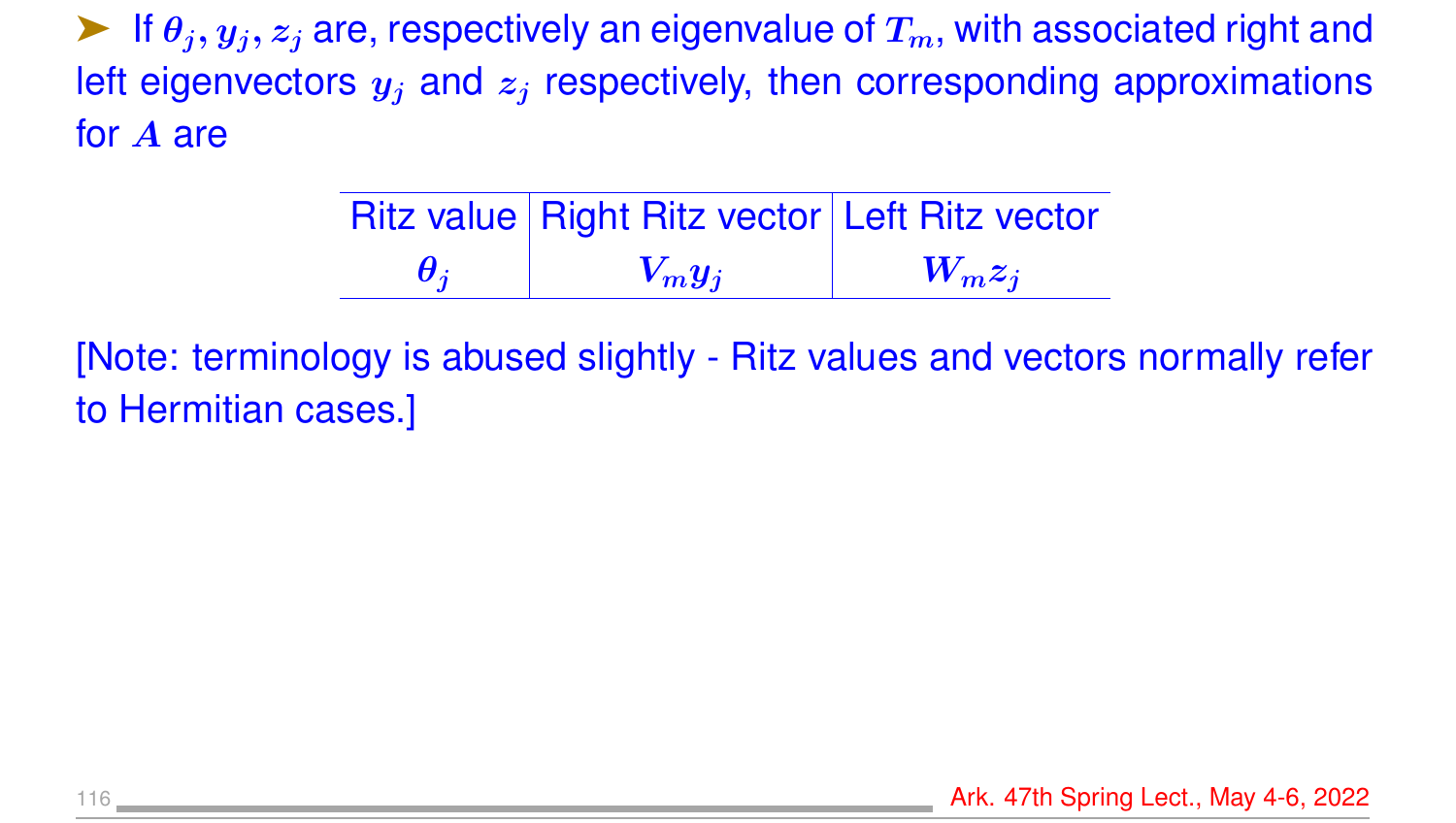## *Advantages:*

- Nice three-term recurrence requires little storage in theory.
- Computes left and a right eigenvectors at the same time

*Disadvantages:*

- Algorithm can break down or nearly break down.
- ➤ Convergence not too well understood. Erratic behavior
- Not easy to take advantage of the tridiagonal form of  $T_m$ .